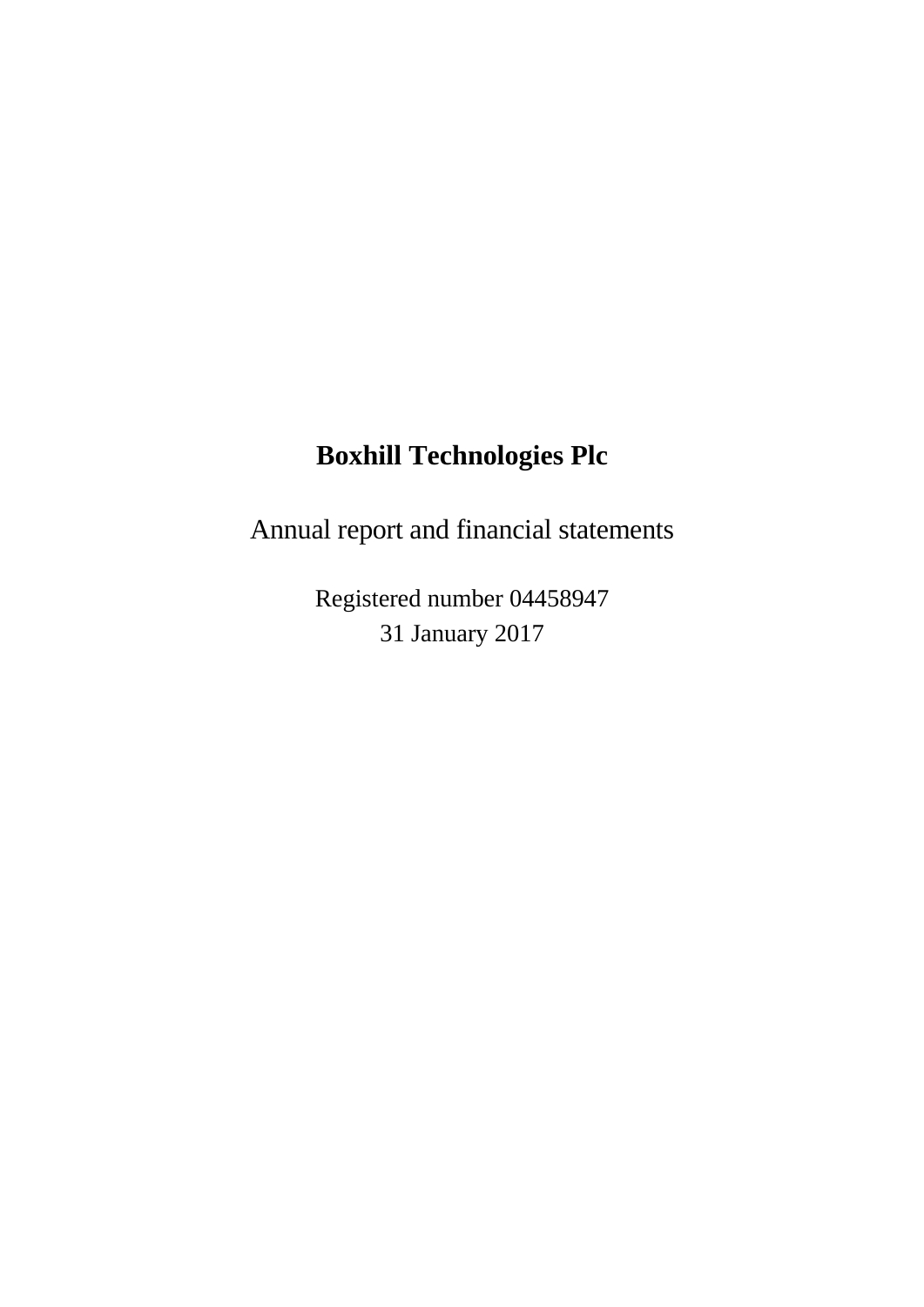# **Company Information**

| <b>DIRECTORS</b>                              | Lord E T Razzall<br>A J A Flitcroft<br>P I Jackson (resigned 20 May 2016)<br>C M Hyman (appointed 20 May 2016)<br>A Rudolf (appointed 20 May 2016) |
|-----------------------------------------------|----------------------------------------------------------------------------------------------------------------------------------------------------|
| <b>SECRETARY</b>                              | A J A Flitcroft                                                                                                                                    |
| <b>COMPANY NUMBER</b>                         | 04458947                                                                                                                                           |
| <b>REGISTERED OFFICE</b>                      | 39 St James Street<br>London<br>SW <sub>1</sub> A 1JD                                                                                              |
| <b>NOMINATED ADVISER AND</b><br><b>BROKER</b> | Allenby Capital Limited<br>3 St Helens Place<br>London<br>EC3A 6AB                                                                                 |
| <b>AUDITOR</b>                                | <b>KPMG LLP</b><br>15 Canada Square<br>London<br>E14 5GL                                                                                           |
| <b>REGISTRAR</b>                              | <b>SLC Registrars Limited</b><br>42-46 High Street<br>Esher<br>Surrey<br><b>KT10 9QY</b>                                                           |
| <b>PRINCIPAL BANKER</b>                       | Lloyds TSB Bank PLC<br>134 High Street<br>Stourbridge<br><b>West Midlands</b><br>DY8 1DS                                                           |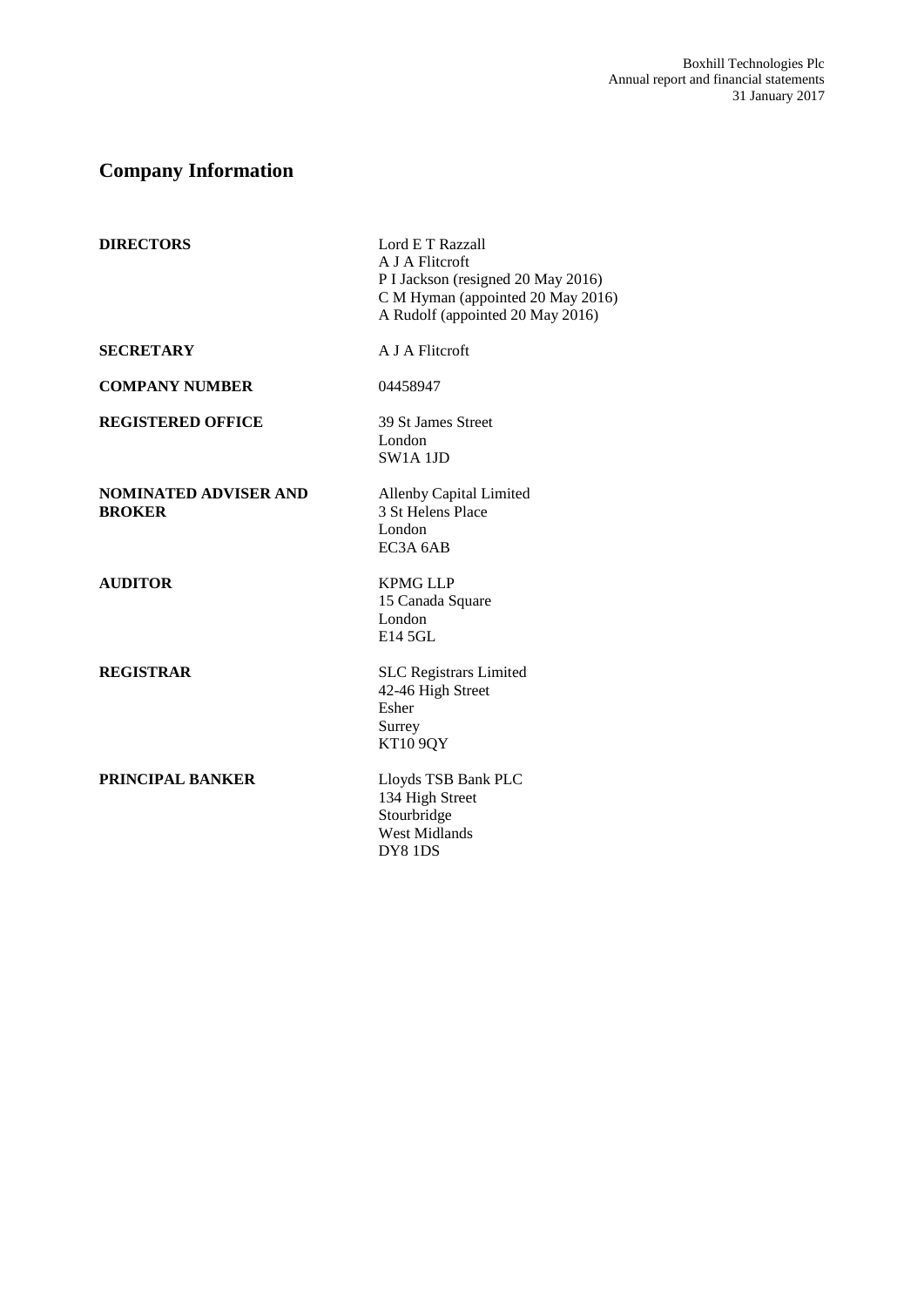# **Contents**

| Strategic report                                                                                      |    |
|-------------------------------------------------------------------------------------------------------|----|
| Directors' report                                                                                     | 5  |
| Statement of directors' responsibilities in respect of the annual report and the financial statements | 8  |
| Independent auditor's report to the members of Boxhill Technologies Plc                               | 10 |
| Consolidated Statement of Profit and Loss and Other Comprehensive Income                              | 12 |
| <b>Consolidated Balance Sheet</b>                                                                     | 13 |
| Consolidated Statement of Changes in Equity                                                           | 14 |
| <b>Consolidated Cash Flow Statement</b>                                                               | 15 |
| <b>Notes</b>                                                                                          | 16 |
| Company Balance Sheet                                                                                 | 46 |
| Company Statement of Changes in Equity                                                                | 47 |
| <b>Notes</b>                                                                                          | 48 |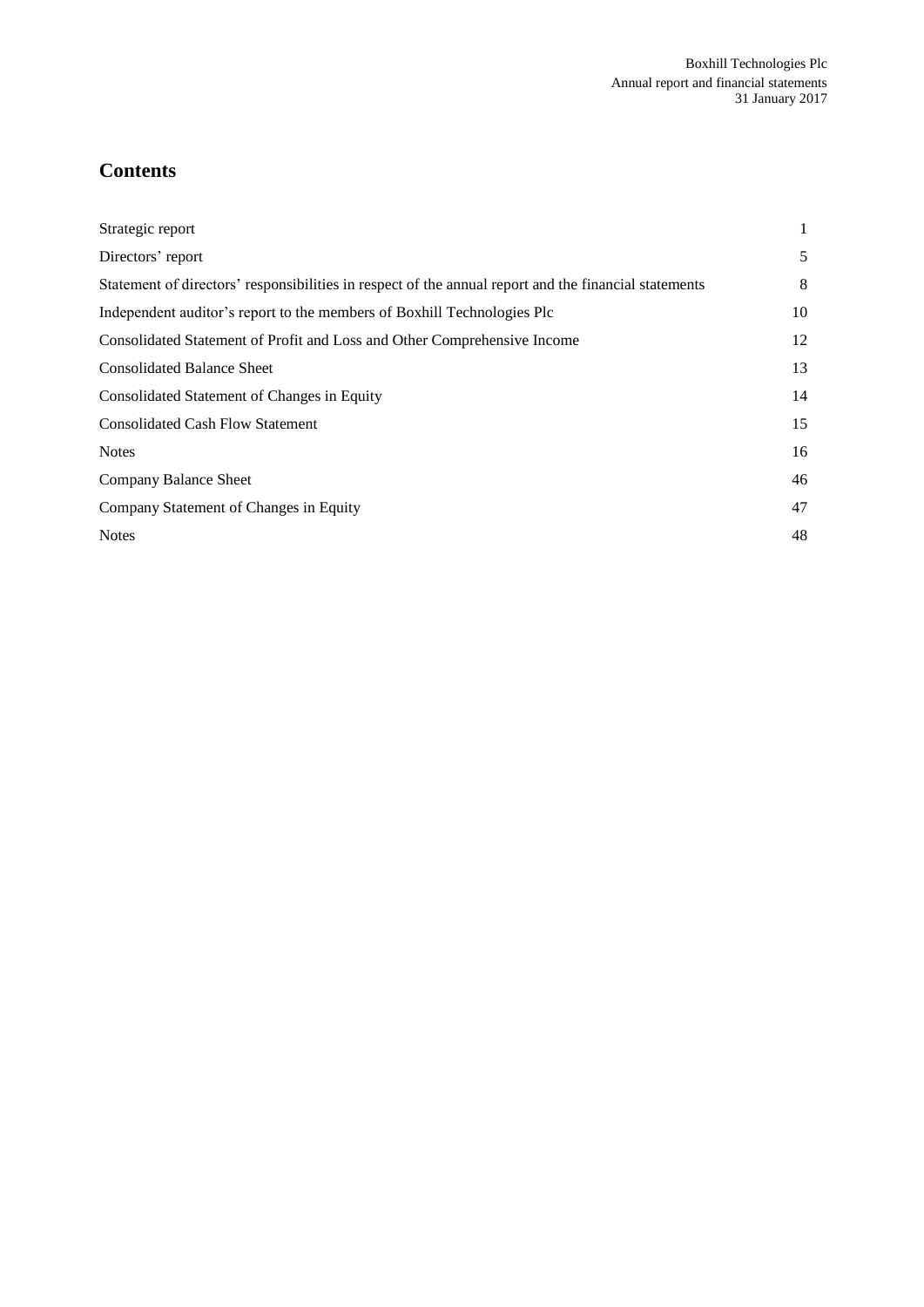# **Strategic report**

The Directors present their Strategic Report on the Group for the 12 months ended 31 January 2017.

#### **Operating and Financial Review**

The principal activities of Boxhill Technologies PLC are that of lottery administrators and the provision of payment processing products and services.

The Group's focus continues to be the development of the payment technologies and services business and despite the market changes which have slightly delayed planned growth the Group has continued to run its core business operations profitably. Looking forward the Group will see continued realisation of the benefits the Emex acquisitions are bringing, particularly in credit card and alternative (non-card) based payment services. Our range of card and non-card services, which are global, mean that we provide the mechanisms to manage the acceptance, payment and distribution of money for many types of individuals and companies, including our traditional base of gaming, FX and e-commerce companies.

It is well recognised that the growth of electronic transactions is continuing. Boxhill's payment processing capabilities enable merchants to accept traditional and alternative payment methods. Our digital wallet accounts for businesses and individuals will soon have unique virtual IBANs making them instantly more flexible and easier to use. We already offer instant peer to peer transactions, access to foreign and crypto currency exchanges, worldwide wire payments and other transaction methods allowing businesses and individuals to securely pay before, during or after using a service or purchasing a product.

#### *Financial Summary*

For the full year to 31 January 2017 the Group achieved a profit after tax of £2,000 compared to a loss after tax of £1,000 for the 18 months to 31 January 2016.

In summary, for the year to 31 January 2017 the Group performance was as follows (the comparatives are for the 18 month period to 31 January 2016):

Revenue **£1,727,000 (2016: £3,286,000)** Gross Profit **£1,165,000 (2016: £2,423,000)** Operating profit **£12,000 (2016: 970,000)** Profit after tax **£2,000 (2016: Loss of £1,000)**

During the year to 31 January 2017 trade and other receivables increased by £1,028,000; with trade and other payables also increasing by £1,535,000; together these were the major drivers of the increase in bank and cash balances as at 31 January 2017 to £818,000 (2016: £291,000). Additionally during the year the £1,600,000 of loan stock which was issued on 31 January 2016 for the acquisition of Emex (UK) Group Limited and Freepaymaster Limited (now Emex Technologies Limited), converted into 400,000,000 Ordinary Shares on 7 June 2016. Together this has resulted in an increase in net current assets at 31 January 2017 to £478,000 (2016: net current liabilities of £1,142,000) and net assets increasing to £2,499,000 (2016: £959,000).

Although the operating profit for the year of £12,000 was significantly less than the prior year (2016: £970,000) the cash generated from operations in the year increased to £546,000 (2016: £344,000). This along with nil cash utilised on financing activities saw an improvement in cash balances held as at 31 January 2017 to £818,000 (2016: £291,000).

As can be seen in note 3, both the Lottery business and Payment processing businesses made a profit during the year to 31 January 2017 (£46,000 and £337,000 respectively, offset largely by unallocated costs of £381,000). During the 18 months to 31 January 2016, the Lottery business and Payment processing businesses made a profit of £30,000 and £787,000 respectively, offset by a loss in Soccerdome of £360,000 and unallocated costs of £458,000.

In February of 2017 we announced that there had been some changes made by the card schemes which gave us the opportunity to enhance and develop some of our services – we now have a regionalised structure better suited to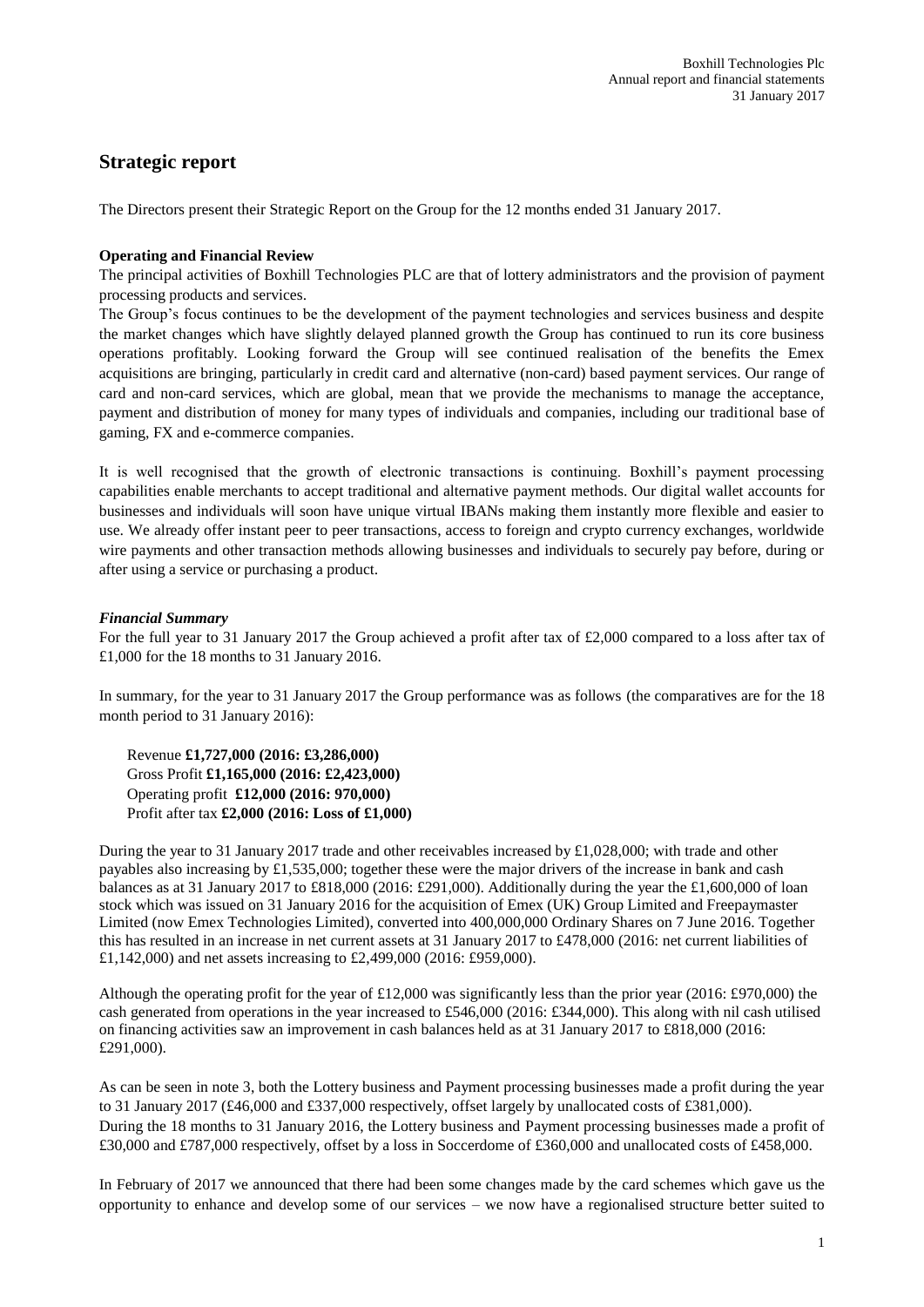meet the requirements of the card schemes. We have begun to see the return of growth in the card based payment services and expect fees generated from card processing to be a significant contributor to the Group's results in the second half of FY2018.

The lottery business remains steady, and has seen improvements in its sales and marketing functions and we expect to see improvements in new sales in new lines across many of its customers as a result.

#### *Operational Summary*

The Board has again demonstrated its commitment to delivering profitable services. The Group has seen the contributions made by Emex and also concluded the acquisition of Timegrand Limited in April 2017. Timegrand's reporting and analysis capabilities will help streamline some of our backend processes, therefore improving customer service. The enlarged Group can now ensure it is able to take advantage of its continuing increased capability and functionality, with improvements to customer delivery and administration.

Prize Provision Services Limited, which operates The Weather Lottery, has performed in line with expectations and continues to play an important role in raising funds for hundreds of small charities and non-profit organisations. The Weather Lottery is unique in its support for local and small charities. The opportunity remains to support good causes, especially local sport at grass roots, a gap created and which still remains when the National Lottery announced it will only support sports at an elite level.

#### *Outlook*

The payments division has dealt with the changes in the card payment market and has seen an increase in the number of individuals and companies opening digital wallet accounts to take advantage of the full range of alternative payment methods offered. We continue to work with channel sales partners to broaden our reach. We now provide a complete set of traditional and alternative payment services to businesses and individuals. By adding improved reporting and administrative services we are ensuring that all the elements for driving growth are in place.

The Board's focus on prudent management of costs has seen a break-even year. The year ahead sees the challenge of delivering shareholder value through the growth in the payments business which will be aided by the planned appointment of a new chief executive in the near future.

#### **Financial key performance indicators ("KPI's")**

KPIs provide an illustration of management's ability to successfully deliver against the Group's strategic objectives. The Board periodically reviews the KPIs of the Group taking into account the strategic objectives and the challenges facing implementation of such. The measures reflect the Group's development focused strategy, the importance of a positive cash position and our underlying commitment to ensuring safe operations. These KPI's can be categorised into operational and financial. These include, but are not limited to:

- Revenue
- Gross profit
- Operating profit
- Profit after taxation

The Group Board review these indicators at least once a month. Explanations are sought and given for any material variances and the management are required to provide plans to resolve any performance failures as they occur during the year.

#### **Principal risks and uncertainties facing the Group**

There are a number of potential risks and uncertainties that could have a material impact on the Group's long-term performance, and the Group takes a positive approach to risk management.

#### *Management and employees*

The nature of the Group and its business model creates reliance upon retaining and incentivising its senior management and certain key employees, whose expertise will be important to the fortunes of the Group going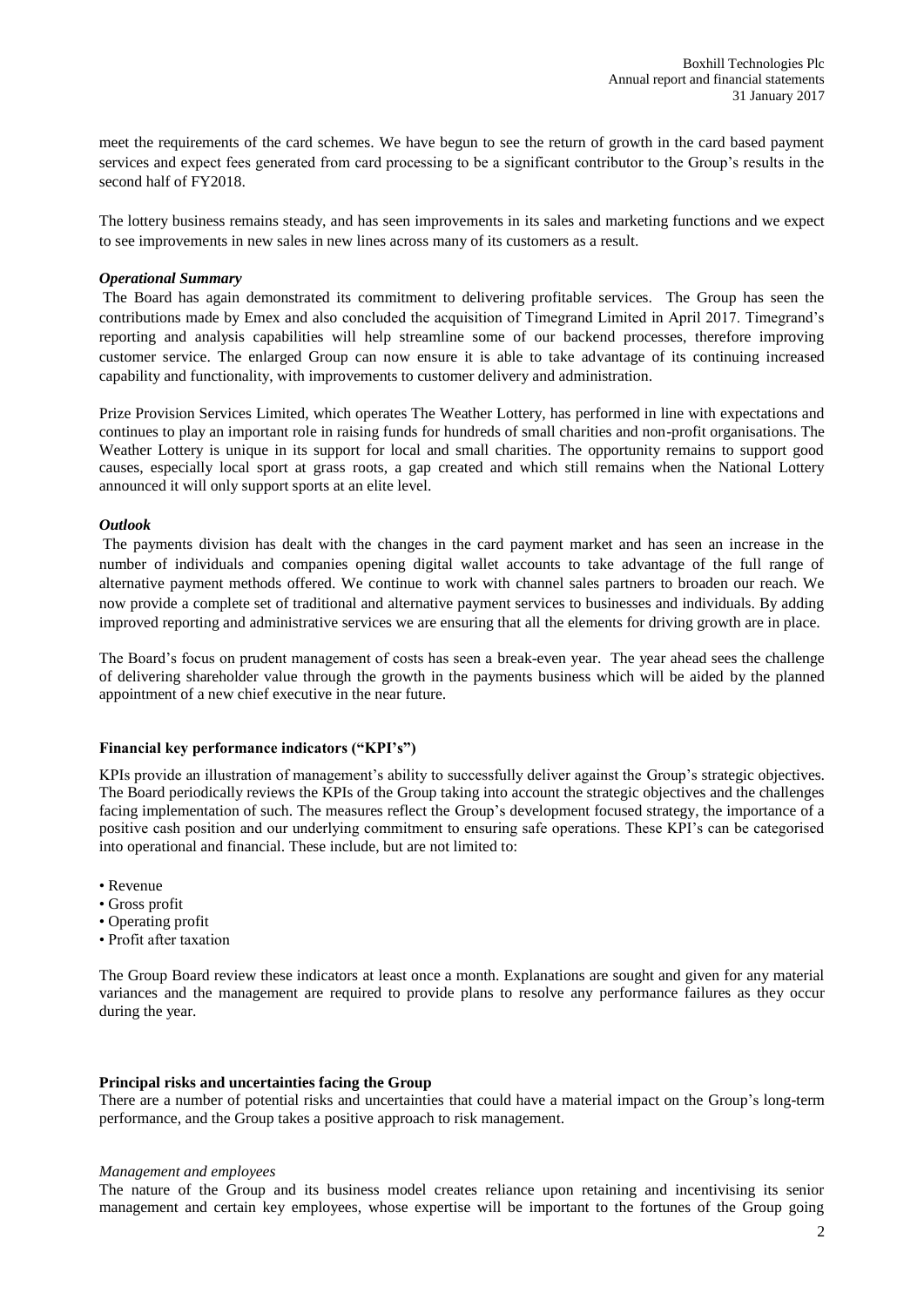forward. The Directors have endeavoured to ensure that the principal members of its management team are suitably incentivised, but the retention of such staff cannot be guaranteed.

The Group may need to recruit additional senior management and other staff in order to further develop its business. There can be no guarantee that such individuals will be recruited in the Group's preferred timetable or at the cost levels anticipated by the Group. Competition for staff is strong and therefore the Group may find it difficult to retain key management and staff. The loss of key personnel and the inability to recruit further key personnel could have a material adverse effect on the future of the Group through the impairment of the day-to-day running of the businesses and the inability to maintain existing client relationships.

#### *Economic risk*

Demand for the Group's services may be significantly affected by the general level of economic activity and economic conditions in the regions and sectors in which the Group operates. Therefore, a continuation of the challenging economic environment, especially in regions or sectors where the Group's operations are focused, could have a material adverse effect on the Group's business and financial results.

#### *Financial Risk*

The Group's financial risk management strategy is based on sound economic objectives and corporate practices. The main financial risks concern the availability of funds to meet obligations as they arise (liquidity risk) and fluctuations in exchange rates (exchange rate risk).

#### *Competition*

The Group is engaged in business activities where there are a number of competitors. Many of these competitors are larger than the relevant businesses carried on by the Group and have access to greater funds than the Group, which will potentially enable them to gain market share at the expense of the Group.

#### *Acquisitions*

The Directors cannot discount circumstances where an acquisition would support the Group's business strategy. However, there is no guarantee that the Group will successfully be able to identify, attract and complete suitable acquisitions or that the acquired business will perform in line with expectations.

#### *Funding and working capital*

Maintaining a sufficient level of working capital is essential to enable the Group to meet its foreseeable obligations and achieve its strategy. Failure to manage working capital or to collect receivables such as amounts due from Phillite D UK Limited of £1,767,536 in a timely manner could impact upon the ability of the Group to grow.

#### *Management of growth*

The ability of the Group to implement its strategy in an expanding market requires effective planning and management control systems. The Group's growth plans may place a significant strain on its management, operational, financial and personnel resources. The Group's future growth and prospects will, therefore, depend on its ability to manage the growth and to continue to expand and improve operational, financial and management information and quality control systems on a timely basis, whilst at the same time maintaining effective cost controls. Any failure to expand and improve operational, financial and management information and quality control systems in line with the Group's growth could have a material adverse effect on its business, financial condition and results of operations.

#### *Market developments*

Any failure to expand the Group's service offering in response to customer demand and/or industry developments may have an adverse effect on the Group's financial performance and prospects.

#### *Reliance on Partners*

Much of the Group's business is dependent on partners (acquiring banks, charities, clubs, etc.). Changes in key relationships with those partners, change of strategic direction by partner organisations, changes in the viability of partner-owned technology, economic and other business circumstances could all have an adverse effect on the financial performance of the Group.

#### *Legal and regulatory matters*

The Group is subject to a considerable degree of regulation and legislation. Changes in or extensions of laws and regulations affecting the industry in which the Group operates (or those in which its customers operate) and the rules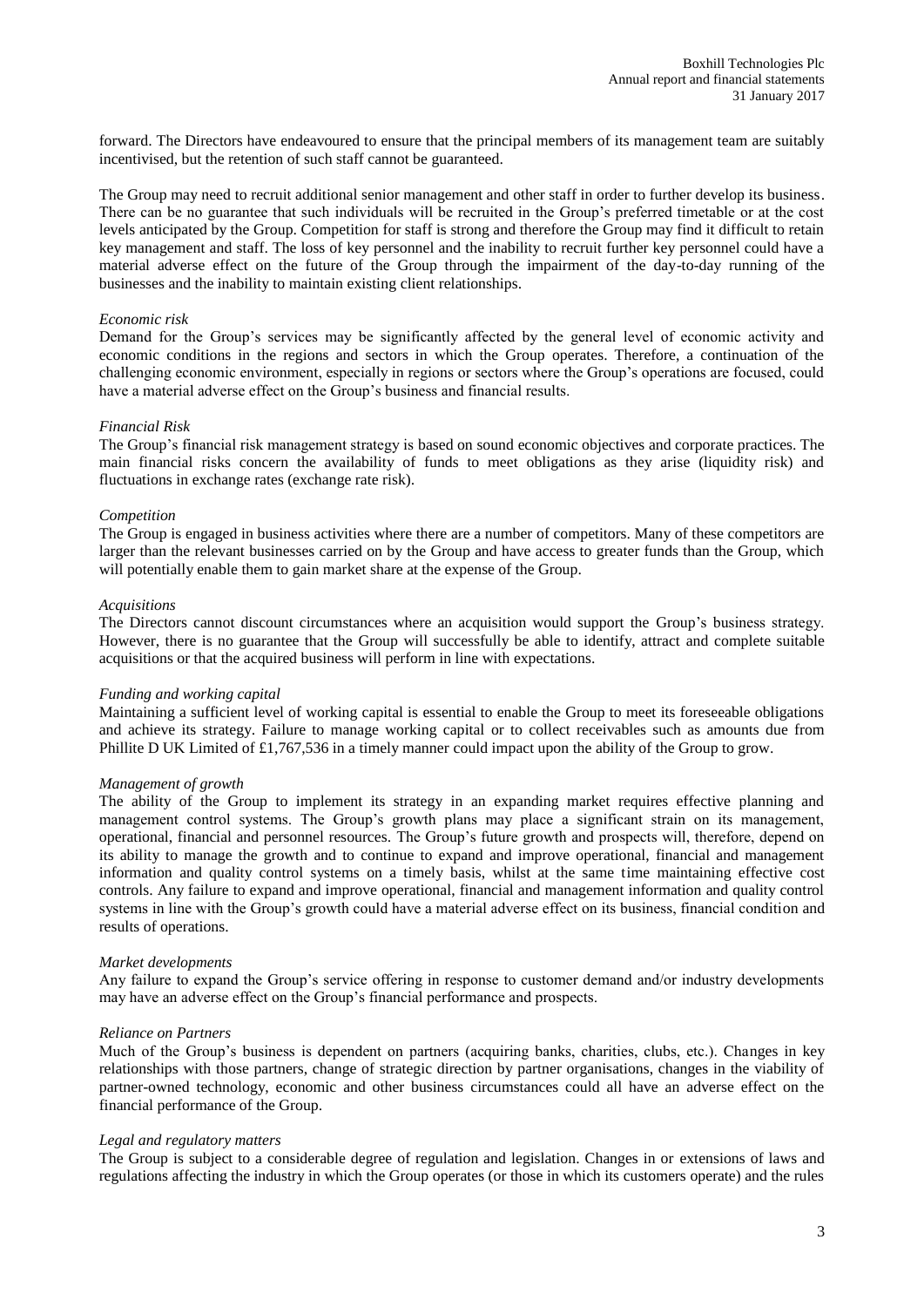of industry organisations could restrict or complicate the Group's business activities, with the potential to increase compliance/legal costs significantly.

In addition, there is an ongoing legal action with Eupay Group Limited. On the basis of cost awards made by the courts, the Directors are confident that legal expenses of £138,000 incurred by Boxhill Technologies Plc thus far will be recoverable from Eupay Group Limited and so have recorded these amounts as a receivable rather than expensing these costs in the year.

By order of the board.

**A J Flitcroft** *Director*

7 July 2017

**Lord E T Razzall** *Chairman*

7 July 2017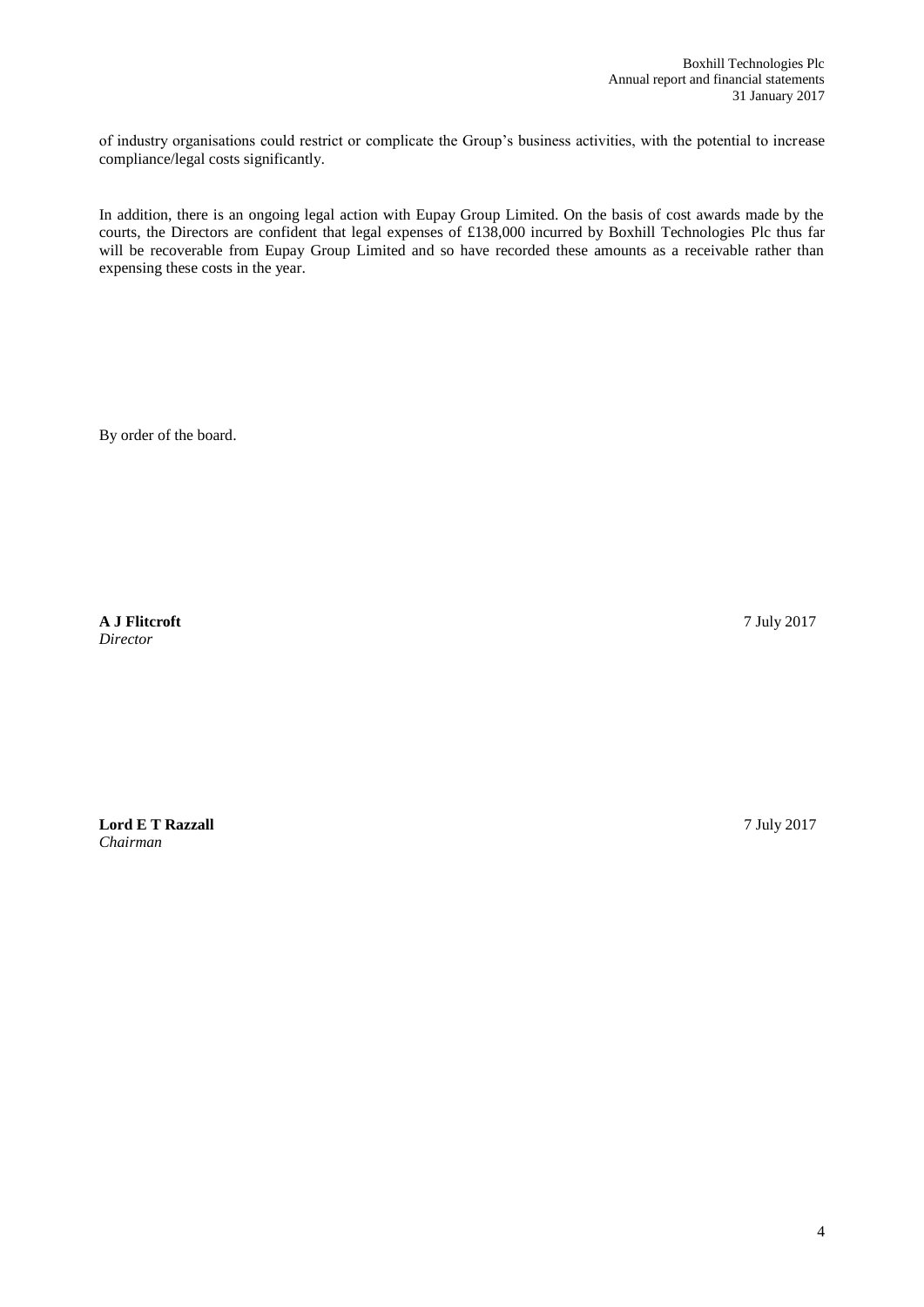# **Directors' report**

The Directors present their Report and Financial Statements for the year ended 31 January 2017.

#### **Principal activities**

The principal activity of the Company is that of a holding company.

The principal activities of the Group in the year to 31 January 2017 was that of lottery administrators and the provision of payment processing products and services.

#### **Financial risk management**

The Group's financial risk management policies are disclosed in the accounting policies and note 24 within the financial statements.

#### **Research and development**

The group is committed to research and development activities principally in relation to process improvements surrounding card payment services. Internal development during the year was complemented by the post year end acquisition of Timegrand, whose reporting and analytics will help streamline processes and improve customer service.

#### **Financial instruments**

Details of the group's financial risk management policies and objectives in respect of its use of financial instruments are included in Note 24 to the financial statements together with a description of its exposure, including to market risk, credit risk, liquidity risk and capital risk of the Group arising from such financial instruments.

#### **Proposed dividend**

The directors do not recommend the payment of a dividend for the year ended 31 January 2017 (18 months to 31 January 2016: £nil).

#### **Directors**

The directors who held office during the year were as follows:

Lord E T Razzall

A J A Flitcroft

P I Jackson (resigned 20 May 2016)

On 20 May 2016 C M Hyman and A Rudolf were appointed to the Board of Directors.

#### **Directors' interests in shares and warrants**

The Directors who held office during the year ended 31 January 2017 had the following interests in the shares of the Company, including family interests:

#### **Ordinary shares of 0.1p each**

|                  | At 31 January 2017 | At 31 January 2016       |
|------------------|--------------------|--------------------------|
| Lord E T Razzall | 62.965.986         | 62.965.986<br>25.674.408 |
| A J A Flitcroft  | 25.674.408         |                          |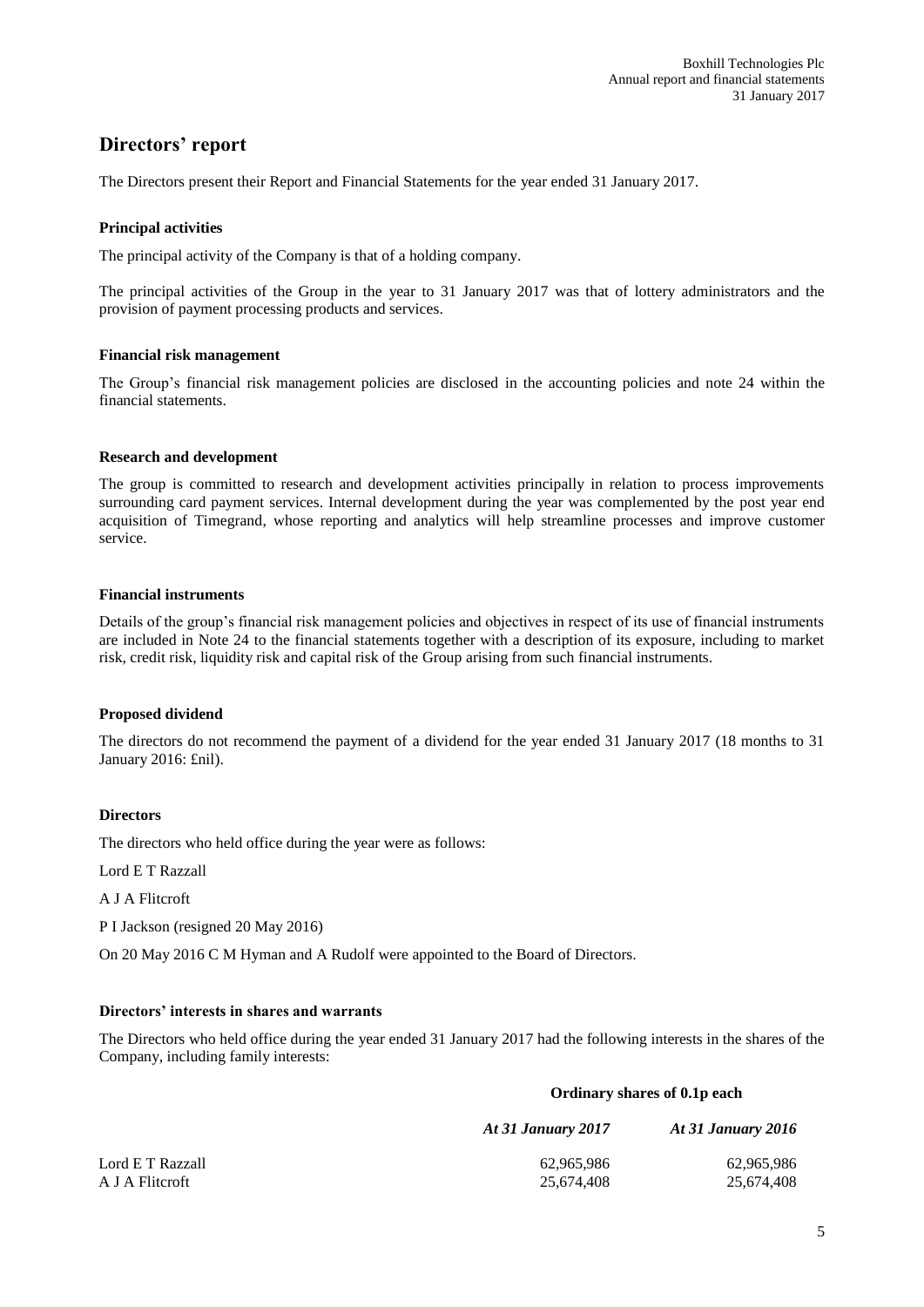The following share options had been issued to the Directors of the Group, but have now lapsed:

|                  | <i>Number</i> | <i>Exercise price</i> | <i>Exercise period</i>        |
|------------------|---------------|-----------------------|-------------------------------|
| Lord E T Razzall | 3.200,000     | $0.75p - 1.25p$       | 8 June $2010 - 2$ June $2017$ |

Further details of these options are given in note 26 to the Financial Statements.

#### **Directors' remuneration**

In accordance with AIM Rule 19, the remuneration of the Directors, who served during the year is detailed below:

|                  | Salary, fees &<br>benefits in kind | <b>Bonus</b> | Pension<br>contributions | Total |
|------------------|------------------------------------|--------------|--------------------------|-------|
|                  | £'000                              | £'000        | £'000                    | £'000 |
| Lord E T Razzall | 24                                 |              |                          | 24    |
| A J A Flitcroft  | 33                                 |              |                          | 33    |
| P I Jackson      | 30                                 |              |                          | 30    |
| C M Hyman        | 14                                 |              |                          | 14    |
| A Rudolf         | 14                                 |              |                          | 14    |

#### **Substantial shareholdings**

As at 31 January 2017 the Group has been notified of the following substantial holdings (3% or more) of ordinary 0.1p shares:

|                          | Percentage holding | No.of shares |
|--------------------------|--------------------|--------------|
| Management Express Ltd** | 12.75%             | 236,656,580  |
| Lord E T Razzall         | 3.4%               | 62,965,986   |

Since the period end and to the date of approval of this report, there have been movements in the substantial holdings - as at 30 June 2017 the company had been notified of the following substantial holdings (3% or more) of ordinary 0.1p shares:

|                              | Percentage holding | <b>No.of shares</b> |
|------------------------------|--------------------|---------------------|
| Empire Global Management Ltd | 21.2%              | 500,000,000         |
| Management Express Ltd**     | 10.1%              | 236,656,580         |

\*\* Management Express Ltd is beneficially owned by James Rose, a director of Prize Provision Services Limited, a wholly owned subsidiary of the Company.

No other person has notified an interest in the ordinary shares of the Company as required to be disclosed to the Company.

#### **Capital structure**

Details of the issued share capital are shown in note 21. There are no special restrictions on the size of a holding nor on the transfer of shares, which are both governed by the general provisions of the Articles of Association and prevailing legislation. The Directors are not aware of any agreements between holders of the Company's shares that may result in restriction on the transfer of securities or on voting rights. No one has any special rights of control over the Company's share capital and all issued shares are fully paid.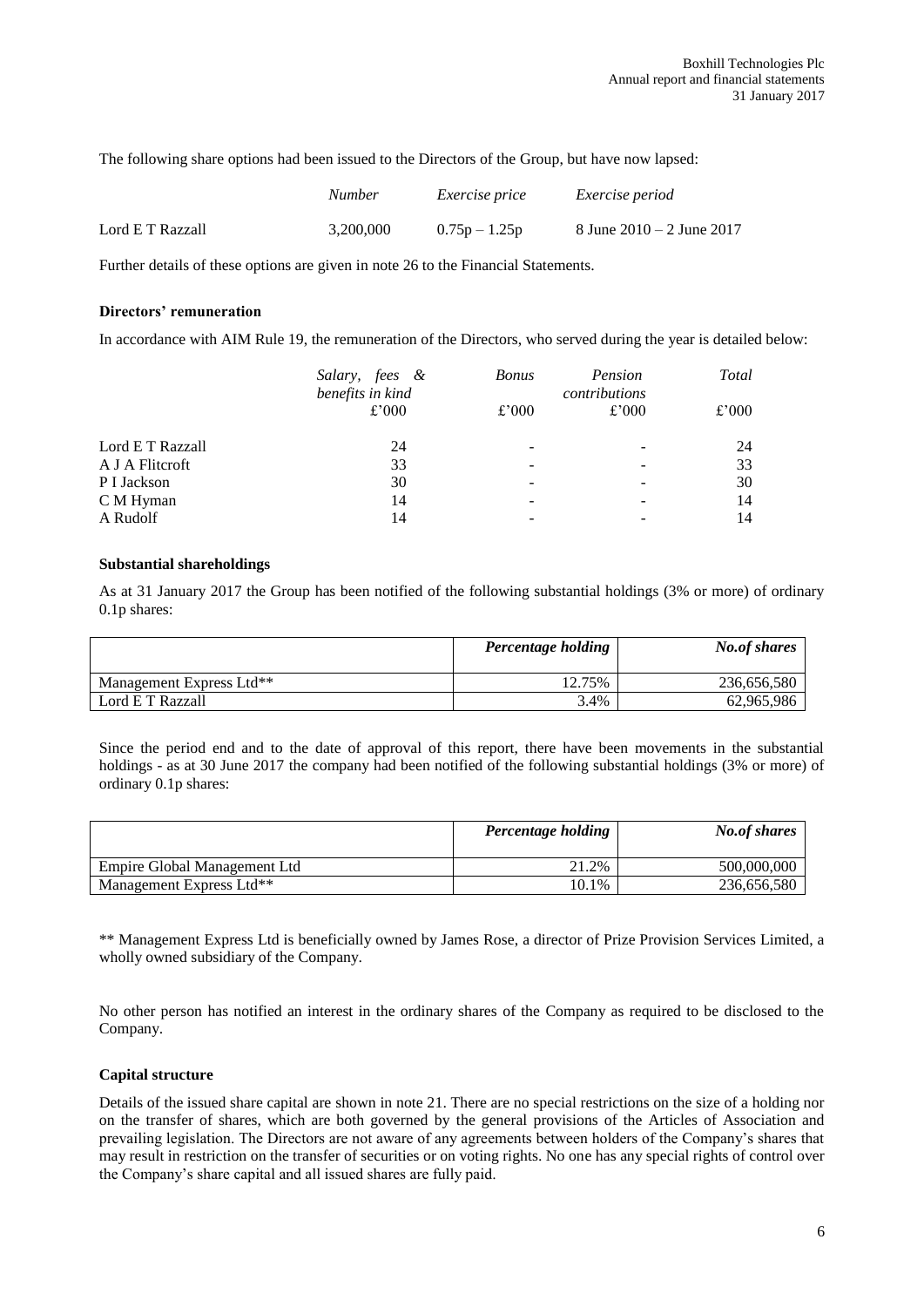#### **Donations**

Neither the Company nor any of its subsidiaries made any political or charitable donations or incurred any political expenditure during either the year to 31 January 2017 or the 18 months to 31 January 2016.

#### **Creditor payment policy and practice**

It is the Group's policy to establish terms of payments with suppliers when agreeing each transaction or series of transactions, to ensure that suppliers are aware of these terms of payment and to abide by them. At 31 January 2017, the Group had an average of 80 days (2016: 111 days) of purchases outstanding in trade creditors.

#### **Going concern**

UK Company Law requires Directors to consider whether it is appropriate to prepare the financial statements on the basis that the Company and the Group are going concerns. Throughout the financial statements there are various disclosures relating to Group funding and operational risks. The Directors' report summarises the key themes.

The Group does have some exposure to current economic conditions which have the potential to impact annual revenues. The Directors are confident that the Group has sufficient resources and support to ensure that the profit and cash generation derived from future trading are sufficient to meet the Group's future requirements. As a result of these reviews, the Directors are of the opinion that the Group has adequate resources to continue in operation for the foreseeable future. For this reason, they consider it appropriate to adopt the going concern basis in preparing the financial statements.

#### **Environment policies**

The Group is always seeking ways to minimise its consumption of resources and to protect the environment.

#### **Employee policies**

The Group places considerable value on the involvement of the employees and keeps them informed on matters affecting them as employees and on relevant matters affecting the performance of the Group.

The Group's employment policies include a commitment to equal opportunities regardless of sex, age, race, sexual orientation or ethnic origin.

The Group's policy is to give full and fair consideration to applications for employment made by disabled persons, bearing in mind the respective aptitudes of the applicants concerned. In the event of staff becoming disabled every effort would be made to ensure their continued employment within the Group and to provide specialised training where appropriate.

#### **Information to shareholders**

The Group has its own website (www.boxhillplc.com) for the purposes of improving information flow to shareholders as well as potential investors.

#### **Corporate governance**

The Group intends to continue with measures previously put in place to ensure that it complies with the Corporate Governance Code in so far as the Directors consider it to be practicable and appropriate for a public company of its size and nature.

The Group has in place both an Audit Committee and a Remuneration Committee. The Audit Committee has primary responsibility for monitoring the quality of internal control and ensuring the financial performance of the Group is properly measured and reported on and for reviewing reports from the Group's auditors relating to its accounting and internal controls. In all cases due regard is given to the interests of the shareholders. The Remuneration Committee determines the terms and conditions of service of the executive Directors, including their remuneration and grant of options. The Audit Committee consists of Mr Hyman (Chair) and Mr Rudolf. The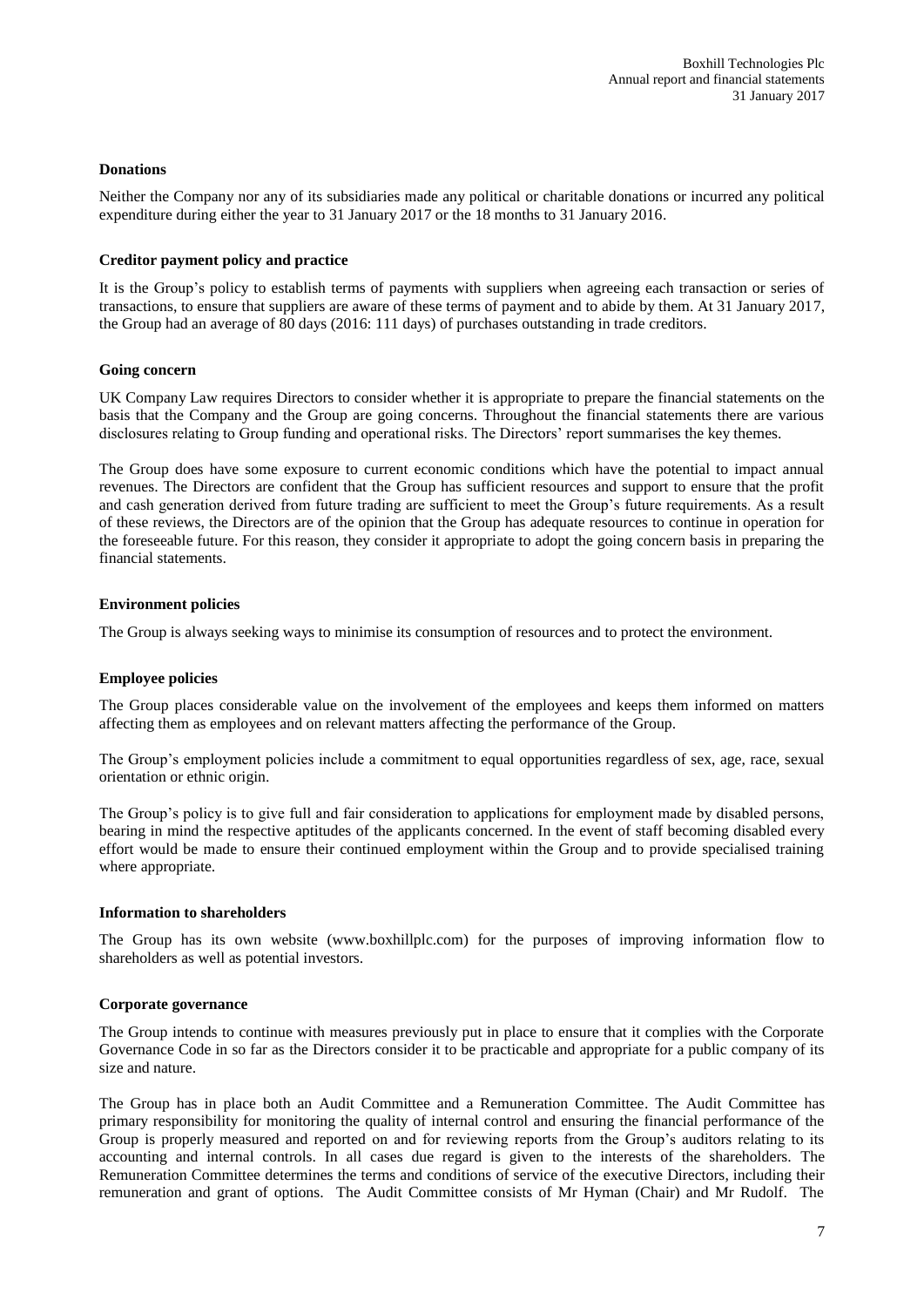Remuneration Committee consists of Mr Rudolf (Chair) and Lord Razzall. The Group also has an AIM Committee, consisting of Lord Razzall (Chair) and Mr Hyman.

The Directors intend to comply with Rule 21 of the AIM Rules for Companies relating to Directors' dealings as applicable to AIM companies and will also take all reasonable steps to ensure compliance by the Group's applicable employees. In line with the AIM rules for Companies, the Group has adopted an AIM rules compliance policy setting out the procedures to be followed in order that the Company will fully comply with the AIM Rules for Companies.

#### **Relations with shareholders**

The Chairman is the Group's principal spokesperson with investors, fund managers, the press and other interested parties. At the Annual General Meeting, private investors are given the opportunity to question the Board.

#### **Internal control**

The Board acknowledges its responsibility for establishing and monitoring the Group's systems of internal control. Although no system of internal control can provide absolute assurance against material misstatement or loss, the Group's systems are designed to provide the Directors with reasonable assurance that problems are identified on a timely basis and so can be dealt with appropriately.

#### **Statement of Directors' responsibilities in respect of the Annual Report and the financial statements**

The directors are responsible for preparing the Annual Report and the group and parent company financial statements in accordance with applicable law and regulations.

Company law requires the directors to prepare group and parent company financial statements for each financial year. As required by the AIM Rules of the London Stock Exchange they are required to prepare the group financial statements in accordance with IFRSs as adopted by the EU and applicable law and have elected to prepare the parent company financial statements in accordance with UK Accounting Standards and applicable law (UK Generally Accepted Accounting Practice), including FRS 102 The Financial Reporting Standard applicable in the UK and Republic of Ireland.

Under company law the directors must not approve the financial statements unless they are satisfied that they give a true and fair view of the state of affairs of the group and parent company and of their profit or loss for that period. In preparing each of the group and parent company financial statements, the directors are required to:

- select suitable accounting policies and then apply them consistently;
- make judgements and estimates that are reasonable and prudent;
- for the group financial statements, state whether they have been prepared in accordance with IFRSs as adopted by the EU; and
- prepare the financial statements on the going concern basis unless it is inappropriate to presume that the group and the parent company will continue in business.

The directors are responsible for keeping adequate accounting records that are sufficient to show and explain the parent company's transactions and disclose with reasonable accuracy at any time the financial position of the parent company and enable them to ensure that its financial statements comply with the Companies Act 2006. They have general responsibility for taking such steps as are reasonably open to them to safeguard the assets of the group and to prevent and detect fraud and other irregularities.

The directors are responsible for the maintenance and integrity of the corporate and financial information included on the company's website. Legislation in the UK governing the preparation and dissemination of financial statements may differ from legislation in other jurisdictions.

#### **Disclosure of information to auditor**

The directors who held office at the date of approval of this directors' report confirm that, so far as they are each aware, there is no relevant audit information of which the company's auditor is unaware; and each director has taken all the steps that he ought to have taken as a director to make himself aware of any relevant audit information and to establish that the company's auditors is aware of that information.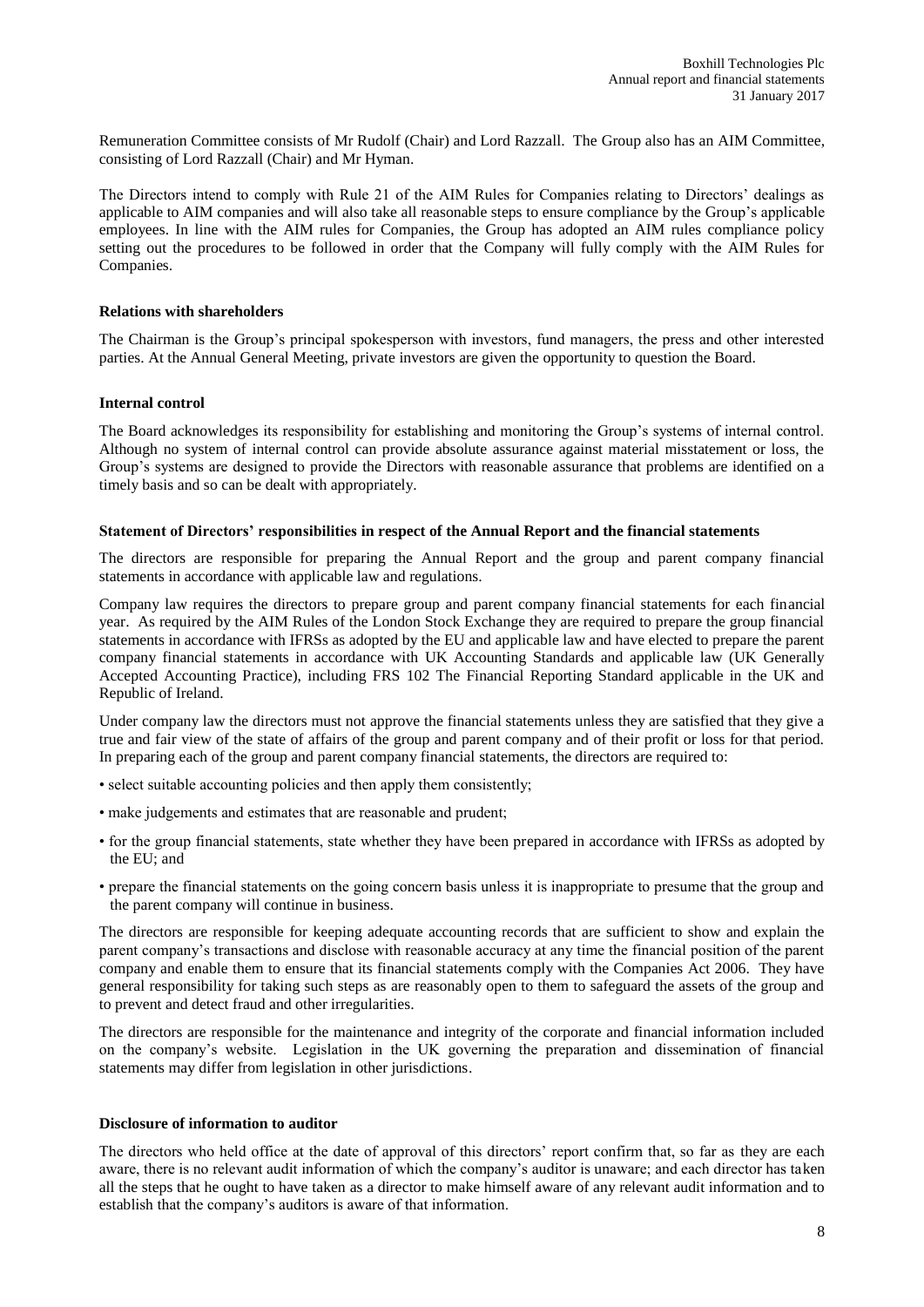#### **Other information**

An indication of likely future developments in the business and particulars of significant events which have occurred since the end of the financial year have been included in the Strategic Report beginning on page 1.

#### **Auditor**

During the year the Company ran a competitive tender process and KPMG LLP was appointed as auditor. In accordance with Section 489 of the Companies Act 2006, a resolution for the re-appointment of KPMG LLP as auditor of the company is to be proposed at the forthcoming Annual General Meeting.

By order of the board

**A J A Flitcroft** *Director*

7 July 2017

*39 St James's Street London SW1A 1JD*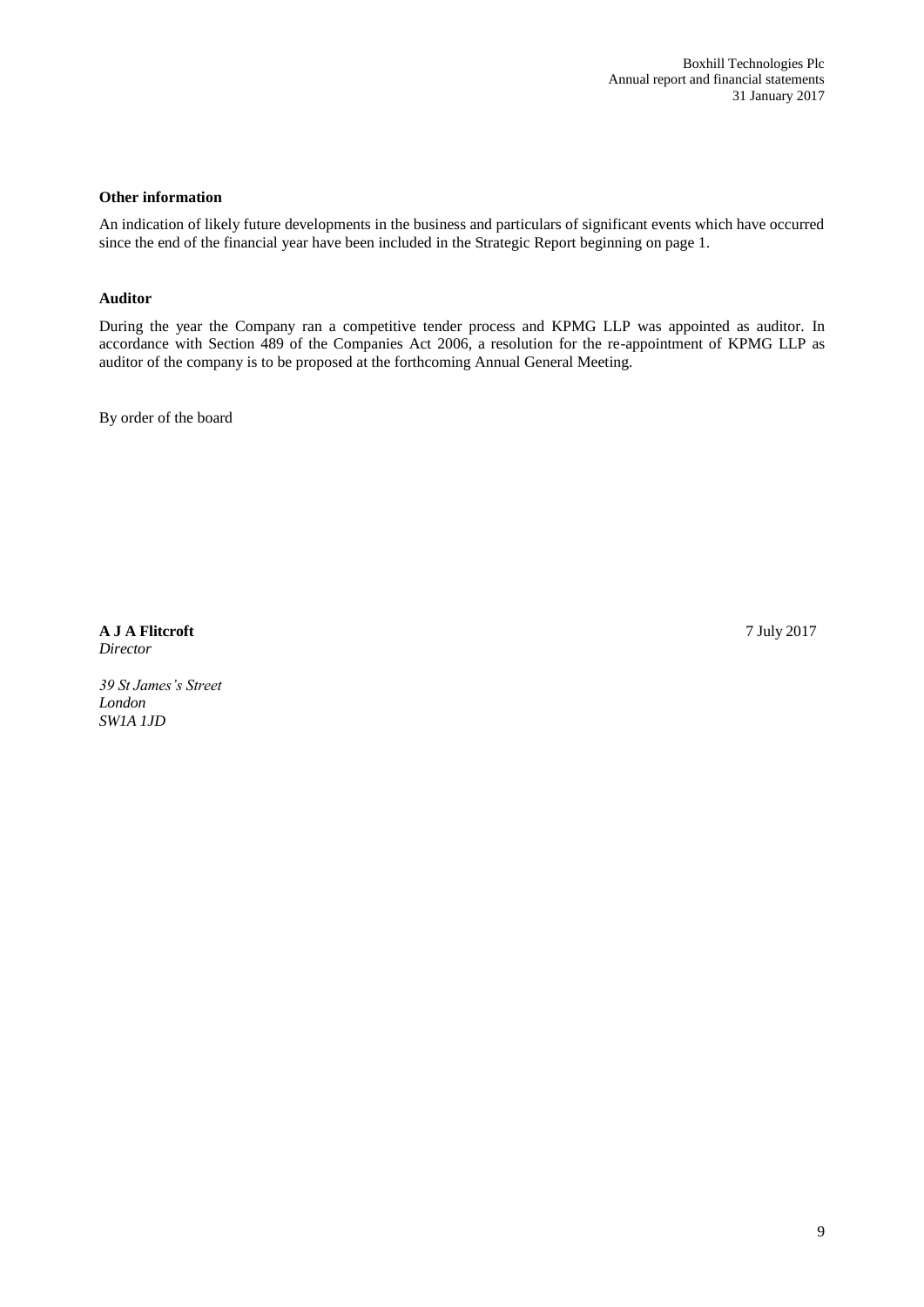## **Independent auditor's report to the members of Boxhill Technologies Plc**

We have audited the financial statements of Boxhill Technologies Plc for the year ended 31 January 2017 set out on pages 12 to 53. The financial reporting framework that has been applied in the preparation of the group financial statements is applicable law and International Financial Reporting Standards (IFRSs) as adopted by the EU. The financial reporting framework that has been applied in the preparation of the parent company financial statements is applicable law and UK Accounting Standards (UK Generally Accepted Accounting Practice), including FRS 102 The Financial Reporting Standard applicable in the UK and Republic of Ireland.

This report is made solely to the company's members, as a body, in accordance with Chapter 3 of Part 16 of the Companies Act 2006. Our audit work has been undertaken so that we might state to the company's members those matters we are required to state to them in an auditor's report and for no other purpose. To the fullest extent permitted by law, we do not accept or assume responsibility to anyone other than the company and the company's members, as a body, for our audit work, for this report, or for the opinions we have formed.

#### **Respective responsibilities of directors and auditor**

As explained more fully in the Directors' Responsibilities Statement set out on page 8, the directors are responsible for the preparation of the financial statements and for being satisfied that they give a true and fair view. Our responsibility is to audit, and express an opinion on, the financial statements in accordance with applicable law and International Standards on Auditing (UK and Ireland). Those standards require us to comply with the Auditing Practices Board's Ethical Standards for Auditors.

#### **Scope of the audit of the financial statements**

A description of the scope of an audit of financial statements is provided on the Financial Reporting Council's website a[t www.frc.org.uk/auditscopeukprivate.](http://www.frc.org.uk/auditscopeukprivate)

#### **Opinion on financial statements**

In our opinion:

- the financial statements give a true and fair view of the state of the group's and of the parent company's affairs as at 31 January 2017 and of the group's profit for the year then ended;
- the group financial statements have been properly prepared in accordance with IFRSs as adopted by the EU;
- the parent company financial statements have been properly prepared in accordance with UK Generally Accepted Accounting Practice;
- the financial statements have been prepared in accordance with the requirements of the Companies Act 2006.

#### **Opinion on other matters prescribed by the Companies Act 2006**

In our opinion the information given in the Strategic Report and the Directors' Report for the financial year is consistent with the financial statements.

Based solely on the work required to be undertaken in the course of the audit of the financial statements and from reading the Strategic report and the Directors' report:

- we have not identified material misstatements in those reports; and
- in our opinion, those reports have been prepared in accordance with the Companies Act 2006.

#### **Matters on which we are required to report by exception**

We have nothing to report in respect of the following matters where the Companies Act 2006 requires us to report to you if, in our opinion:

• adequate accounting records have not been kept by the parent company, or returns adequate for our audit have not been received from branches not visited by us; or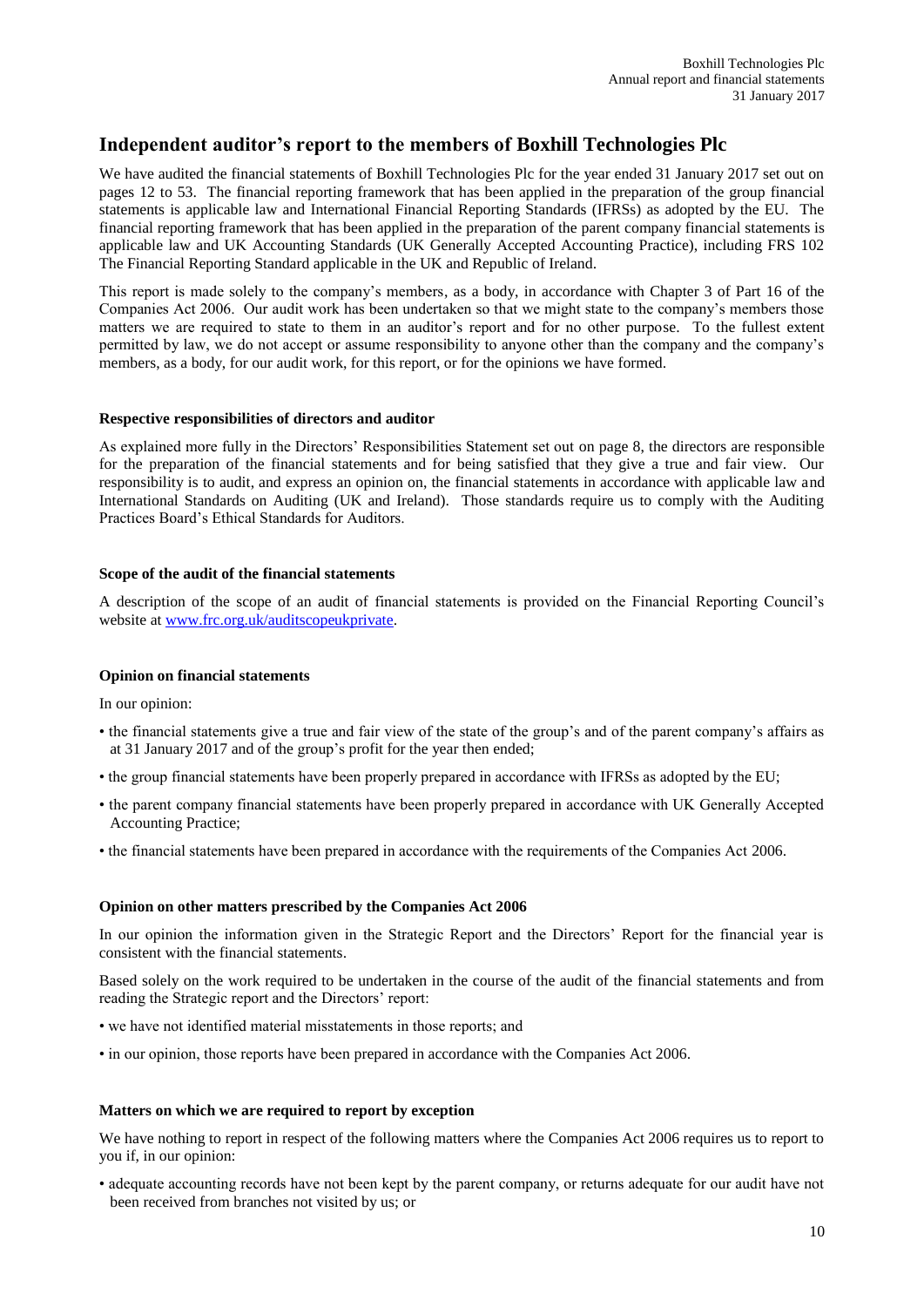- the parent company financial statements are not in agreement with the accounting records and returns; or
- certain disclosures of directors' remuneration specified by law are not made; or
- we have not received all the information and explanations we require for our audit.

**Simon Richardson (Senior Statutory Auditor) for and on behalf of KPMG LLP, Statutory Auditor**  *Chartered Accountants*  15 Canada Square London, E14 5GL 7 July 2017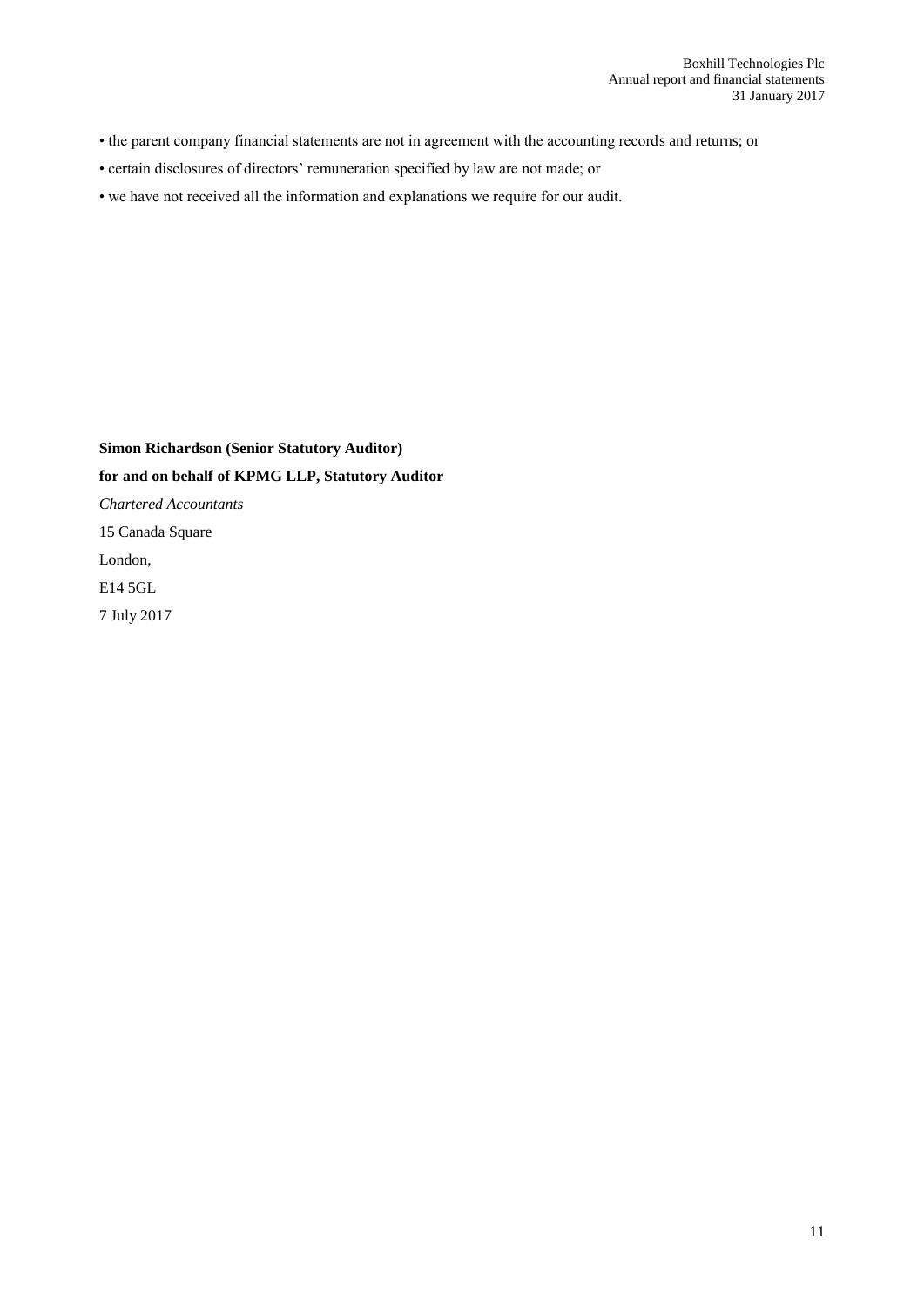# **Consolidated Statement of Profit and Loss and Other Comprehensive Income**

*for year ended 31 January 2017*

|                                                                                                                                                    | <b>Note</b>           | 2017<br>£000      | 2016*<br>£000              |
|----------------------------------------------------------------------------------------------------------------------------------------------------|-----------------------|-------------------|----------------------------|
| <b>Revenue</b><br>Cost of sales                                                                                                                    | $\boldsymbol{4}$<br>5 | 1,727<br>(562)    | 3,286<br>(863)             |
| <b>Gross profit</b><br>Administrative expenses                                                                                                     | 5,6,7                 | 1,165<br>(1, 153) | 2,423<br>(1, 453)          |
| <b>Operating profit</b><br>Financial income<br>Financial expenses<br>Loss on disposal of Leasehold, Land & Buildings<br>Loss on sale of subsidiary | 8<br>8                | 12<br>(10)        | 970<br>6<br>(342)<br>(430) |
| Profit before tax<br>Taxation                                                                                                                      | 9                     | 2                 | 204<br>(205)               |
| Profit/(Loss) for the year from continuing operations                                                                                              |                       | $\boldsymbol{2}$  | (1)                        |
| Other comprehensive (loss)/income                                                                                                                  |                       |                   |                            |
| Items that are or may be reclassified subsequently to profit or loss:<br>Revaluation of equity investment                                          |                       | (62)              | 342                        |
| Other Comprehensive (loss)/income for the year, net of income<br>tax                                                                               |                       | (62)              | 342                        |
| Total comprehensive (loss)/income income for the year                                                                                              |                       | (60)              | 341                        |
| Earnings per share                                                                                                                                 |                       |                   |                            |
| Basic earnings per ordinary share                                                                                                                  | 10                    | 0.00              | (0.00)                     |
| Diluted earnings per ordinary share                                                                                                                | 10                    | 0.00              | (0.00)                     |

*\*18 months to January 2016*

All of the profit/(loss) for the period is attributable to equity holders of the Parent Company.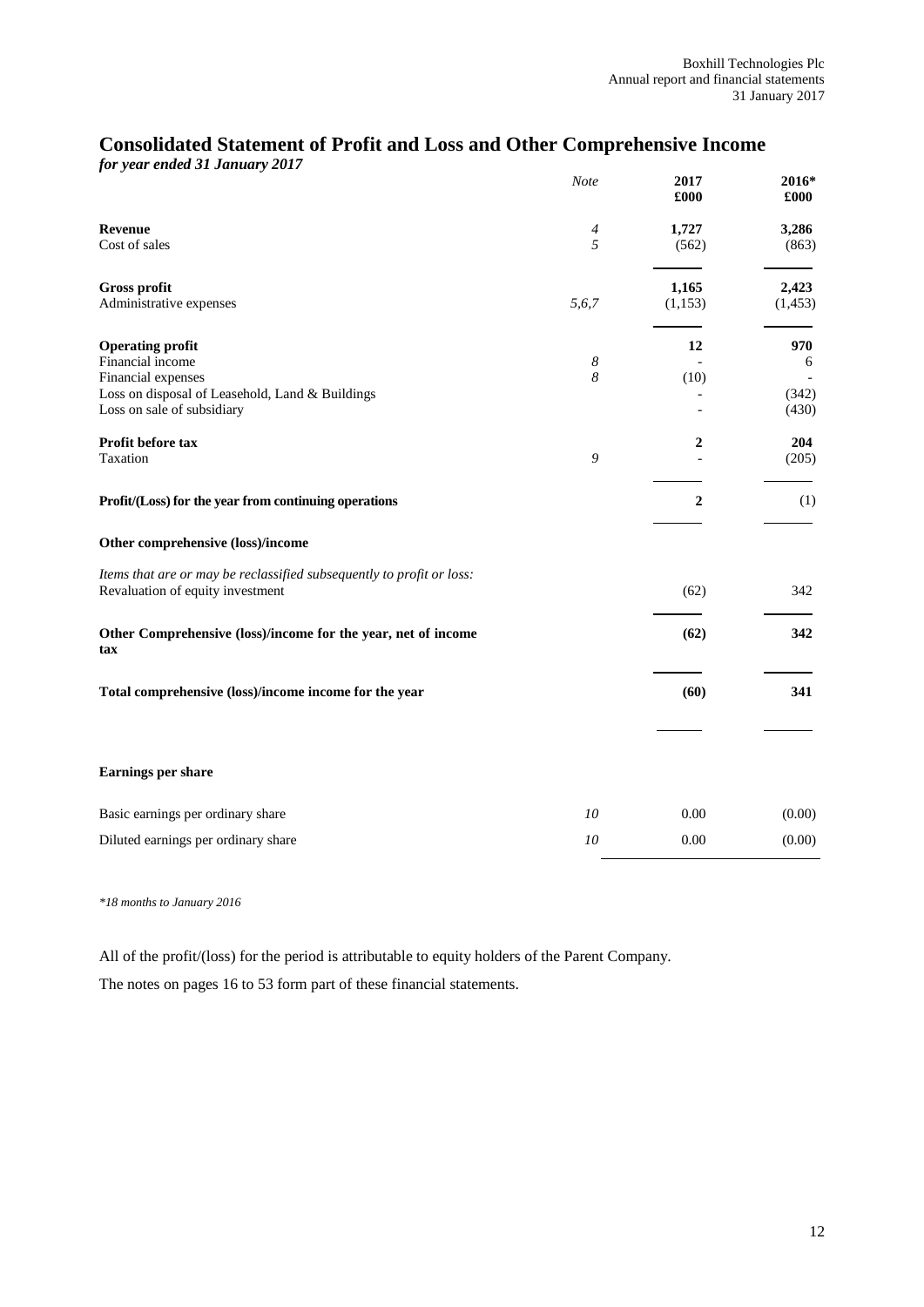# **Consolidated Balance Sheet**<br>At 31 January 2017

|  | At 31 January 2017 |  |
|--|--------------------|--|
|--|--------------------|--|

|                                                           | <b>Note</b> | 2017<br>£000   | 2016<br>£000 |
|-----------------------------------------------------------|-------------|----------------|--------------|
| <b>Non-current assets</b>                                 |             |                |              |
| Property, plant and equipment                             | 11          | $\mathbf{1}$   | 1            |
| Goodwill                                                  | 13          | 1,673          | 1,673        |
| Other intangible assets                                   | 12          | 67             | 85           |
| Investments in equity instruments                         | 14          | 280            | 342          |
| <b>Total non-current assets</b>                           |             | 2,021          | 2,101        |
| <b>Current assets</b>                                     |             |                |              |
| Trade and other receivables                               | 16          | 1,949          | 921          |
| Cash and cash equivalents                                 | 17          | 818            | 291          |
| <b>Total current assets</b>                               |             | 2,767          | 1,212        |
| <b>Total assets</b>                                       |             | 4,788          | 3,313        |
| <b>Current liabilities</b>                                |             |                |              |
| Trade and other payables                                  | 19          | 2,283          | 748          |
| Bank and other borrowings                                 | 18          | 6              | 6            |
| Convertible loan stock                                    |             |                | 1,600        |
| <b>Total current liabilities</b>                          |             | 2,289          | 2,354        |
| <b>Total liabilities</b>                                  |             | 2,289          | 2,354        |
| <b>Net assets</b>                                         |             | 2,499          | 959          |
| Equity attributable to equity holders of the parent       |             |                |              |
| Share capital                                             | 21          | 1,856          | 1,456        |
| Share premium                                             | 22          | 3,020          | 1,820        |
| Revaluation reserves<br>Retained earnings                 | 14<br>14    | 280<br>(2,657) | 342          |
|                                                           |             |                | (2,659)      |
| Total equity attributable to equity holders of the Parent |             | 2,499          | 959          |
|                                                           |             |                |              |

These financial statements were approved by the board of directors on 7 July 2017.

and were signed on its behalf by:

# **A J A Flitcroft**

*Director*

Company registered number: 04458947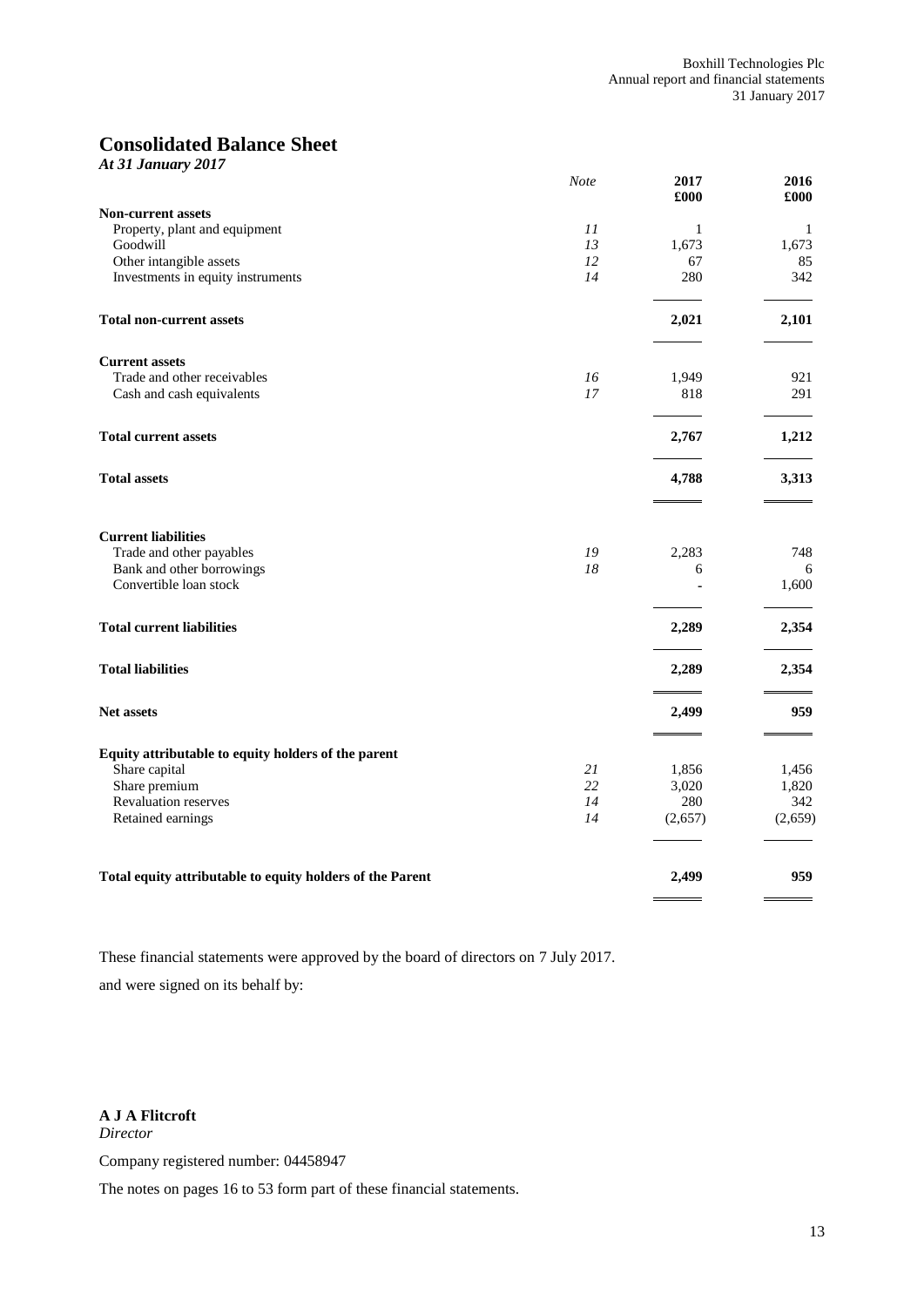# **Consolidated Statement of Changes in Equity**

|                                   | <b>Share</b><br>capital<br>£000 | premium<br>£000 | <b>Share Revaluation</b><br>reserve<br>£000 | <b>Retained</b><br>earnings<br>£000 | <b>Total</b><br>equity<br>£000 |
|-----------------------------------|---------------------------------|-----------------|---------------------------------------------|-------------------------------------|--------------------------------|
| <b>Balance at 31 July 2014</b>    | 1,427                           | 1,723           |                                             | (2,658)                             | 492                            |
| Issue of share capital            | 29                              | 15              |                                             |                                     | 44                             |
| Revaluation gain                  |                                 |                 | 342                                         |                                     | 342                            |
| Profit on treasury shares         |                                 | 82              |                                             |                                     | 82                             |
| (Loss) for the period             |                                 |                 |                                             | (1)                                 | (1)                            |
| <b>Balance at 31 January 2016</b> | 1,456                           | 1,820           | 342                                         | (2,659)                             | 959                            |
| Issue of share capital            | 400                             | 1,200           |                                             |                                     | 1,600                          |
| Profit for the period             |                                 |                 |                                             | $\overline{2}$                      | $\overline{c}$                 |
| <b>Revaluation loss</b>           |                                 |                 | (62)                                        |                                     | (62)                           |
| <b>Balance at 31 January 2017</b> | 1,856                           | 3,020           | 280                                         | (2,657)                             | 2,499                          |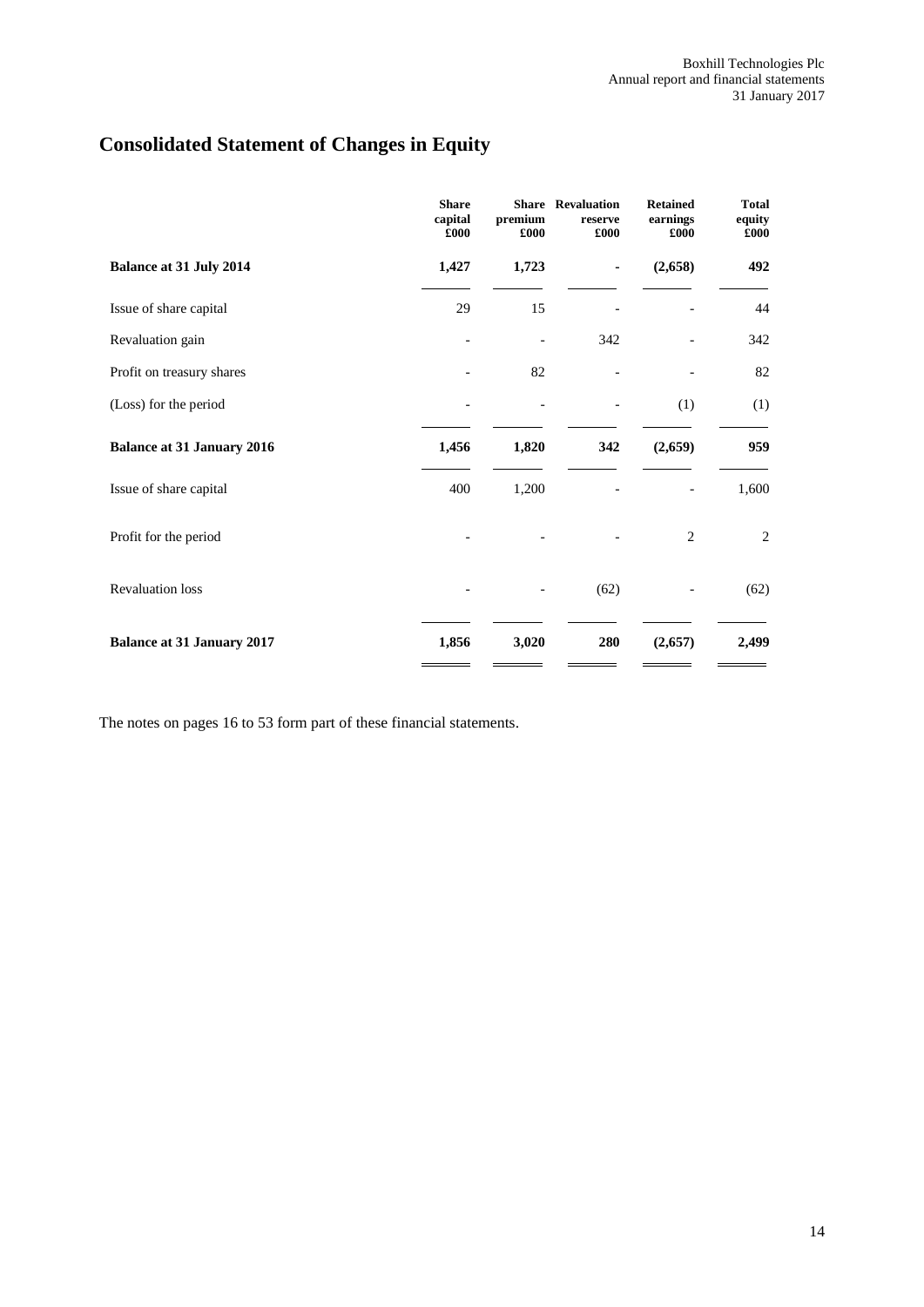# **Consolidated Cash Flow Statement**

*for year ended 31 January 2017*

|                                                                                            | <b>Note</b> | 2017<br>£000     | 2016*<br>£000 |
|--------------------------------------------------------------------------------------------|-------------|------------------|---------------|
| <b>Cash flows from operating activities</b>                                                |             |                  |               |
| Profit for the year                                                                        |             | $\boldsymbol{2}$ | (1)           |
| Adjustments for:                                                                           |             |                  |               |
| Depreciation, amortisation and impairment<br>Financial income                              | $11 - 14$   | 26               | 36            |
| Financial expense                                                                          | 8<br>8      | 10               | (6)           |
| Loss on disposal in subsidiary                                                             |             |                  | 430           |
| Loss on disposal of Leasehold Land & Buildings                                             | 14          |                  | 342           |
| Tax charge                                                                                 |             |                  | 205           |
| Movement in working capital:                                                               |             |                  |               |
| (Increase)/decrease in trade and other receivables                                         |             | (1,028)          | (972)         |
| (Decrease)/increase in trade and other payables                                            |             | 1,536            | 310           |
| Cash generated by operations                                                               |             | 546              | 344           |
|                                                                                            |             |                  |               |
| Interest received/(paid)                                                                   |             | (10)             | 6             |
| Tax paid                                                                                   |             |                  | (205)         |
| Net cash from operating activities                                                         |             | 536              | 145           |
| Cash flows from investing activities:                                                      |             |                  |               |
| Payment for fixed/intangible assets                                                        |             | (9)              | (10)          |
| Net cash inflow on acquisition of subsidiary<br>Purchases of property, plant and equipment |             |                  | 80            |
| Net cash (used/generated from) investing activities                                        |             | (9)              | 70            |
|                                                                                            |             |                  |               |
| <b>Cash flows from financing activities</b>                                                |             |                  |               |
| Proceeds from issue of equity instruments of the Company                                   |             |                  | 44            |
| Proceeds from sale of treasury shares<br>Proceeds from borrowings                          |             |                  | 257           |
| Repayment of borrowings                                                                    |             |                  | (483)         |
|                                                                                            |             |                  |               |
| Net cash used in financing activities                                                      |             |                  | (182)         |
| Net increase in cash and cash equivalents                                                  |             | 527              | 33            |
| Cash and cash equivalents at start of period                                               |             | 291              | 258           |
| Cash and cash equivalents at end of period                                                 |             | 818              | 291           |

*\*18 months to January 2016*

There is no material difference between the fair value and the book value of cash and cash equivalents.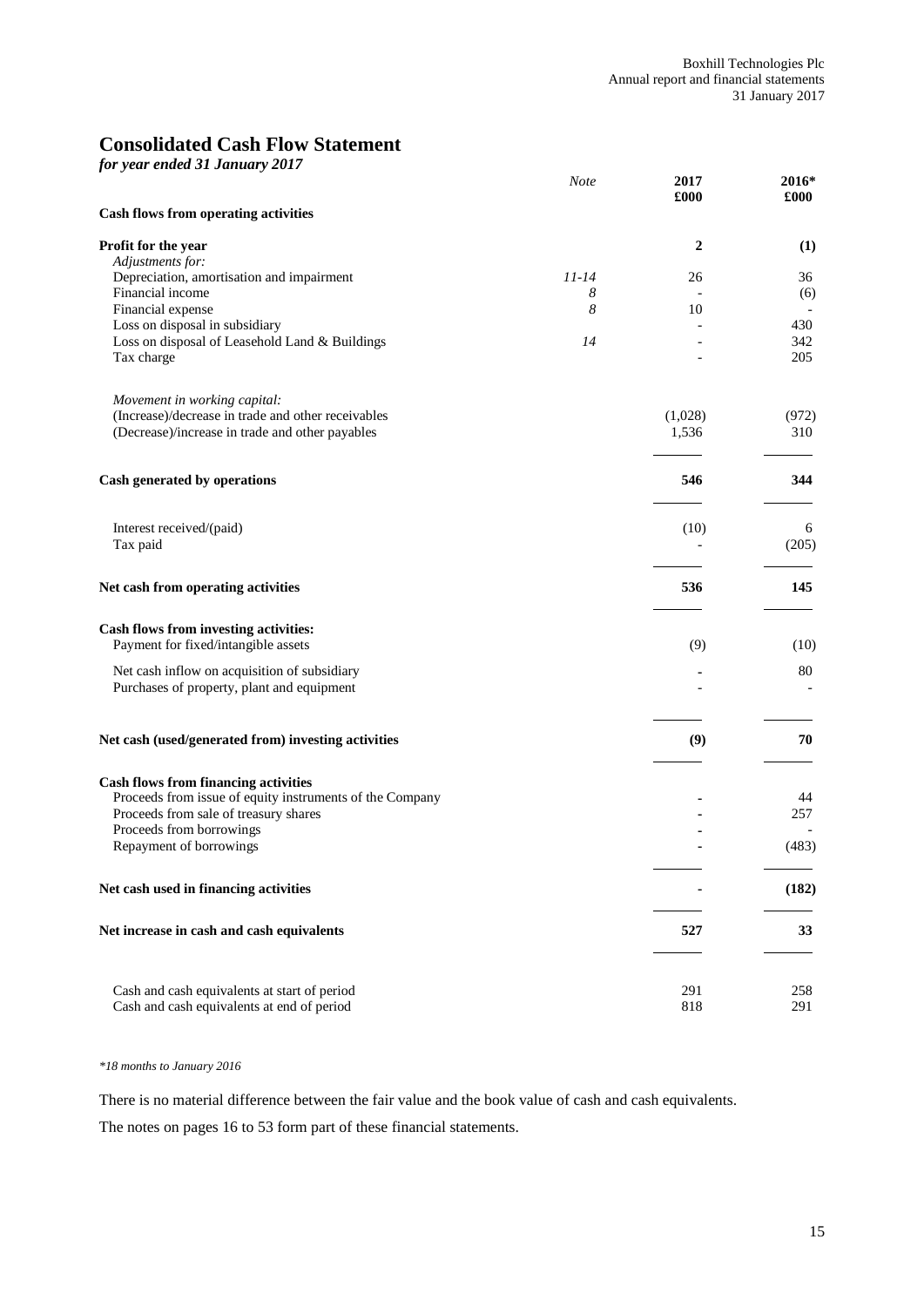#### **Notes** *(forming part of the financial statements)*

#### **1 Accounting policies**

Boxhill Technologies PLC is a public company incorporated, domiciled and registered in the UK under the Companies Act 2006. The registered number is 04458947 and the registered address is 39 St James's Street, London, SW1A 1JD.

The group financial statements consolidate those of the Company and its subsidiaries (together referred to as the "Group"). The parent company financial statements present information about the Company as a separate entity and not about its group.

The group financial statements have been prepared and approved by the directors in accordance with International Financial Reporting Standards as adopted by the EU ("Adopted IFRSs"). The Company has elected to prepare its parent company financial statements in accordance with FRS 102; these are presented on pages 46 to 53.

The financial statements, upon which this financial information is based, have been prepared under the historical cost basis except where specifically noted.

Operating profit is defined to be revenue less cost of sales and administrative expenses and so excludes losses on disposal of subsidiaries or leasehold land and buildings.

The accounting policies set out below have, unless otherwise stated, been applied consistently to all periods presented in these group financial statements.

Judgements made by the directors, in the application of these accounting policies that have a significant effect on the financial statements and estimates with a significant risk of material adjustment in the next year are discussed in note 28.

### *1.1 Change in accounting policy*

There have been no changes in accounting policies during the year to 31 January 2017.

#### *1.2 Adopted IFRS not yet applied*

The following standards that are not yet effective will be adopted by the Group in future periods:

#### *IFRS 9 - 'Financial instruments'*

The standard is effective for reporting periods beginning on or after 1 January 2018. The expected date of adoption by the Group will be 1 February 2018.

IFRS 9 includes new classification of financial assets and liabilities as either measured at amortised cost, fair value through other comprehensive income (FVOCI) and fair value through Profit or loss (FVTPL).

The assessment of IFRS 9's impact on the Group's financial statements is not yet complete.

#### *IFRS 15 - 'Revenue from Contracts with Customers'*

The standard is effective for reporting periods beginning on or after I January 2018. The expected date of adoption by the Group will be 1 February 2018.

IFRS 15 introduces a new revenue recognition model that recognises revenue either at a point in time or over time. The model features a contract-based five-step analysis of transactions to determine whether, how much and when revenue is recognised.

The assessment of IFRS 15's impact on the Group's financial statements is not yet complete.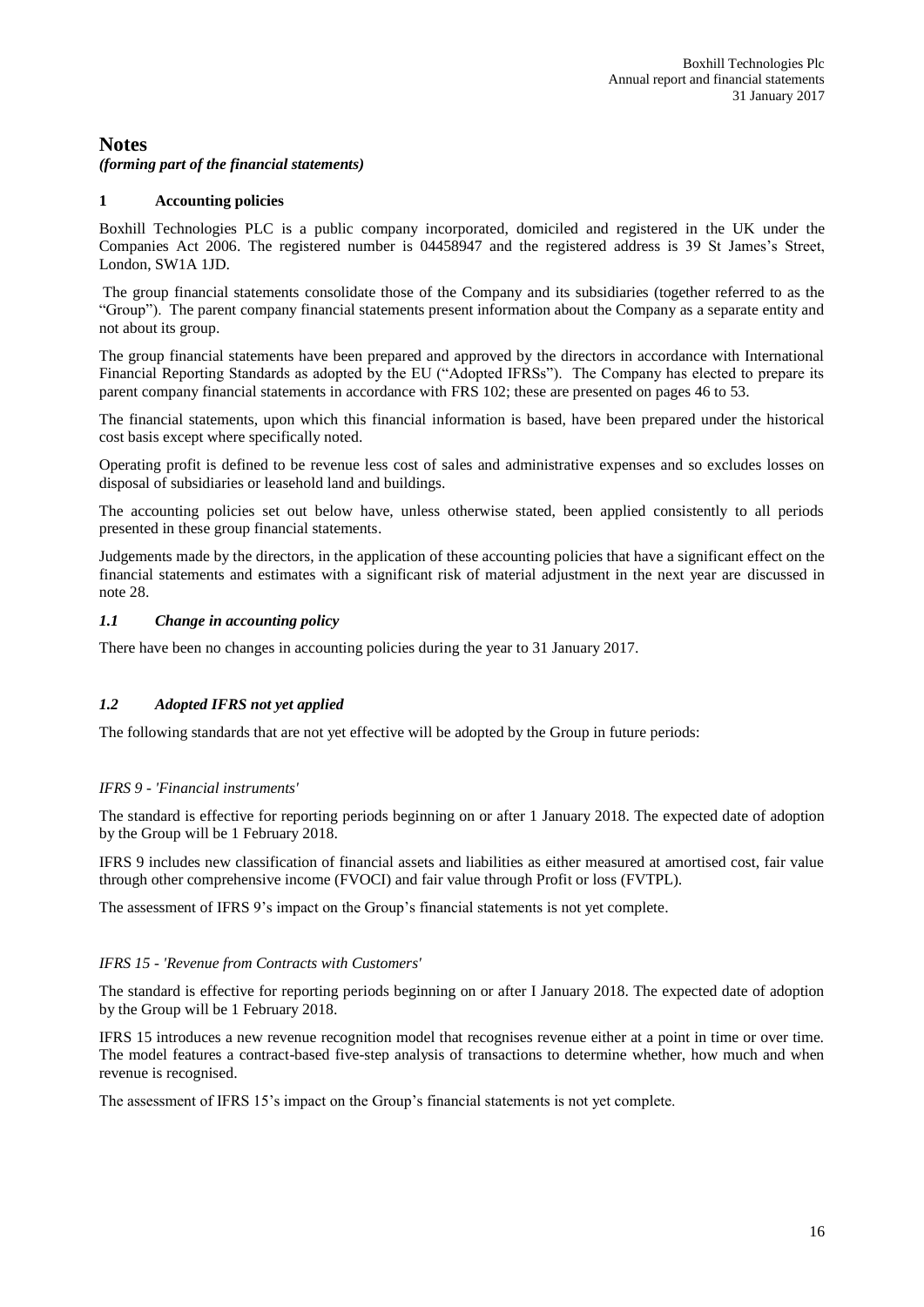#### *1.3 Measurement convention*

The financial statements are prepared on the historical cost basis.

#### *1.4 Going concern*

UK Company Law requires Directors to consider whether it is appropriate to prepare the financial statements on the basis that the Company and the Group are going concerns. Throughout the financial statements there are various disclosures relating to Group funding and operational risks. The Directors' report summarises the key themes.

The Group does have some exposure to current economic conditions which have the potential to impact annual revenues. The Directors are confident that the Group has sufficient resources and support to ensure that the profit and cash generation derived from future trading are sufficient to meet the Group's future requirements. As a result of these reviews, the Directors are of the opinion that the Group has adequate resources to continue in operation for the foreseeable future. For this reason, they consider it appropriate to adopt the going concern basis in preparing the financial statements.

#### *1.5 Basis of consolidation*

#### *Subsidiaries*

Subsidiaries are entities controlled by the Group. The Group controls an entity when it is exposed to, or has rights to, variable returns from its involvement with the entity and has the ability to affect those returns through its power over the entity. In assessing control, the Group takes into consideration potential voting rights. The acquisition date is the date on which control is transferred to the acquirer. The financial statements of subsidiaries are included in the consolidated financial statements from the date that control commences until the date that control ceases. Losses applicable to the non-controlling interests in a subsidiary are allocated to the non-controlling interests even if doing so causes the non-controlling interests to have a deficit balance.

#### *Transactions eliminated on consolidation*

Intra-group balances and transactions, and any unrealised income and expenses arising from intra-group transactions, are eliminated. Unrealised gains arising from transactions with equity-accounted investees are eliminated against the investment to the extent of the Group's interest in the investee. Unrealised losses are eliminated in the same way as unrealised gains, but only to the extent that there is no evidence of impairment.

#### *1.6 Foreign currency*

The individual financial statements of each Group company are presented in the currency of the primary economic environment in which it operates (its functional currency). For the purposes of the consolidated financial statements, the results and financial position of each Group company are expressed in Pounds Sterling, which is the functional currency of each company, and the presentational currency for the consolidated Financial statements.

Transactions in foreign currencies are translated to the respective functional currencies of Group entities at the foreign exchange rate ruling at the date of the transaction. Monetary assets and liabilities denominated in foreign currencies at the balance sheet date are retranslated to the functional currency at the foreign exchange rate ruling at that date. Foreign exchange differences arising on translation are recognised in the income statement. Non-monetary assets and liabilities that are measured in terms of historical cost in a foreign currency are translated using the exchange rate at the date of the transaction. Non-monetary assets and liabilities denominated in foreign currencies that are stated at fair value are retranslated to the functional currency at foreign exchange rates ruling at the dates the fair value was determined.

#### *1.7 Classification of financial instruments issued by the Group*

Following the adoption of IAS 32, financial instruments issued by the Group are treated as equity only to the extent that they meet the following two conditions: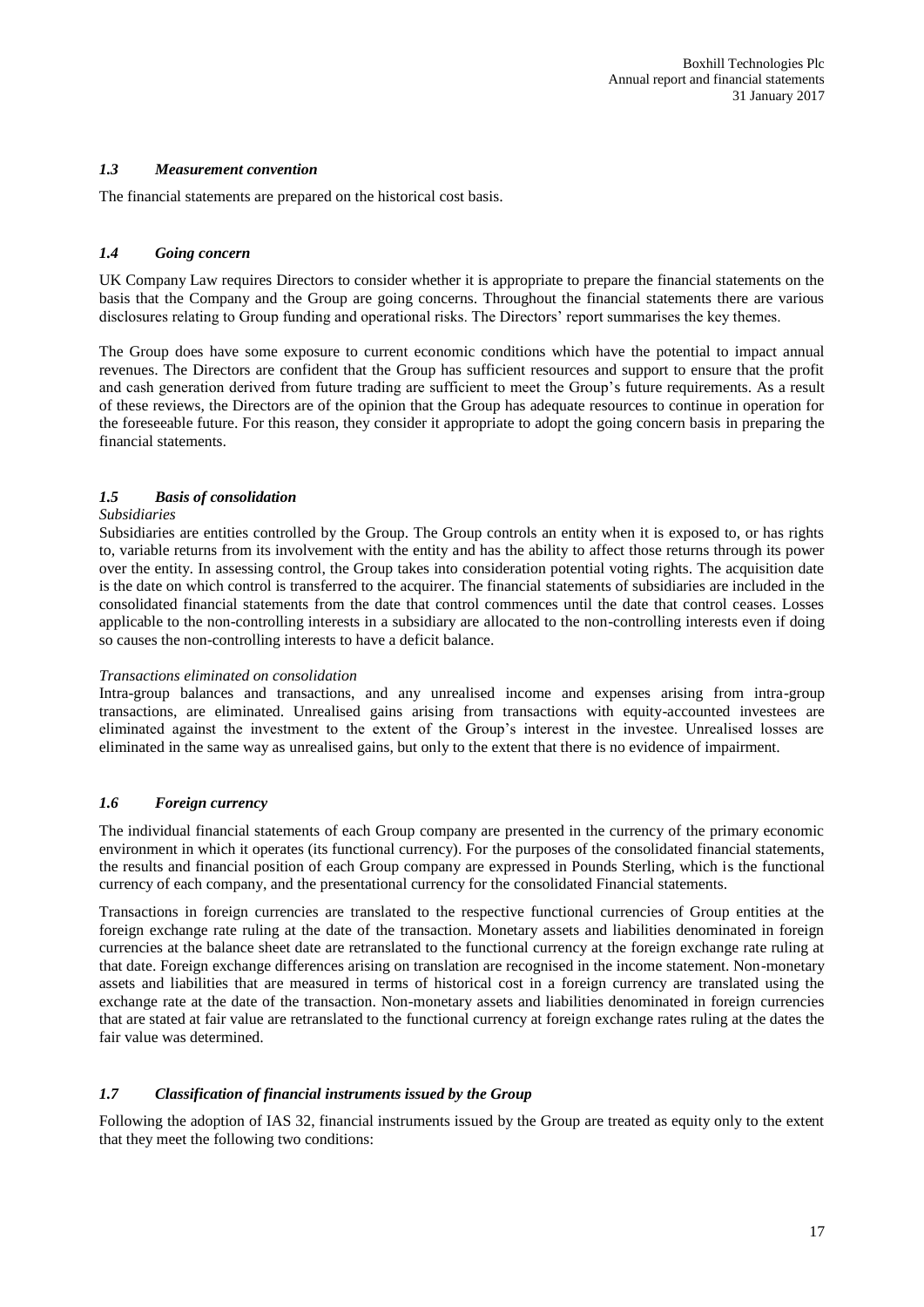- (a) they include no contractual obligations upon the group to deliver cash or other financial assets or to exchange financial assets or financial liabilities with another party under conditions that are potentially unfavourable to the group; and
- (b) where the instrument will or may be settled in the company's own equity instruments, it is either a nonderivative that includes no obligation to deliver a variable number of the company's own equity instruments or is a derivative that will be settled by the company's exchanging a fixed amount of cash or other financial assets for a fixed number of its own equity instruments.

To the extent that this definition is not met, the proceeds of issue are classified as a financial liability. Where the instrument so classified takes the legal form of the company's own shares, the amounts presented in these financial statements for called up share capital and share premium account exclude amounts in relation to those shares.

Where a financial instrument that contains both equity and financial liability components exists these components are separated and accounted for individually under the above policy.

#### *1.8 Non-derivative financial instruments*

Non-derivative financial instruments comprise investments in equity and debt securities, trade and other receivables, cash and cash equivalents, loans and borrowings, and trade and other payables.

#### *Trade and other receivables*

Trade and other receivables are recognised initially at fair value. Subsequent to initial recognition they are measured at amortised cost using the effective interest method, less any impairment losses.

#### *Trade and other payables*

Trade and other payables are recognised initially at fair value. Subsequent to initial recognition they are measured at amortised cost using the effective interest method.

#### *Investments in debt and equity securities*

Investments in debt and equity securities are stated at amortised cost less impairment. Financial instruments held for trading or designated upon initial recognition are stated at fair value, with any resultant gain or loss recognised in profit or loss.

Other investments in debt and equity securities held by the Group are classified as being available-for-sale and are stated at fair value, with any resultant gain or loss being recognised directly in equity (in the fair value reserve), except for impairment losses and, in the case of monetary items such as debt securities, foreign exchange gains and losses. When these investments are derecognised, the cumulative gain or loss previously recognised directly in equity is recognised in profit or loss.

#### *Cash and cash equivalents*

Cash and cash equivalents comprise cash balances and call deposits. Bank overdrafts that are repayable on demand and form an integral part of the Group's cash management are included as a component of cash and cash equivalents for the purpose only of the cash flow statement.

#### *Interest-bearing borrowings*

Interest-bearing borrowings are recognised initially at fair value less attributable transaction costs. Subsequent to initial recognition, interest-bearing borrowings are stated at amortised cost using the effective interest method, less any impairment losses.

#### *1.9 Derivative financial instruments and hedging*

At 31 January 2017 and 31 January 2016, the Group had no derivatives in place for cash flow hedging purposes.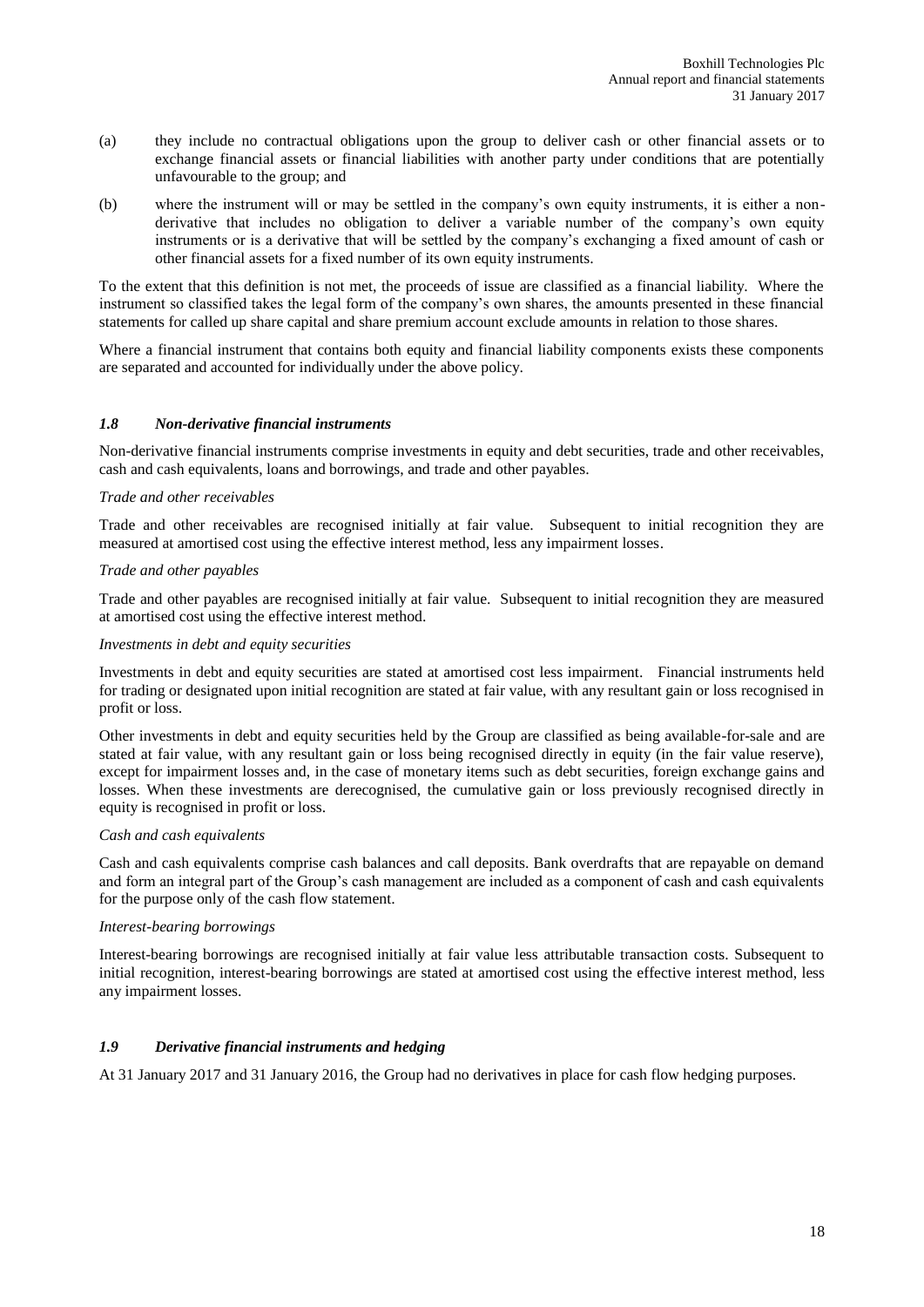#### *1.10 Property, plant and equipment*

Property, plant and equipment are stated at cost less accumulated depreciation and any recognised accumulated impairment losses. Useful lives are reviewed annually by the Directors.

Where parts of an item of property, plant and equipment have different useful lives, they are accounted for as separate items of property, plant and equipment.

Leases in which the Group assumes substantially all the risks and rewards of ownership of the leased asset are classified as finance leases. Where land and buildings are held under leases the accounting treatment of the land is considered separately from that of the buildings. Leased assets acquired by way of finance lease are stated at an amount equal to the lower of their fair value and the present value of the minimum lease payments at inception of the lease, less accumulated depreciation and less accumulated impairment losses. Lease payments are accounted for as described below.

Depreciation is charged to the income statement on a straight-line basis over the estimated useful lives of each part of an item of property, plant and equipment. Land is not depreciated. The estimated useful lives are as follows:

| • buildings             | 20 years |
|-------------------------|----------|
| • plant and equipment   | 4 years  |
| • fixtures and fittings | 4 years  |

Depreciation methods, useful lives and residual values are reviewed at each balance sheet date.

#### *1.11 Business combinations*

All business combinations are accounted for by applying the acquisition method. Business combinations are accounted for using the acquisition method as at the acquisition date, which is the date on which control is transferred to the Group.

The Group measures goodwill at the acquisition date as:

the fair value of the consideration transferred; plus

the recognised amount of any non-controlling interests in the acquiree; plus

the fair value of the existing equity interest in the acquiree; less

the net recognised amount (generally fair value) of the identifiable assets acquired and liabilities assumed.

When the excess is negative, a bargain purchase gain is recognised immediately in profit or loss.

Costs related to the acquisition, other than those associated with the issue of debt or equity securities, are expensed as incurred.

Any contingent consideration payable is recognised at fair value at the acquisition date. If the contingent consideration is classified as equity, it is not remeasured and settlement is accounted for within equity. Otherwise, subsequent changes to the fair value of the contingent consideration are recognised in profit or loss.

Where fair values are estimated on a provisional basis they are finalised within 12 months of acquisition with consequent changes to the amount of goodwill.

#### *1.12 Intangible assets and goodwill*

#### *Goodwill*

Goodwill arising on consolidation represents the excess cost of acquisition over the Group's interest in the fair value of the identifiable assets and liabilities of a subsidiary at the date of acquisition. Goodwill is initially recognised as an asset and reviewed for impairment at least annually. Any impairment is recognised immediately in the income statement and is not subsequently reviewed.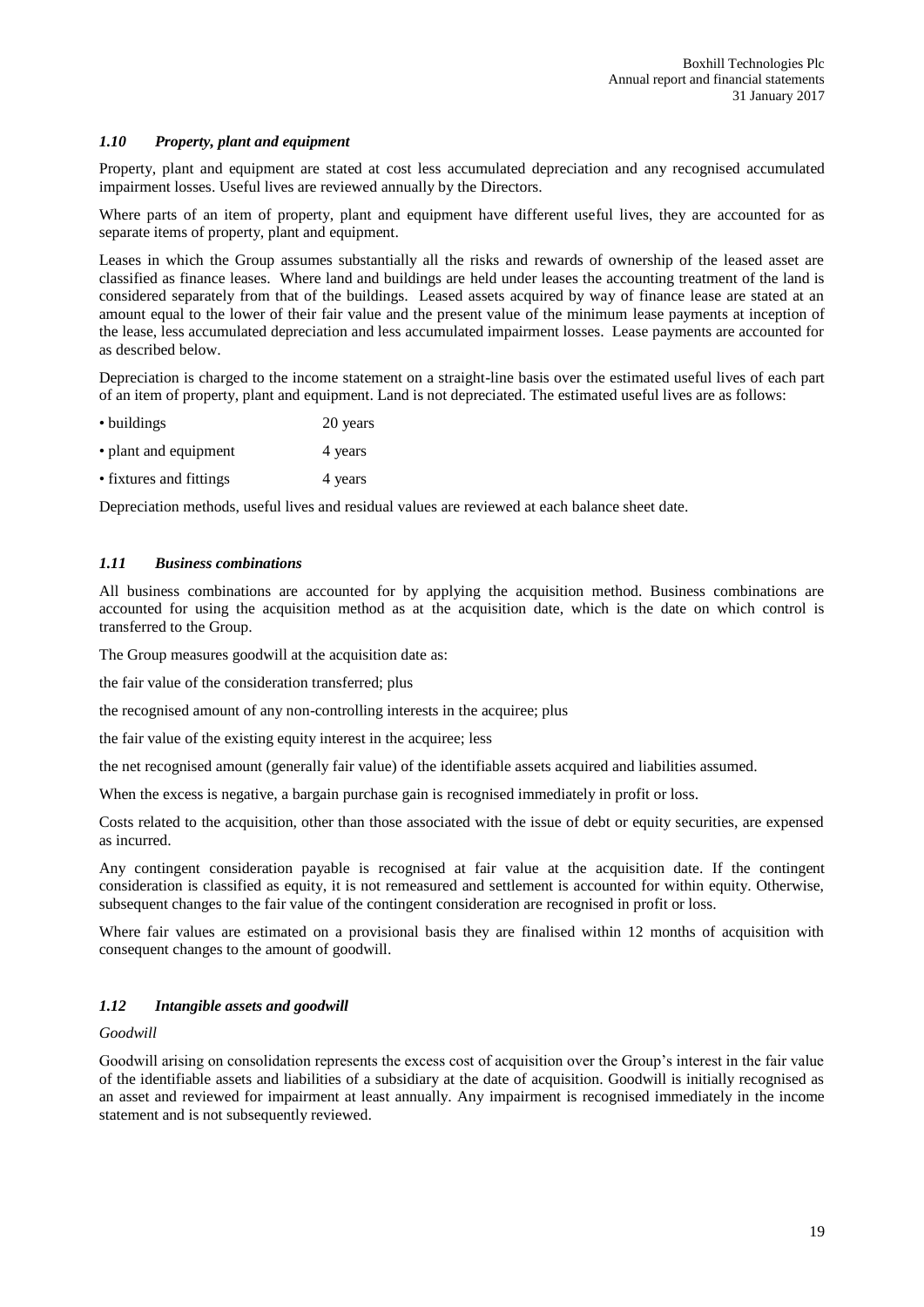Goodwill is stated at cost less any accumulated impairment losses. Goodwill is allocated to cash-generating units and is not amortised but is tested annually for impairment. In respect of equity accounted investees, the carrying amount of goodwill is included in the carrying amount of the investment in the investee.

#### *Research and development*

Expenditure on research activities is recognised in the income statement as an expense as incurred.

Expenditure on development activities is capitalised if the product or process is technically and commercially feasible and the Group intends to and has the technical ability and sufficient resources to complete development, future economic benefits are probable and if the Group can measure reliably the expenditure attributable to the intangible asset during its development. Development activities involve a plan or design for the production of new or substantially improved products or processes. The expenditure capitalised includes the cost of materials, direct labour and an appropriate proportion of overheads and capitalised borrowing costs. Other development expenditure is recognised in the income statement as an expense as incurred. Capitalised development expenditure is stated at cost less accumulated amortisation and less accumulated impairment losses.

#### *Other intangible assets*

Expenditure on internally generated goodwill and brands is recognised in the income statement as an expense as incurred.

Other intangible assets that are acquired by the Group are stated at cost less accumulated amortisation and accumulated impairment losses.

#### *Amortisation*

Amortisation is charged to the income statement on a straight-line basis over the estimated useful lives of intangible assets unless such lives are indefinite. Intangible assets with an indefinite useful life and goodwill are systematically tested for impairment at each balance sheet date. Other intangible assets are amortised from the date they are available for use. The estimated useful lives are as follows:

Licences, patents and trademarks 25 years Capitalised development costs 10 years

#### *1.13 Impairment excluding inventories, investment properties and deferred tax assets*

#### *Financial assets (including receivables)*

A financial asset not carried at fair value through profit or loss is assessed at each reporting date to determine whether there is objective evidence that it is impaired. A financial asset is impaired if objective evidence indicates that a loss event has occurred after the initial recognition of the asset, and that the loss event had a negative effect on the estimated future cash flows of that asset that can be estimated reliably.

An impairment loss in respect of a financial asset measured at amortised cost is calculated as the difference between its carrying amount and the present value of the estimated future cash flows discounted at the asset's original effective interest rate. Interest on the impaired asset continues to be recognised through the unwinding of the discount. When a subsequent event causes the amount of impairment loss to decrease, the decrease in impairment loss is reversed through profit or loss.

Trade receivables do not carry any interest and are stated at their nominal value as reduced by appropriate allowances for estimated irrecoverable amounts.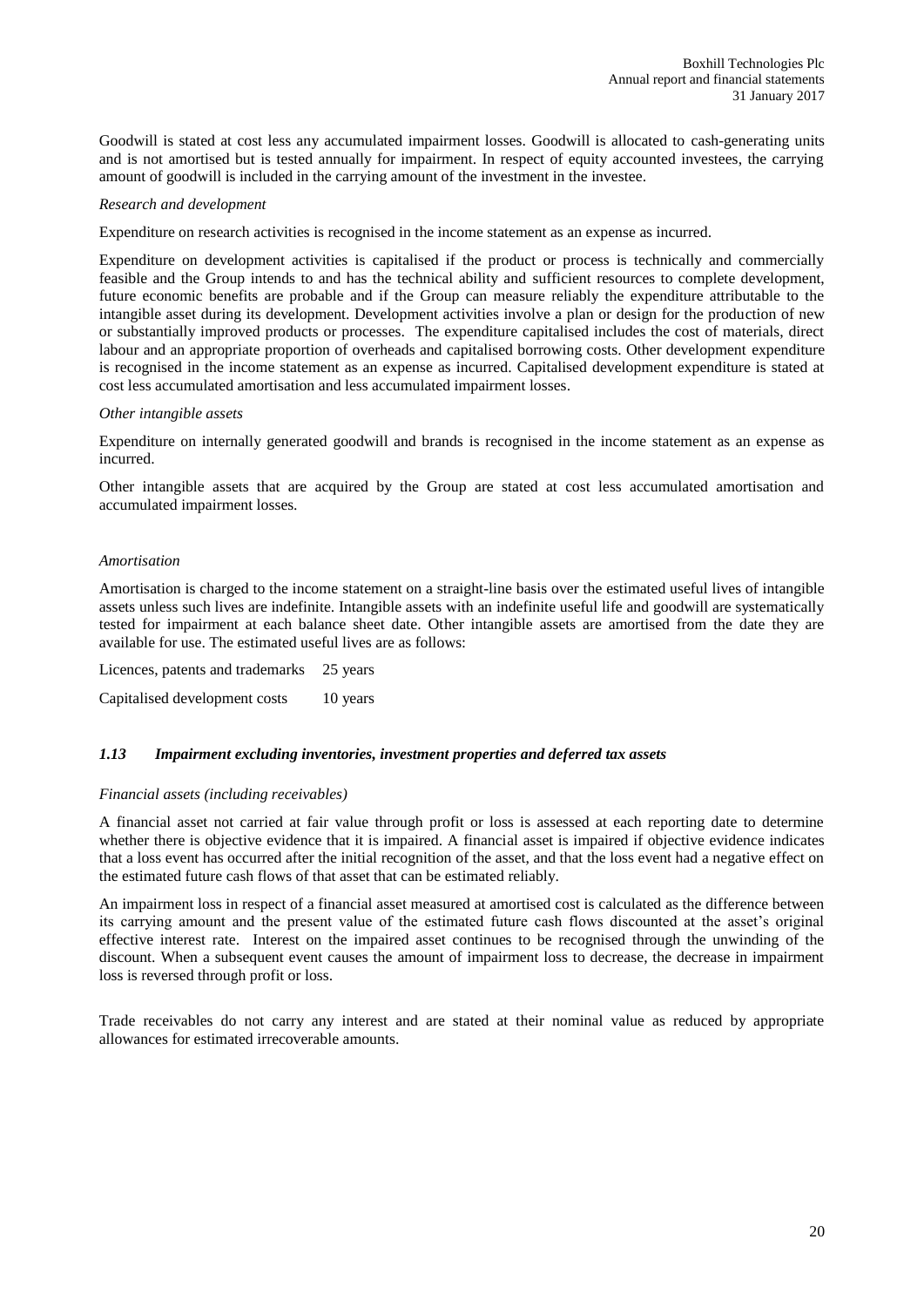#### *Non-financial assets*

The carrying amounts of the Group's non-financial assets, other than investment property, inventories and deferred tax assets, are reviewed at each reporting date to determine whether there is any indication of impairment. If any such indication exists, then the asset's recoverable amount is estimated. For goodwill, and intangible assets that have indefinite useful lives or that are not yet available for use, the recoverable amount is estimated each year at the same time.

The recoverable amount of an asset or cash-generating unit is the greater of its value in use and its fair value less costs to sell. In assessing value in use, the estimated future cash flows are discounted to their present value using a pre-tax discount rate that reflects current market assessments of the time value of money and the risks specific to the asset.

An impairment loss in respect of goodwill is not reversed. In respect of other assets, impairment losses recognised in prior periods are assessed at each reporting date for any indications that the loss has decreased or no longer exists. An impairment loss is reversed if there has been a change in the estimates used to determine the recoverable amount. An impairment loss is reversed only to the extent that the asset's carrying amount does not exceed the carrying amount that would have been determined, net of depreciation or amortisation, if no impairment loss had been recognised.

#### *1.14 Employee benefits*

#### *Short-term benefits*

Short-term employee benefit obligations are measured on an undiscounted basis and are expensed as the related service is provided. A liability is recognised for the amount expected to be paid under short-term cash bonus or profit-sharing plans if the Group has a present legal or constructive obligation to pay this amount as a result of past service provided by the employee and the obligation can be estimated reliably.

#### *Share-based payment transactions*

Share-based payment arrangements in which the Group receives goods or services as consideration for its own equity instruments are accounted for as equity-settled share-based payment transactions, regardless of how the equity instruments are obtained by the Group.

The grant date fair value of share-based payment awards granted to employees is recognised as an employee expense, with a corresponding increase in equity, over the period that the employees become unconditionally entitled to the awards. The fair value of the options granted is measured using an option valuation model, taking into account the terms and conditions upon which the options were granted. The amount recognised as an expense is adjusted to reflect the actual number of awards for which the related service and non-market vesting conditions are expected to be met, such that the amount ultimately recognised as an expense is based on the number of awards that do meet the related service and non-market performance conditions at the vesting date. For share-based payment awards with non-vesting conditions, the grant date fair value of the share-based payment is measured to reflect such conditions and there is no true-up for differences between expected and actual outcomes.

Share-based payment transactions in which the Group receives goods or services by incurring a liability to transfer cash or other assets that is based on the price of the Group's equity instruments are accounted for as cash-settled share-based payments. The fair value of the amount payable to employees is recognised as an expense, with a corresponding increase in liabilities, over the period in which the employees become unconditionally entitled to payment. The liability is remeasured at each balance sheet date and at settlement date. Any changes in the fair value of the liability are recognised as personnel expense in profit or loss.

Other than for business combinations, the only share based payments of the Group are equity settled share options and certain liability settlements. The Group has applied the requirements of IFRS 2 - Share-based Payments.

For share options granted an option pricing model is used to estimate the fair value of each option at grant date. That fair value is charged on a straight line basis as an expense in the income statement over the period that the holder becomes unconditionally entitled to the options (vesting period), with a corresponding increase in equity.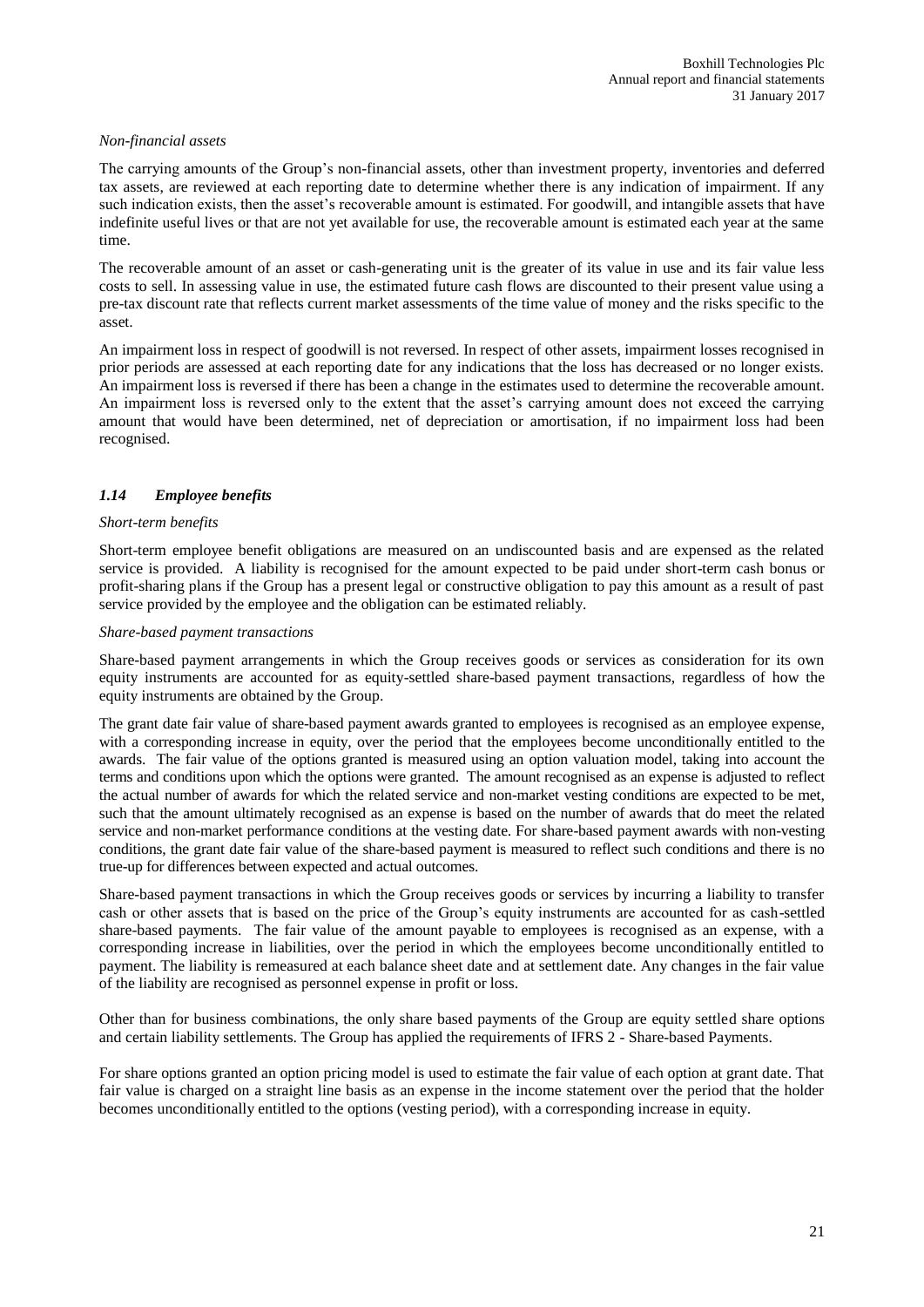For shares issued in settlement of fees and/or liabilities, the Directors estimate the fair value of the shares at issue date and that value is charged on a straight line basis as an expense in the income statement (for fees) or reduction in the balance sheet liability (for liabilities) with a corresponding increase in equity.

#### *1.15 Provisions*

A provision is recognised in the balance sheet when the Group has a present legal or constructive obligation as a result of a past event, that can be reliably measured and it is probable that an outflow of economic benefits will be required to settle the obligation. Provisions are determined by discounting the expected future cash flows at a pre-tax rate that reflects risks specific to the liability.

#### *1.16 Revenue*

Revenue is recognised when the service is rendered:

- Lottery business revenue represents takings received for entry into the lottery prize draws. Revenue is recognised on the date that the draw takes place.
- Football pitch revenue represents cash takings received for pitch bookings, recognised on the day of use by the customer.
- Payment processing revenue is recognised when transactions are processed.
- Digital wallet revenue is recognised at the point when a chargeable transaction occurs.

#### *1.17 Expenses*

#### *Operating lease payments*

Payments made under operating leases are recognised in the income statement on a straight-line basis over the term of the lease. Lease incentives received are recognised in the income statement as an integral part of the total lease expense.

#### *Finance lease payments*

Minimum lease payments are apportioned between the finance charge and the reduction of the outstanding liability. The finance charge is allocated to each period during the lease term so as to produce a constant periodic rate of interest on the remaining balance of the liability.

#### *Financing income and expenses*

Financing expenses comprise interest payable, finance charges on shares classified as liabilities and finance leases recognised in profit or loss using the effective interest method, unwinding of the discount on provisions, and net foreign exchange losses that are recognised in the income statement (see foreign currency accounting policy). Borrowing costs that are directly attributable to the acquisition, construction or production of an asset that takes a substantial time to be prepared for use, are capitalised as part of the cost of that asset. Financing income comprise interest receivable on funds invested, dividend income, and net foreign exchange gains.

Interest income and interest payable is recognised in profit or loss as it accrues, using the effective interest method. Dividend income is recognised in the income statement on the date the entity's right to receive payments is established. Foreign currency gains and losses are reported on a net basis.

#### *1.18 Taxation*

Tax on the profit or loss for the year comprises current and deferred tax. Tax is recognised in the income statement except to the extent that it relates to items recognised directly in equity, in which case it is recognised in equity.

Current tax is the expected tax payable or receivable on the taxable income or loss for the year, using tax rates enacted or substantively enacted at the balance sheet date, and any adjustment to tax payable in respect of previous years.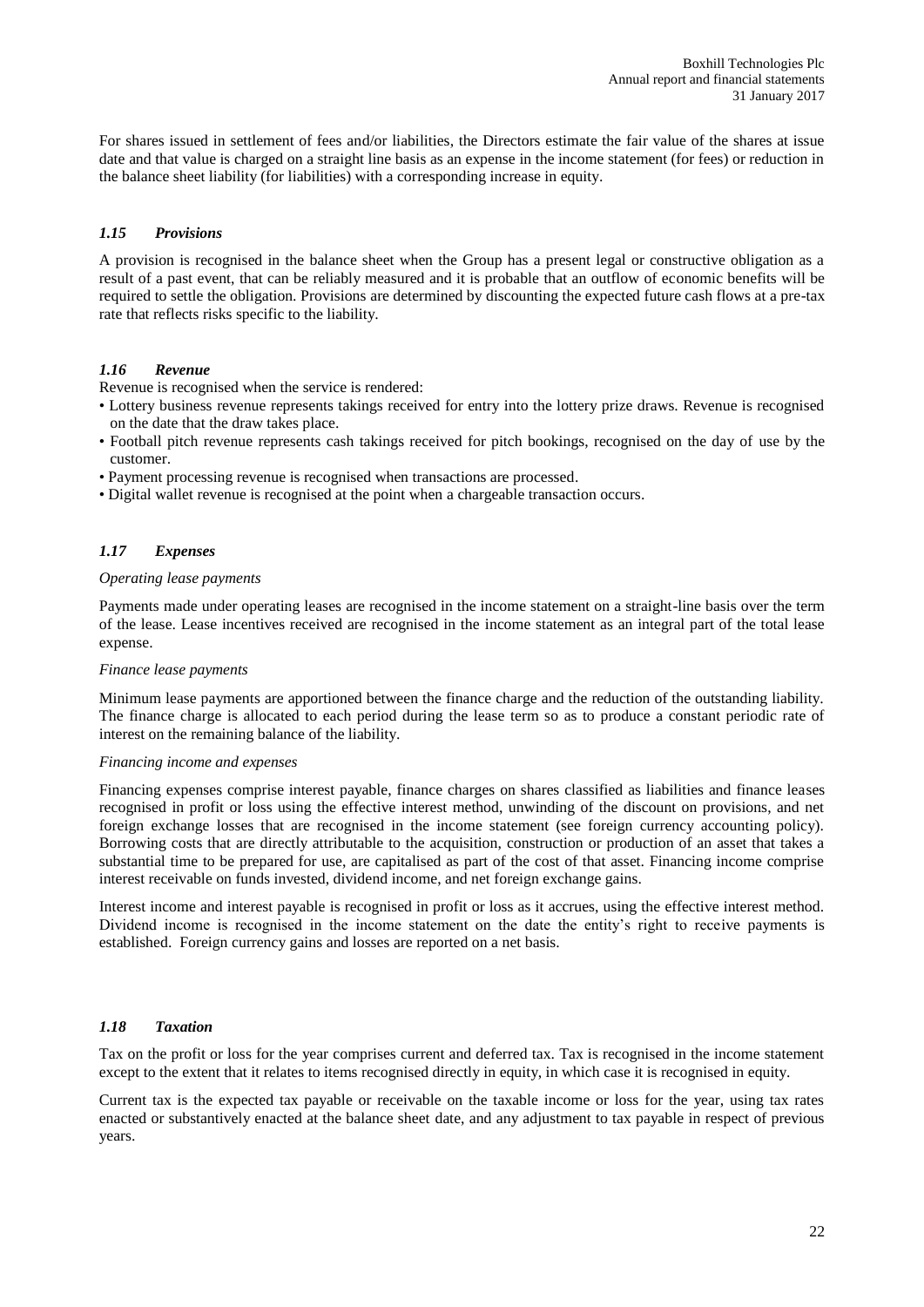Deferred tax is provided on temporary differences between the carrying amounts of assets and liabilities for financial reporting purposes and the amounts used for taxation purposes. The following temporary differences are not provided for: the initial recognition of goodwill; the initial recognition of assets or liabilities that affect neither accounting nor taxable profit other than in a business combination, and differences relating to investments in subsidiaries to the extent that they will probably not reverse in the foreseeable future. The amount of deferred tax provided is based on the expected manner of realisation or settlement of the carrying amount of assets and liabilities, using tax rates enacted or substantively enacted at the balance sheet date.

A deferred tax asset is recognised only to the extent that it is probable that future taxable profits will be available against which the temporary difference can be utilised.

#### *1.19 Bank borrowings*

Interest-bearing bank loans and overdrafts are recorded at the proceeds received, net of direct issue costs. Finance charges, including premiums payable on settlement or redemption and direct issue costs, are accounted for on an accrual basis in profit or loss using effective interest rate method and are added to the carrying amount of the instrument to the extent that they are not settled in the period in which they arise.

#### *1.20 Trade Payables*

Trade payables are not interest-bearing and are stated at their nominal value.

#### **2 Business combinations**

#### *2.1 Acquisitions*

|                                                | <b>Principal activity</b> | Date of acquisition | <b>Proportion of</b><br>voting interests<br>acquired | <b>Consideration</b><br>transferred £'000 |
|------------------------------------------------|---------------------------|---------------------|------------------------------------------------------|-------------------------------------------|
| Emex (UK) Group<br>Limited                     | Payment processing        | 31 January 2016     | 100%                                                 | 603                                       |
| Emex Technologies<br>Ltd (Freepaymaster<br>Ltd | Payment processing        | 31 January 2016     | 100%                                                 | 1,005                                     |

#### **Consideration transferred**

Total consideration transferred of £1,608,000 for the acquisitions of Emex (UK) Group Limited and Freepaymaster Limited includes stamp duty payable of £8,000.

On 31 January 2016 and reflecting this consideration, the Company issued £1.6m of 0% unsecured, undated, convertible loan stock which converted into 400,000,000 Ordinary Shares and were allotted to loan stock holders on 7 June 2016 and were admitted to trading on AIM on 15 June 2016.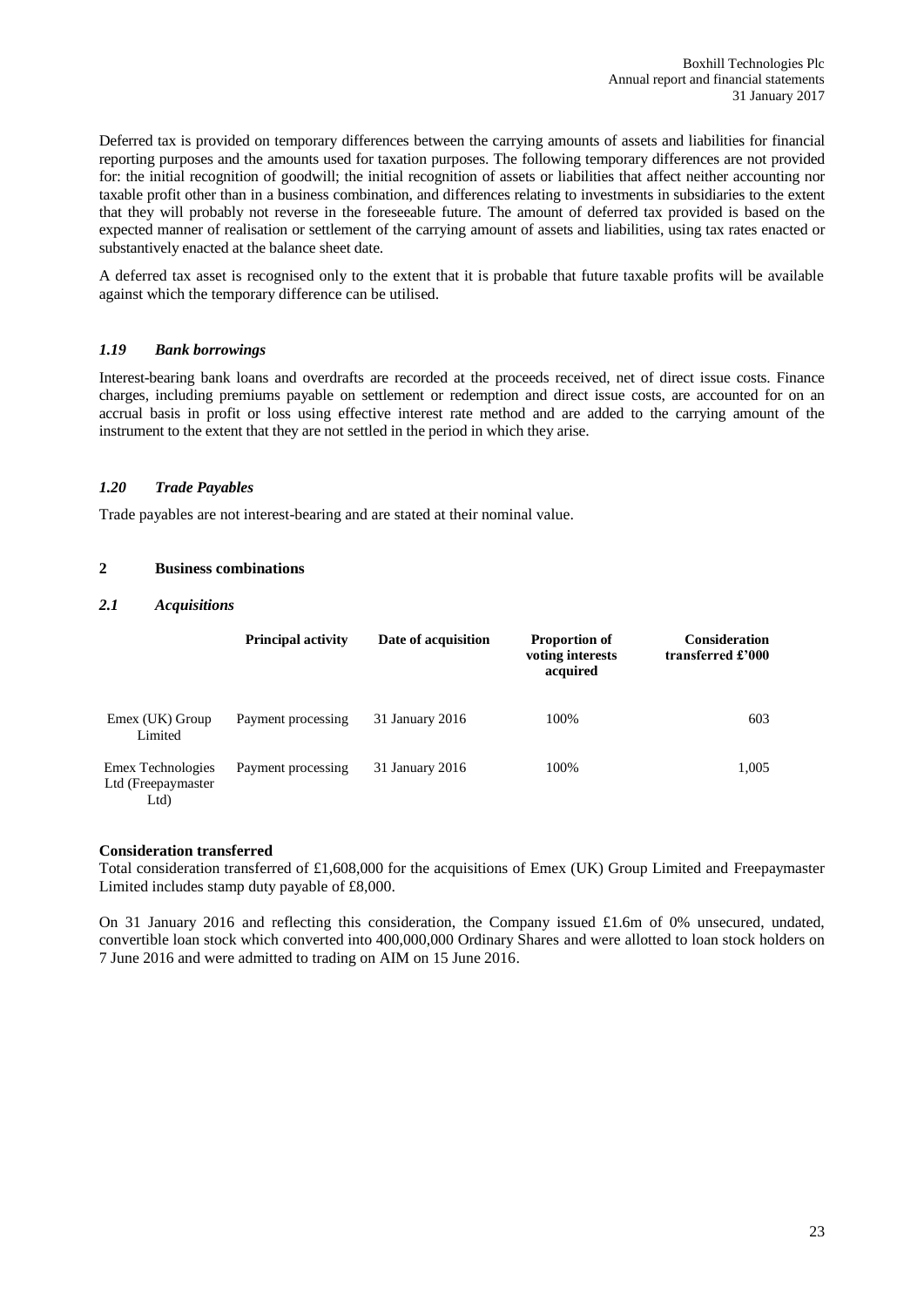## *2.2 Assets acquired and liabilities recognised at the date of acquisition*

|                                  | $E$ mex (UK)<br><b>Group Ltd</b><br>£'000 | <b>Emex</b><br><b>Technologies</b><br>Ltd<br>(Freepaymaster)<br>Ltd)<br>£'000 | <b>Total</b><br>£'000 |
|----------------------------------|-------------------------------------------|-------------------------------------------------------------------------------|-----------------------|
| <b>Current assets</b>            |                                           |                                                                               |                       |
| Cash and cash equivalents        | 80                                        |                                                                               | 80                    |
| Trade and other receivables      |                                           |                                                                               |                       |
| <b>Non-current assets</b>        |                                           |                                                                               |                       |
| Office Equipment                 | 1                                         |                                                                               |                       |
| Licences, patents and trademarks | 54                                        |                                                                               | 54                    |
| Trade and other receivables      |                                           |                                                                               |                       |
| <b>Current liabilities</b>       |                                           |                                                                               |                       |
| Trade and other payables         | (42)                                      |                                                                               | (42)                  |
|                                  | 93                                        |                                                                               | 93                    |

## *2.3 Goodwill arising on acquisition*

|                                  | $E$ mex (UK)<br>Group<br>Ltd<br>£'000 | <b>Emex</b><br><b>Technologies Ltd</b><br>(Freepaymaster<br>Ltd<br>$\pounds$ '000 | <b>Total</b><br>£'000 |
|----------------------------------|---------------------------------------|-----------------------------------------------------------------------------------|-----------------------|
| <b>Consideration Transferred</b> | 603                                   | 1,005                                                                             | 1,608                 |
| Less: fair value of identifiable |                                       | $\overline{\phantom{0}}$                                                          |                       |
| net assets acquired              | (93)                                  |                                                                                   | (93)                  |
| Goodwill arising on acquisition  | 510                                   | 1.005                                                                             | 1,515                 |
|                                  |                                       |                                                                                   |                       |

#### *2.4 Net cash inflow on acquisition*

|                                                  | <b>Period ended 31</b><br>January 2016 |
|--------------------------------------------------|----------------------------------------|
|                                                  | £'000                                  |
| Consideration paid in cash                       | $\overline{\phantom{a}}$               |
| Plus: cash and cash equivalent balances acquired | 80                                     |
|                                                  | 80                                     |

#### *2.5 Disposals*

|                     | <b>Principal activity</b> | Date of disposal | <b>Proportion of</b><br>voting interests<br>disposed | <b>Consideration</b><br>received<br>£'000 |
|---------------------|---------------------------|------------------|------------------------------------------------------|-------------------------------------------|
| Pay Corporation Ltd | Payment processing        | 29 January 2016  | 100%                                                 |                                           |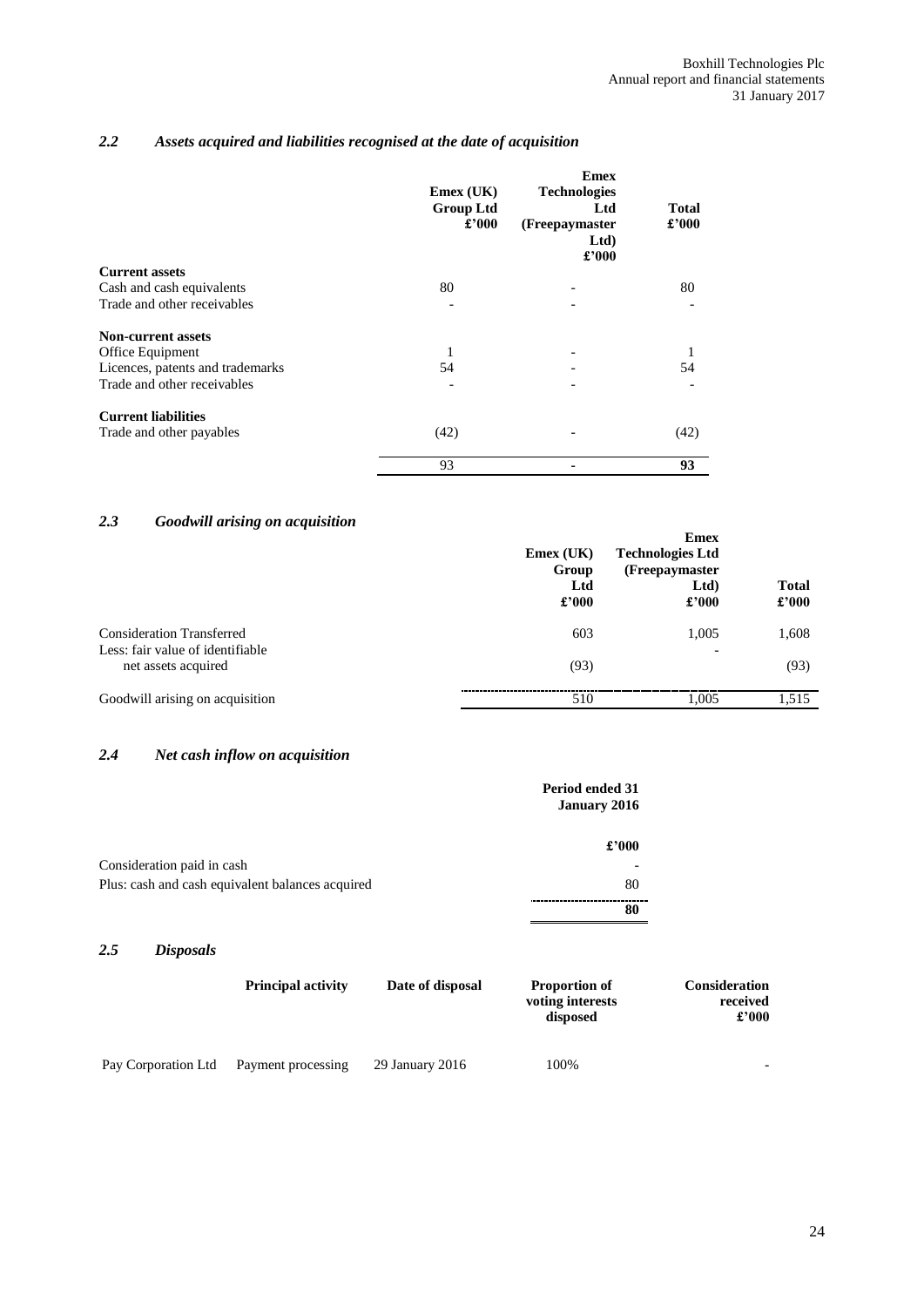| 2.6 | Assets disposed and liabilities derecognised at the date of disposal (prior year) |  |
|-----|-----------------------------------------------------------------------------------|--|
|     |                                                                                   |  |

|                                             | <b>Pay Corporation</b> |              |  |
|---------------------------------------------|------------------------|--------------|--|
|                                             | Ltd                    | <b>Total</b> |  |
|                                             | £'000                  | £'000        |  |
| Goodwill                                    | 460                    | 460          |  |
| Property, plant and machinery               | 13                     | 13           |  |
| Trade and other receivables                 | 1,529                  | 1,529        |  |
| Trade and other payables                    | (1,572)                | (1,572)      |  |
|                                             | 430                    | 430          |  |
|                                             | £'000                  |              |  |
| Consideration received                      |                        |              |  |
| Less: carrying value of net assets disposed | (430)                  |              |  |
| Loss on sale of disposed subsidiary         | (430)                  |              |  |

#### *2.7 Acquisitions in the current period*

During the year to 31 January 2017 there were no acquisitions.

On 10 April 2017, the Company acquired all of the ordinary shares in Timegrand Limited for £1,000,000 satisfied in full by the issue of 500,000,000 ordinary shares of 0.1p nominal each in the Company with a consideration value of 0.2p per share. Timegrand Limited holds intellectual property, software and knowhow including a new 10-year licence, granted on 10 April 2017, to use an advanced payment gateway software system called the WPJ Services Control Center, with advanced analytics and security/fraud management as well as finance and administration services. The acquisition of Timegrand Limited further enhances the offering of the Payments Division and includes gateway processing software with enhanced reporting capabilities, fraud management software and finance and administration services bringing about improved efficiencies between our delivery and internal finance functions. On acquisition Timegrand Limited had no trading record and the licence to use the WPJ Services Control Center software is newly issued, thus no profits or losses are attributable to the assets being acquired.

#### **3 Segment Analysis**

The primary reporting format is by business segment, based on the different services offered by the operating companies within the Group. The Directors consider that following the commencement of the venture between Soccerdome and with Nineteen Twelve Holdings Limited, the football pitch business is no longer an operating segment and as such the Group has two business segments, namely that of lottery administration and payment processing facilities. The Group operates solely in one geographical area, the United Kingdom.

The analysis of continuing operations per segment for the year ended 31 January 2017 is as follows:

|                | Lottery<br><b>Admin</b> | <b>Payment</b><br>Processing | <b>Unallocated</b> | <b>Group total</b> |
|----------------|-------------------------|------------------------------|--------------------|--------------------|
|                | £'000                   | £'000                        | £'000              | £'000              |
| <b>Revenue</b> | 506                     | 1,221                        | ٠                  | 1,727              |
| Amortisation   | (2)                     | $\qquad \qquad$              | $\qquad \qquad$    | (2)                |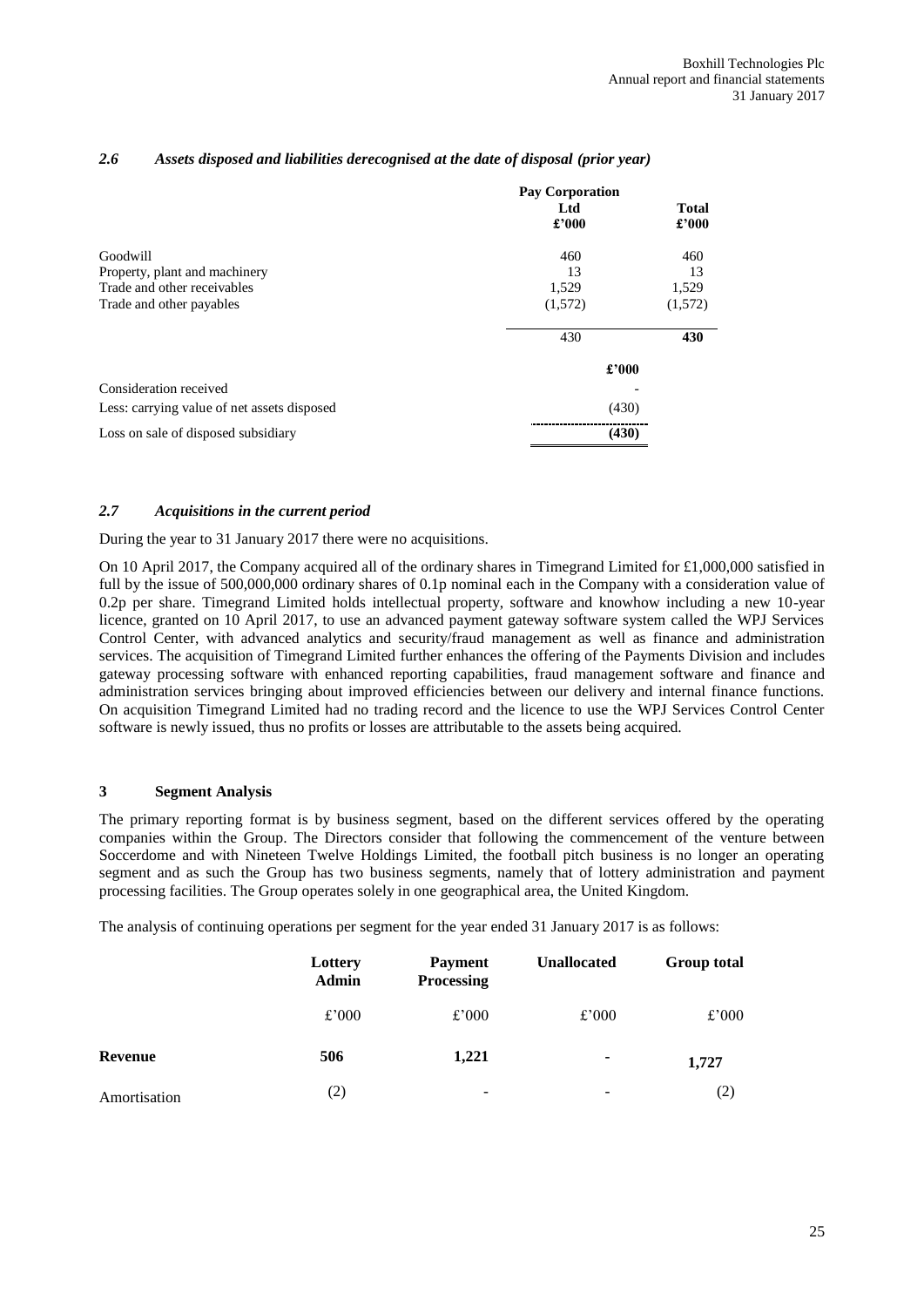| Profit/(Loss)<br>for the period   | 46 | 337             | (381) | $\overline{2}$    |
|-----------------------------------|----|-----------------|-------|-------------------|
| Tax charge                        | -  | $\qquad \qquad$ |       | $\qquad \qquad -$ |
| Profit/(Loss)<br>before tax       | 46 | 337             | (381) | $\overline{2}$    |
| Finance<br>income/(costs)         | -  | -               | (10)  | (10)              |
| <b>Operating</b><br>profit/(loss) | 46 | 337             | (371) | 12                |
| Depreciation                      | -  | (8)             | (18)  | (26)              |

The same analysis for the 18 months to the end of 31 January 2016 was as follows:

|                                  | Lottery<br><b>Admin</b> | <b>Payment</b><br><b>Processing</b> | Football<br><b>Pitches</b> | <b>Unallocated</b> | <b>Group total</b> |
|----------------------------------|-------------------------|-------------------------------------|----------------------------|--------------------|--------------------|
|                                  | $\pounds$ '000          | $\pounds$ '000                      | $\pounds$ '000             | $\pounds$ '000     | £'000              |
| <b>Revenue</b>                   | 911                     | 2,375                               |                            |                    | 3,286              |
| Amortisation                     | (1)                     |                                     |                            |                    | (1)                |
| Depreciation                     |                         | (17)                                | (18)                       |                    | (35)               |
| <b>Operating</b><br>profit/loss) | 30                      | 992                                 | (360)                      | (464)              | 198                |
| Finance<br>income/(costs)        |                         |                                     |                            | 6                  | 6                  |
| Profit/(Loss)<br>before tax      | 30                      | 992                                 | (360)                      | (458)              | 204                |
| Tax charge                       |                         | (205)                               |                            |                    | (205)              |
| Profit/(Loss)<br>for the period  | 30                      | 787                                 | (360)                      | (458)              | (1)                |

Performance across the segments has remained relatively consistent during the year to 31 January 2017 compared to the prior period (on a pro-rata basis), with increased profit in the lottery business reflecting reduced operating costs due to less reliance on consultancy fees.

There has been an increase in unallocated overheads during the year to 31 January 2017 compared to the prior period (on a pro-rata basis), as the business builds its infrastructure to manage anticipated growth in future years.

The balance sheet analysis as at 31 January 2017 is as follows: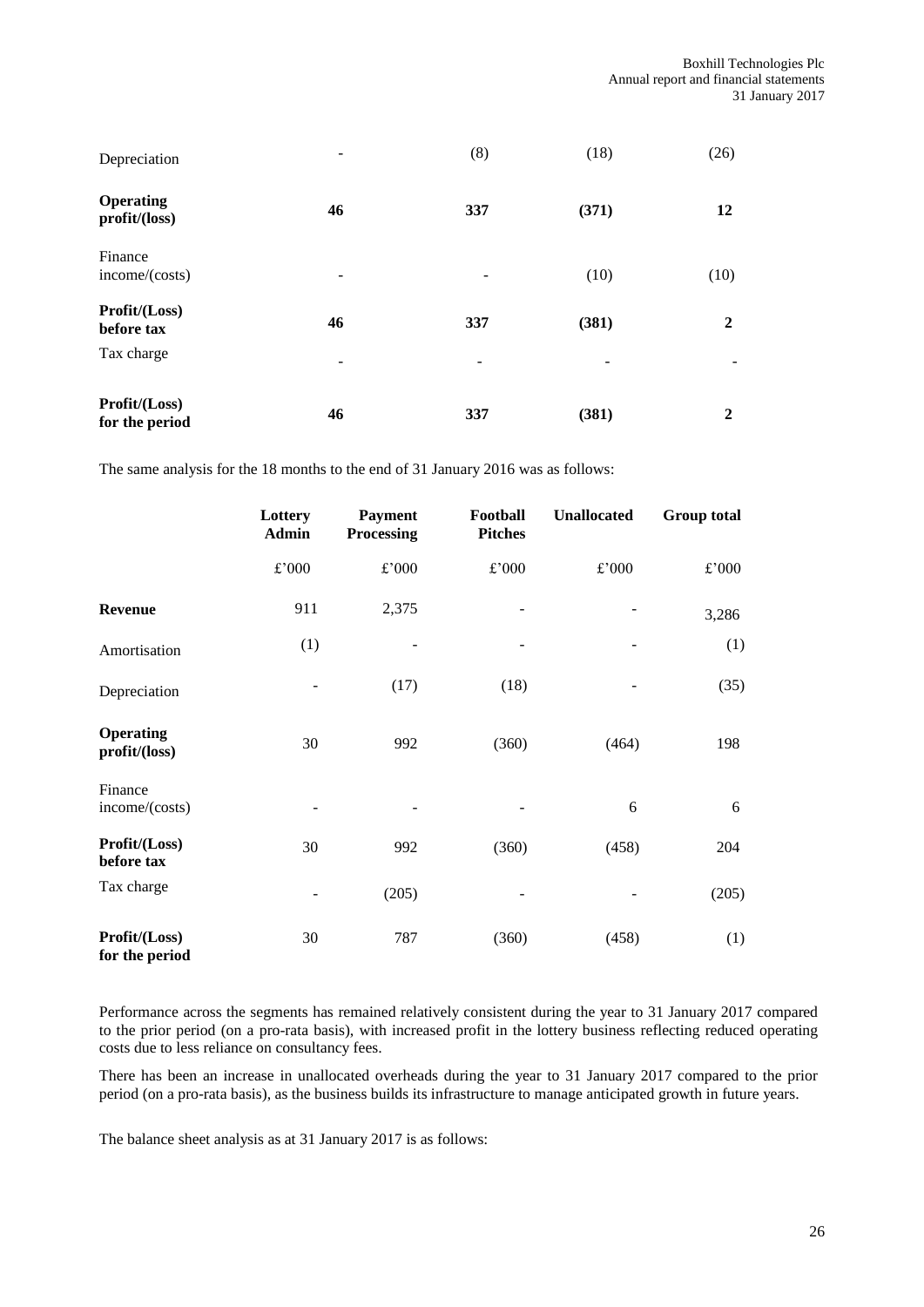|                                | Lottery<br><b>Admin</b> | <b>Payment</b><br>Processing | <b>Unallocated</b> | <b>Group total</b> |
|--------------------------------|-------------------------|------------------------------|--------------------|--------------------|
|                                | £'000                   | £'000                        | £'000              | £'000              |
| <b>Balance</b><br><b>Sheet</b> |                         |                              |                    |                    |
| Total assets                   | 322                     | 1,758                        | 2,708              | 4,788              |
| <b>Total liabilities</b>       | 353                     | 17                           | 1,919              | 2,289              |

The balance sheet analysis as at 31 January 2016 is as follows:

|                                | Lottery<br>Admin | <b>Payment</b><br><b>Processing</b> | Football<br><b>Pitches</b> | <b>Unallocated</b> | <b>Group total</b> |
|--------------------------------|------------------|-------------------------------------|----------------------------|--------------------|--------------------|
|                                | £'000            | £'000                               | £'000                      | £'000              | £'000              |
| <b>Balance</b><br><b>Sheet</b> |                  |                                     |                            |                    |                    |
| Total assets                   | 259              | 134                                 | 342                        | 2,578              | 3,313              |
| <b>Total liabilities</b>       | 314              | 111                                 | 8                          | 1,921              | 2,354              |

The following table analyses assets and liabilities not allocated to business segments as at 31 January 2017:

|                           | 2017<br>£'000 | 2016<br>£'000 |
|---------------------------|---------------|---------------|
| <b>Assets</b>             |               |               |
| Intangible fixed assets   | 4             | 22            |
| Tangible fixed assets     |               | 4             |
| Investments               | 1,953         | 1,673         |
| Other receivables         | 739           | 865           |
| Cash and cash equivalents | 11            | 14            |
|                           | 2,708         | 2,578         |
| <b>Liabilities</b>        |               |               |
| Trade and other payables  | 1,903         | 315           |
| <b>Borrowings</b>         | 6             | 6             |
| Convertible loan notes    |               | 1,600         |
|                           | 1,919         | 1,921         |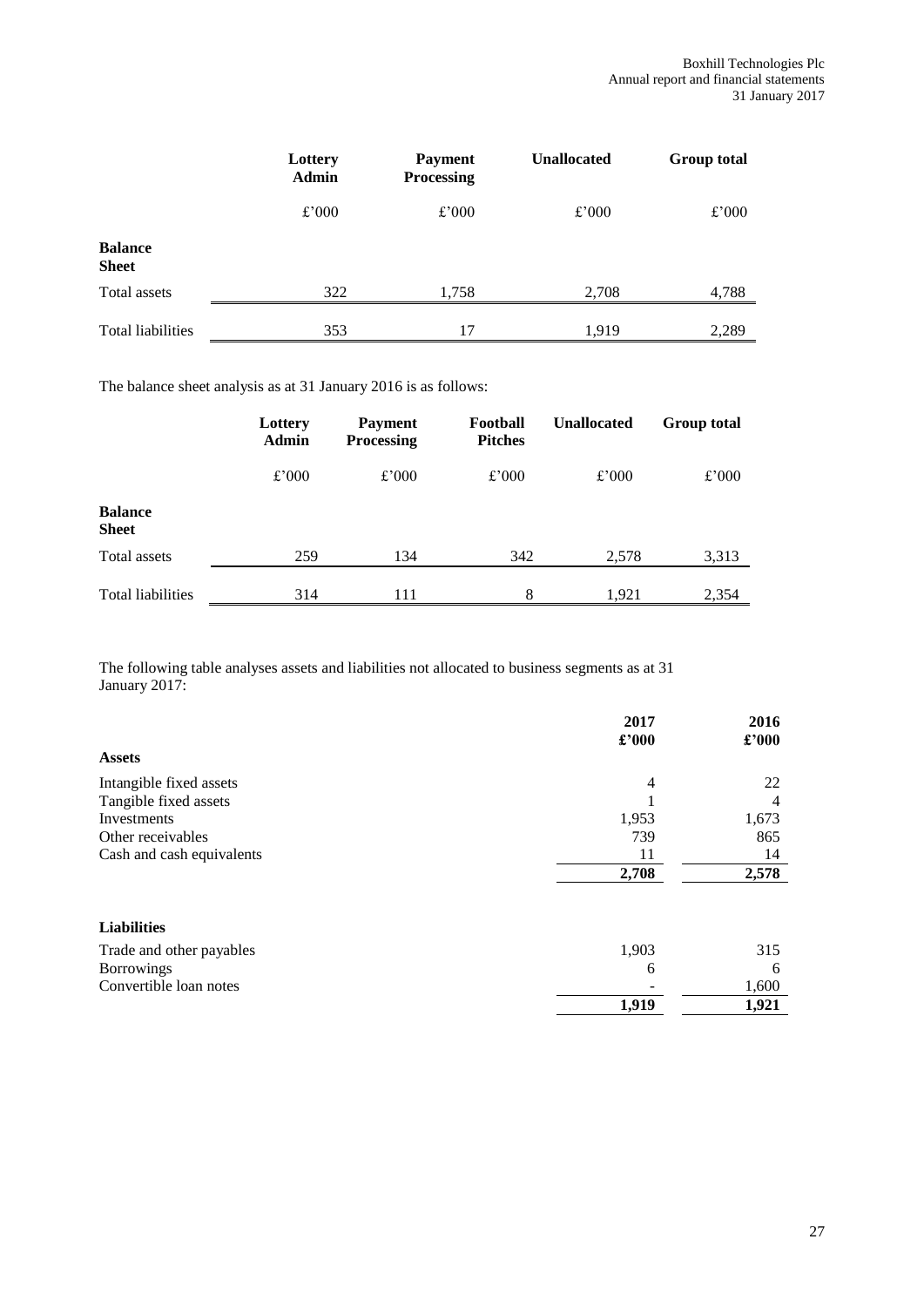#### **4 Revenue**

|                           | 2017<br>£000 | 2016<br>£000 |
|---------------------------|--------------|--------------|
| Lottery                   | 506          | 910          |
| <b>Payment Processing</b> | 1,221        | 2,376        |
| <b>Total revenues</b>     | 1,727        | 3,286        |
|                           |              |              |

#### **5 Expenses**

#### The following expenses comprise cost of sales:

|                            | 2017<br>£'000 | 2016<br>$\pounds$ '000 |
|----------------------------|---------------|------------------------|
| Fees and integration costs | 52            | 217                    |
| Affiliate/agent commission | 258           | 214                    |
| Fees to lottery clients    | 212           | 349                    |
| Prizes payable             | 40            | 83                     |
|                            | 562           | 863                    |

The following material expenses are included in administrative expenses:

|                                           | 2017<br>$\pounds$ '000 | 2016<br>$\pounds$ '000 |
|-------------------------------------------|------------------------|------------------------|
| Consultancy fees                          | 98                     | 251                    |
| Software development and maintenance fees | 143                    | 240                    |
| Office rent and rates                     | 117                    | 59                     |
| Hotel and travel                          | 38                     | 18                     |
| Professional fees                         | 125                    | 174                    |
| Bank charges                              | 14                     | 15                     |

#### **6 Operating profit**

As permitted by Section 408 of the Companies Act 2006, the holding company's profit and loss account has not been included in these financial statements. The (loss)/profit for the period after taxation was (£142,000) (2016: £647,000).

Operating profit/(loss) has been stated after charging/(crediting) the following: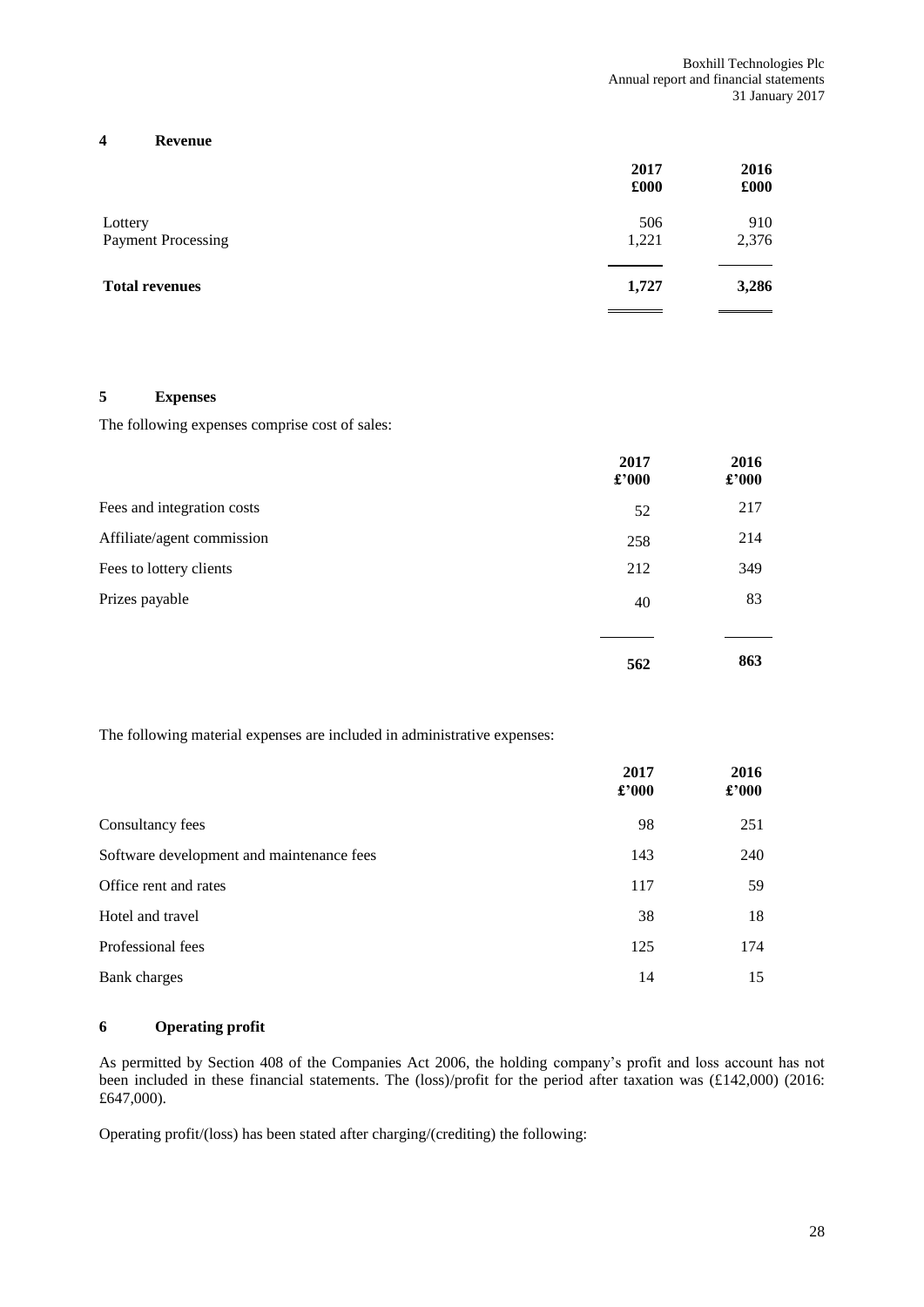| 2017<br>$\pounds$ '000 | 2016<br>$\pounds$ '000 |
|------------------------|------------------------|
|                        | 35                     |
| 8                      |                        |
| 18                     |                        |
| 5                      | 14                     |
| 37                     | 21                     |
| 8                      |                        |
|                        |                        |

KPMG LLP's fees for the current year are £58,000 for audit services and £17,000 for tax related services (2016: Hart Shaw £37,000 and £8,000 respectively.)

#### **7 Staff numbers and costs**

The average number of persons employed by the group (including directors) during the year, analysed by category, was as follows:

|                                                                       | 2017  | 2016           |
|-----------------------------------------------------------------------|-------|----------------|
|                                                                       | No.   | No.            |
|                                                                       | 12    | 9              |
| The split of employees by function within the Group is as             |       |                |
| follows:                                                              | No.   | No.            |
| Administration and Sales                                              | 7     | 5              |
| Management                                                            | 5     | $\overline{4}$ |
| Total                                                                 | 12    | $\overline{9}$ |
|                                                                       | 2017  | 2016           |
| Their aggregate remuneration comprised:                               | £'000 | f'000          |
| Wages and salaries                                                    | 284   | 225            |
| Social security costs                                                 | 4     | 19             |
| Directors' remuneration                                               | 175   | 219            |
|                                                                       | 463   | 463            |
| Directors' emoluments:                                                |       |                |
| Number of Directors accruing benefits<br>under money purchase schemes |       |                |
| Aggregate emoluments of highest paid Director                         | 30    | 45             |

The salary of James Rose (2017: £60,000, 2016: £90,000) is included in Directors' remuneration above, but is excluded from the Directors' remuneration section on page 6 of the Directors' report as he is a director of Prize Provision Services Limited and Soccerdome Limited but not a Director of the Group.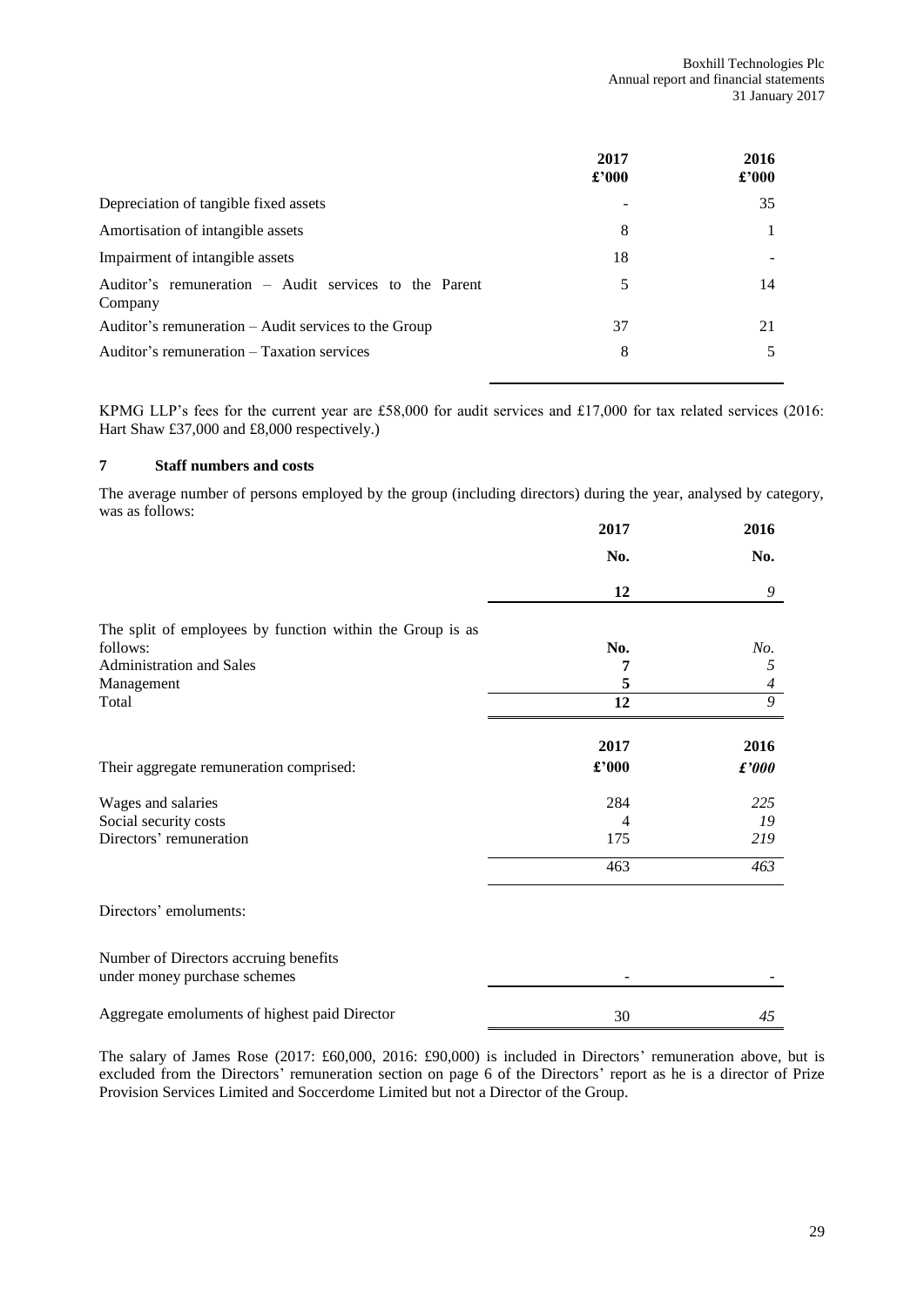Included within Directors' emoluments is £117,000 (2016: £175,500) paid to directors via related companies, as detailed in note 26.

#### **8 Finance income and expense**

Recognised in profit or loss

|                 | 2017<br>£000 | 2016<br>£000 |
|-----------------|--------------|--------------|
| Finance income  | -            | 6            |
| Finance expense |              | -            |

#### **9 Taxation**

#### **Recognised in the income statement**

| recognised in the income statement          | 2017<br>£000 | 2016<br>£000 |
|---------------------------------------------|--------------|--------------|
| Current year<br>Adjustments for prior years | ٠<br>٠       | 205          |
| Current tax expense<br>Deferred tax credit  | ٠            | 205          |
| Total tax expense                           | ۰            | 205          |

#### **Reconciliation of effective tax rate**

|                                                                  | 2017<br>£000 | 2016<br>£000 |
|------------------------------------------------------------------|--------------|--------------|
| <b>Profit before tax</b>                                         | 2            | 204          |
| Tax using the UK corporation tax rate of $20\%$ (2016 : 20.44 %) |              | 42           |
| Adjusted for the effect of:                                      |              |              |
| Non-deductible expenses                                          | 1            | 245          |
| Depreciation in excess of capital allowances                     |              |              |
| Utilisation of previously unrecognised tax losses                | (1)          | (89)         |
| Total tax expense for the year                                   |              | 205          |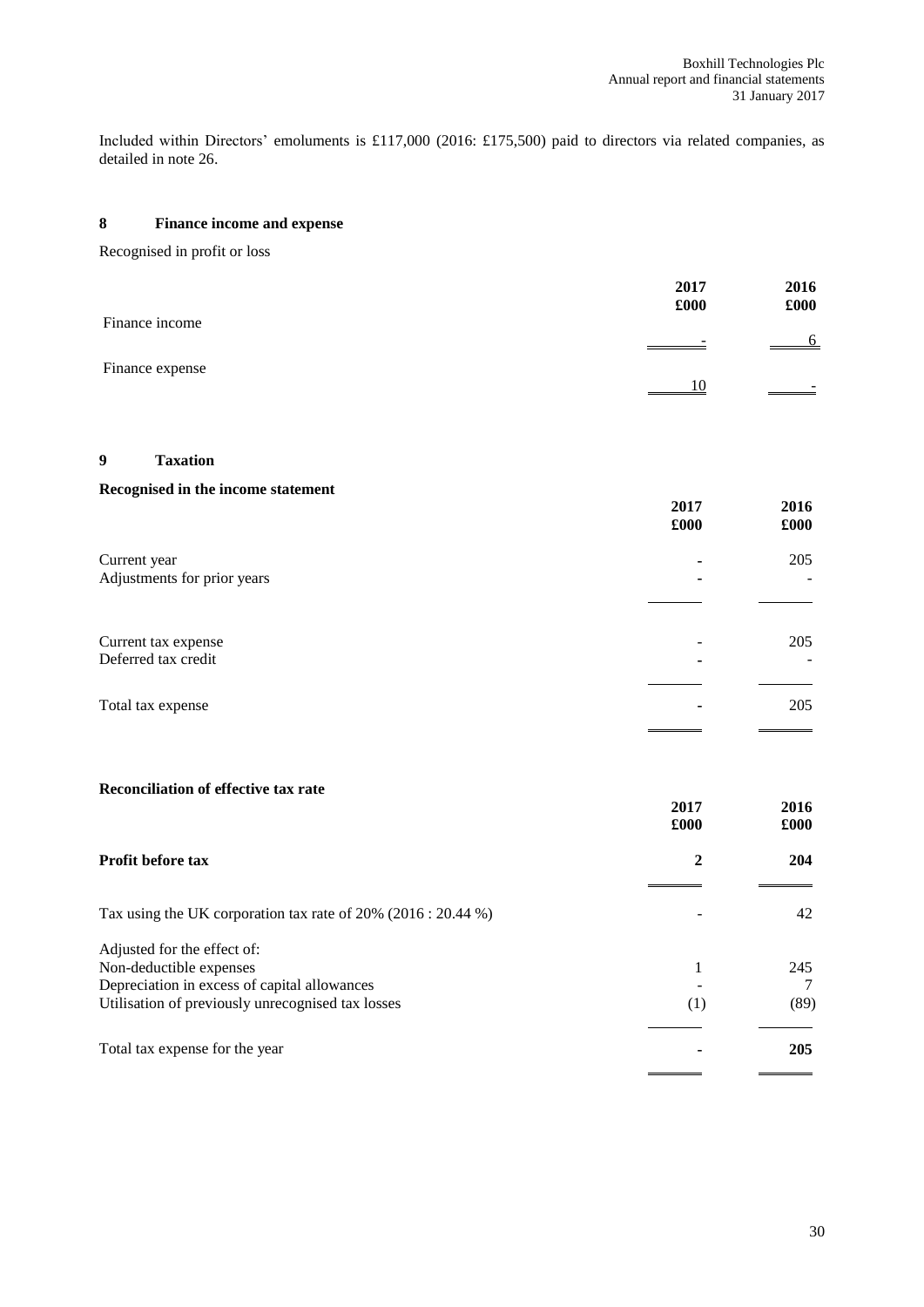#### *10 Earnings per share*

The calculation is based on the earnings attributable to ordinary shareholders divided by the weighted average number of Ordinary Shares in issue during the period as follows:

|                                                                            | 2017          | 2016          |
|----------------------------------------------------------------------------|---------------|---------------|
| Numerator: earnings attributable to equity $(f'000)$                       |               |               |
| Denominator: weighted average number of equity shares<br>(N <sub>0</sub> ) | 1,722,496,437 | 1,452,352,425 |

The denominator as at 31 January 2017 is calculated as the weighted average of the 1,455,829,770 equity shares as at 1 February 2016 plus the 400,000,000 shares issued in June 2016.

In June 2010 the Company issued 24 million options to subscribe for Ordinary Shares of 0.1p each. At the period end 8.1 million options were outstanding. As the exercise price for all of these options was greater than the average share price in both periods, the options are not dilutive and therefore diluted earnings per share is the same as basic earnings per share.

On 31 January 2016 the Company issued £1.6m of 0% unsecured, undated, convertible loan stock which converted into 400,000,000 Ordinary Shares and were allotted to loan stock holders on 7 June 2016 and were admitted to trading on AIM on 15 June 2016.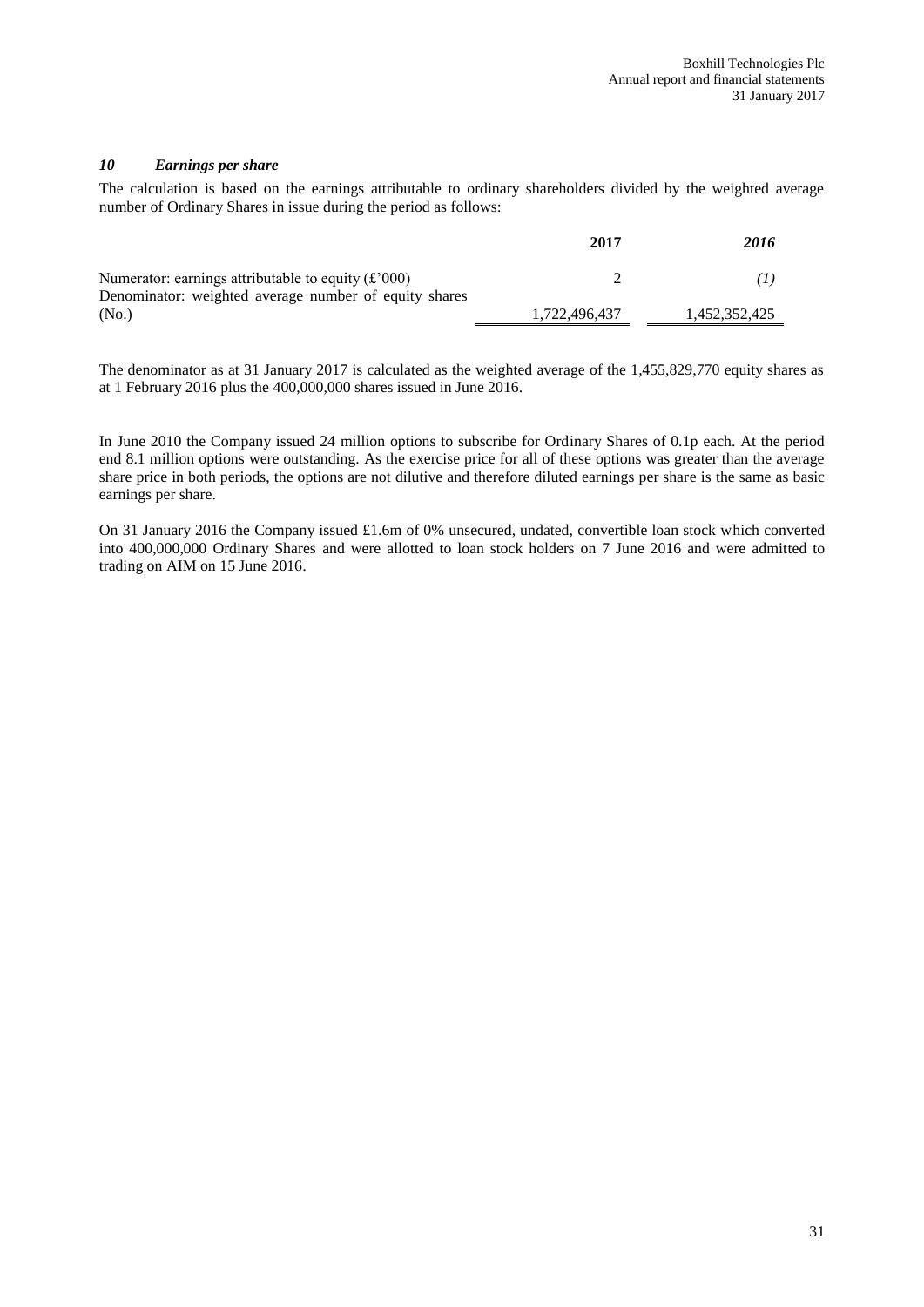## **11 Property, plant and equipment**

|                                                                                                                                            | <b>Land</b> and<br>buildings<br>£000 | <b>Office</b><br>equipment<br>£000 | <b>Total</b><br>£000 |
|--------------------------------------------------------------------------------------------------------------------------------------------|--------------------------------------|------------------------------------|----------------------|
| Cost<br><b>Balance at 1 August 2014</b><br>Acquisitions through business combinations                                                      | 503                                  | 49                                 | 552                  |
| Disposals                                                                                                                                  | (503)                                | (34)                               | (537)                |
| <b>Balance at 31 January 2016</b>                                                                                                          |                                      | 15                                 | 15                   |
| Acquisitions through business combinations<br>Other acquisitions<br>Disposals                                                              |                                      | 1                                  | 1                    |
| <b>Balance at 31 January 2017</b>                                                                                                          |                                      | 16                                 | 16                   |
| <b>Depreciation and impairment</b><br><b>Balance at 1 August 2014</b><br>Depreciation charge for the 18 months<br><b>Impairment</b> losses | 143<br>18                            | 26<br>17                           | 169<br>35            |
| Disposals                                                                                                                                  | (161)                                | (28)                               | (189)                |
| <b>Balance at 31 January 2016</b>                                                                                                          |                                      | 15                                 | 15                   |
| Depreciation charge for the year<br><b>Impairment</b> losses<br>Disposals                                                                  |                                      |                                    |                      |
| <b>Balance at 31 January 2017</b>                                                                                                          |                                      | 15                                 | 15                   |
| Net book value<br>At 1 August 2014                                                                                                         | 360                                  | 23                                 | 383                  |
| At 31 January 2016 and 1 February 2016                                                                                                     |                                      | 1                                  | $\mathbf{1}$         |
| At 31 January 2017                                                                                                                         |                                      | 1                                  | $\mathbf{1}$         |

*Impairment loss and subsequent reversal*

During the year to 31 January 2017, there were no impairment losses.

The depreciation charge for the year (rounded to £nil) is recognised in administrative expenses in the income statement.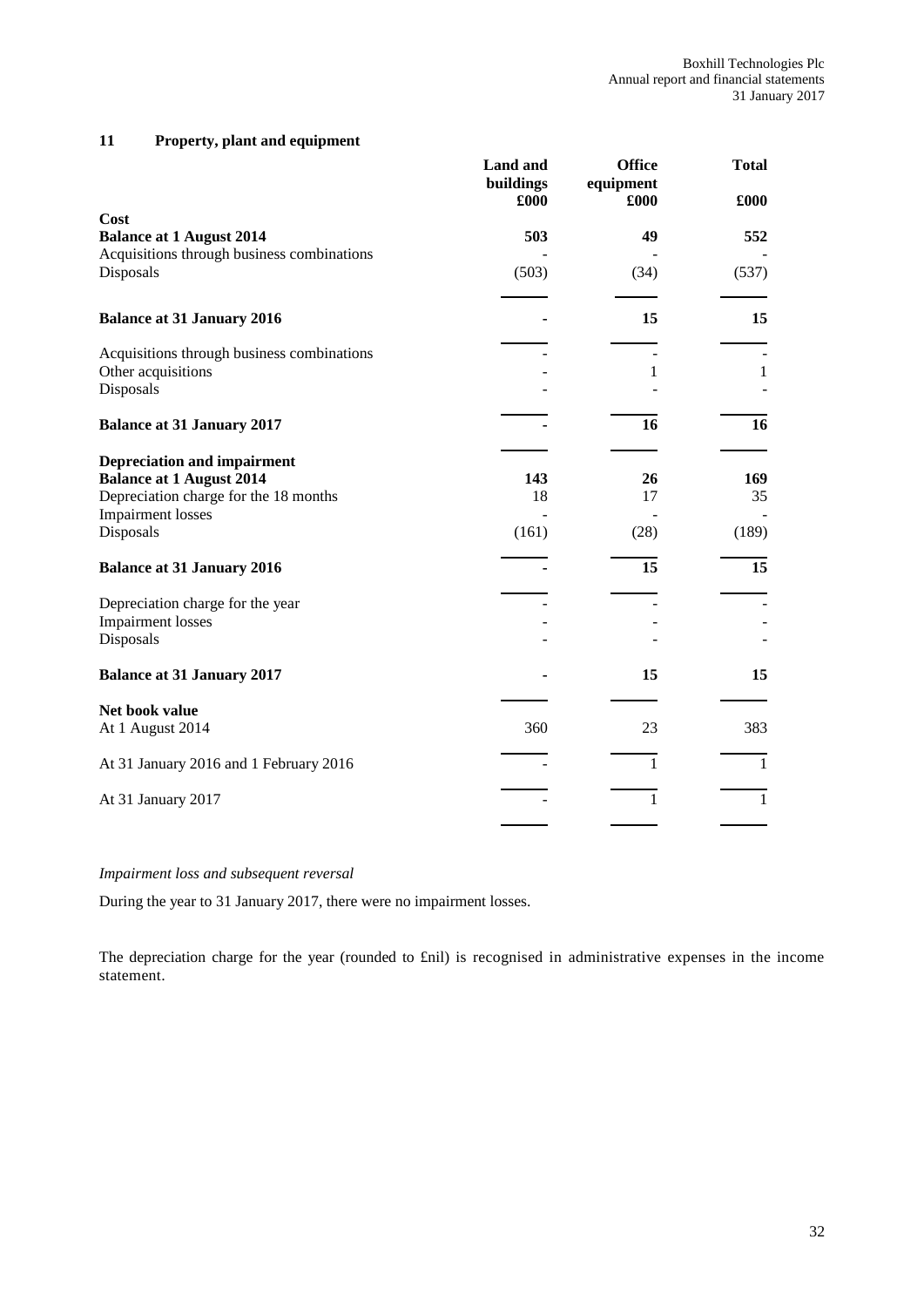#### **12 Intangible assets**

|                                            | Website<br>and<br>software<br>$\boldsymbol{\&}$<br>design | Licences,<br>patents<br>and<br>trademarks | <b>Total</b> |
|--------------------------------------------|-----------------------------------------------------------|-------------------------------------------|--------------|
|                                            | development                                               |                                           |              |
|                                            | £000                                                      | £000                                      | £000         |
| Cost                                       |                                                           |                                           |              |
| <b>Balance at 1 August 2014</b>            | 28                                                        |                                           | 28           |
| Acquisitions through business combinations |                                                           | 54                                        | 54           |
| Other acquisitions - externally purchased  | 10                                                        |                                           | 10           |
| Disposals                                  | (6)                                                       |                                           | (6)          |
| <b>Balance at 31 January 2016</b>          | 32                                                        | 54                                        | 86           |
| Acquisitions through business combinations | ÷.                                                        |                                           |              |
| Other acquisitions - externally purchased  | $8\,$                                                     |                                           | $\,8\,$      |
| Disposals                                  |                                                           |                                           |              |
|                                            | 40                                                        | 54                                        | 94           |
| <b>Balance at 31 January 2017</b>          |                                                           |                                           |              |
| <b>Amortisation and impairment</b>         |                                                           |                                           |              |
| <b>Balance at 1 August 2014</b>            |                                                           |                                           |              |
| Amortisation for the 18 months             | 1                                                         |                                           | 1            |
| Impairment charge                          |                                                           |                                           |              |
| Disposals                                  |                                                           |                                           |              |
| <b>Balance at 31 January 2016</b>          | $\mathbf{1}$                                              |                                           | $\mathbf{1}$ |
| Amortisation for the year                  | 1                                                         | 7                                         | 8            |
| Impairment charge                          | 18                                                        |                                           | 18           |
| Disposals                                  |                                                           |                                           |              |
| <b>Balance at 31 January 2017</b>          | 20                                                        | $\overline{7}$                            | 27           |
|                                            |                                                           |                                           |              |
| Net book value<br>At 1 August 2014         | 28                                                        |                                           |              |
|                                            |                                                           |                                           |              |
| At 31 January 2016 and 1 February 2016     | 31                                                        | 54                                        | 85           |
| At 31 January 2017                         | 20                                                        | 47                                        | 67           |
|                                            |                                                           |                                           |              |
|                                            |                                                           |                                           |              |

*Impairment loss and subsequent reversal*

During the year to 31 January 2017, an impairment of £18,000 relating to historical Research & Development was taken.

*Amortisation and impairment charge*

The amortisation and impairment charge is recognised in the following line items in the income statement:

|                         | 2017<br>£000 | 2016<br>£000 |
|-------------------------|--------------|--------------|
| Administrative expenses | 26           |              |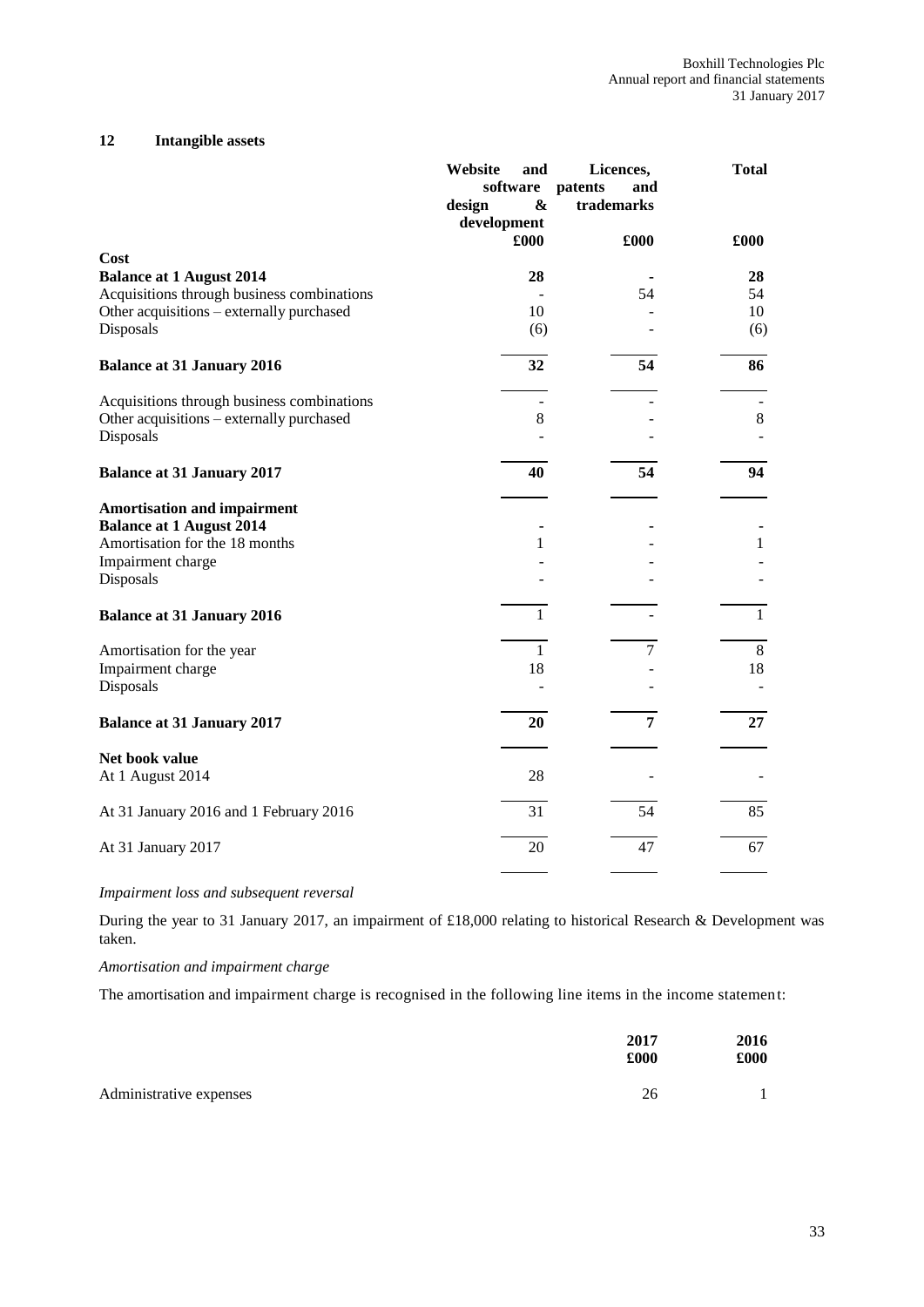#### **13 Goodwill**

|                                   | Goodwill<br>£000 |
|-----------------------------------|------------------|
| <b>Balance at 1 August 2014</b>   | 618              |
| Additions (Note 2)                | 1,515            |
| Disposals (Note 2)                | (460)            |
| Impairment                        |                  |
| <b>Balance at 31 January 2016</b> | 1,673            |
| <b>Additions</b>                  |                  |
| Disposals                         |                  |
| Impairment                        |                  |
| <b>Balance at 31 January 2017</b> | 1,673            |

#### *Impairment loss and subsequent reversal*

Included within goodwill is an amount relating to the subsidiaries Prize Provision Services Limited, Emex Technologies Ltd (formerly Freepaymaster Limited) and Emex (UK) Group Limited. The carrying amount for goodwill for these respective subsidiaries, each considered to be a separate CGU, is £158,000, £1,005,000 and £510,397 respectively.

The principal assumptions made in 2017 in testing the goodwill for impairment were as follows:

#### *Prize Provision Services Limited*

The recoverable amount was determined based on an assessment of sale value less costs associated with sale as indicated by a recent arms length offer to acquire the business, which was significantly in excess of the carrying value of goodwill.

#### *Emex (UK) Group Limited*

The recoverable amount was calculated based on determining the value in use of this cash generating unit. The following key assumptions were used in this calculation.

- Period covered by management plans used in calculation 5 years;
- Annual growth rates is 0% with a 10% pre-tax discount rate applied to cash flow projections.

#### **Sensitivity analyses were performed on the forecast:**

The calculation of value in use shown above is sensitive to the assumptions on growth rates.

The forecast could absorb a 20% reduction in revenue combined with a 20% increase in costs without any impact on the level of goodwill carried on the balance sheet.

The forecast is not sensitive to discount rate. Even at a discount rate of 25% the forecast would not suggest that an impairment to goodwill would be required.

#### *Emex Technologies Limited*

The recoverable amount was calculated based on determining the value in use of this cash generating unit. The following key assumptions were used in this calculation.

• Period covered by management plans used in calculation – 5 years;

• Revenue during year 1 reflects significant growth during the first year of trading, with subsequent annual growth rates of 5% and a 10% pre-tax discount rate applied to cash flow projections.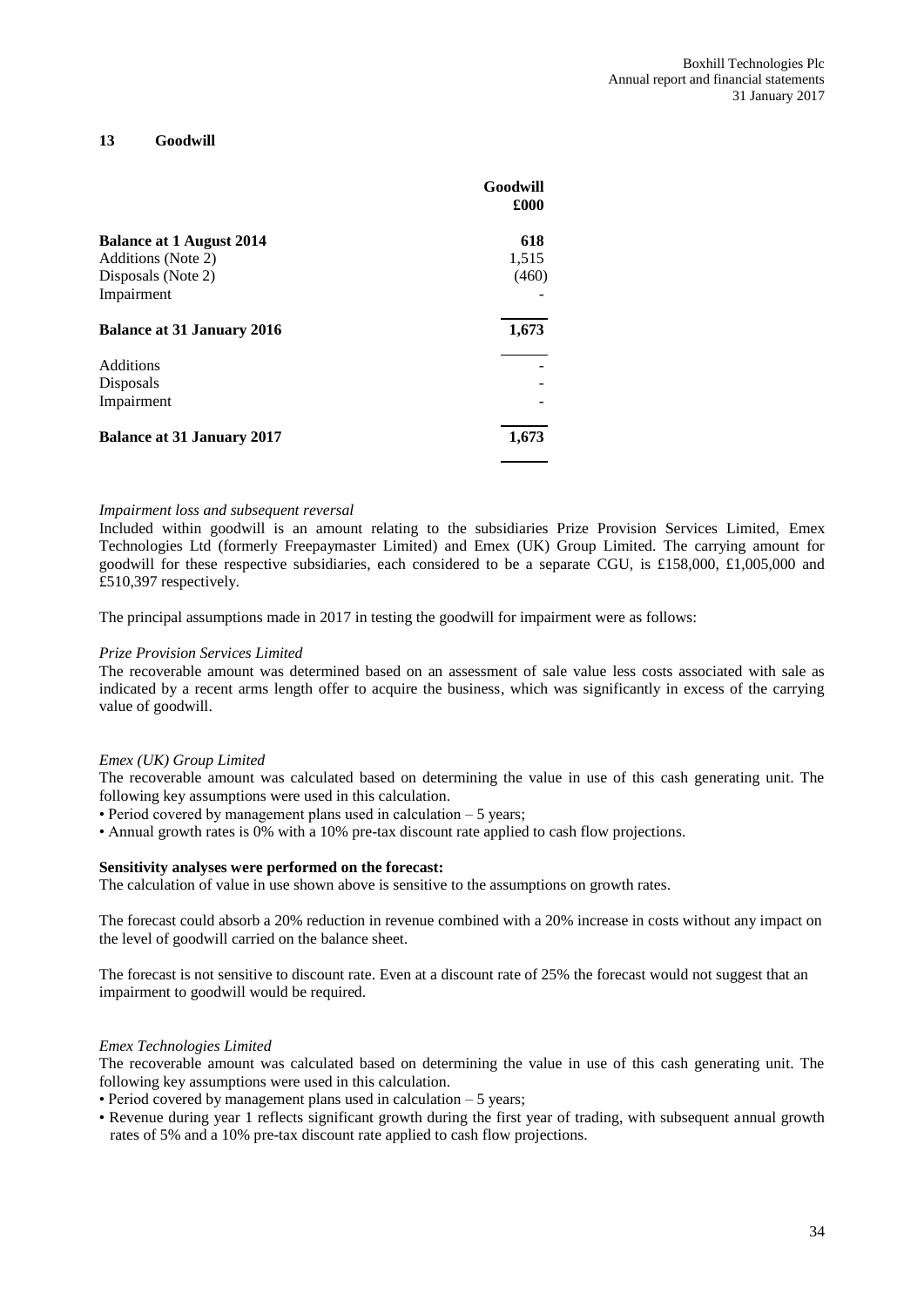This business commenced trading in 2016 and as such is still in its initial growth phase, which is why growth rates are predicted to be above the long-term growth rate for the industry.

#### **Sensitivity analyses were performed on the forecast:**

The calculation of value in use shown above is sensitive to the assumptions on growth rates.

The forecast could absorb a 20% reduction in revenue combined with a 10% increase in costs without any impact on the level of goodwill carried on the balance sheet.

The forecast is not sensitive to discount rate. Even at a discount rate of 25% the forecast would not suggest that an impairment to goodwill would be required.

As a result of the above sensitivity analysis, the assumptions used are considered to be realistically achievable in light of economic and industry measures and forecasts. The Directors believe that any reasonable possible change in the key assumptions on which the recoverable amount is based would not cause its carrying amount to exceed its recoverable amount.

Whilst there can be no certainty that the forecasts used in the impairment calculation will be achieved, the carrying value of goodwill at 31 January 2017 reflects the cost less any provision for impairment. Given the outcome of the sensitivity analysis above, there is no chance of impairment from any reasonable possible change in assumption. The forecasts reflect all matters of which the Directors are aware as at the date of approval of these financial statements.

#### **14 Investment in equity instruments**

|                       | 2016<br>£'000 |
|-----------------------|---------------|
| Cost                  |               |
| At 1 August 2014      |               |
| Valuation             | 342           |
| Disposals             |               |
| At 31 January 2016    | 342           |
|                       |               |
| <b>Valuation</b>      |               |
| Fair value adjustment | (62)          |
|                       |               |
| At 31 January 2017    | 280           |

The investment in equity relates to a 10% investment in Nineteen Twelve Holdings Limited. This investment has been designated to be valued at fair value through other comprehensive income. This has been designated at fair value through other comprehensive income as the equity investment is not held for trading. No dividends have been recognised during the period. Nineteen Twelve Holdings Limited has entered into a venture with Soccerdome Limited, a subsidiary of Boxhill Technologies Plc.

Given that the Group only holds 10% of the share capital of Nineteen Twelve Holdings Limited and correspondingly only 10% of the voting rights and furthermore management and operating decisions are taken by the other equity holder, it is deemed that the Group does not hold control or have significant influence over Nineteen Twelve Holdings Limited.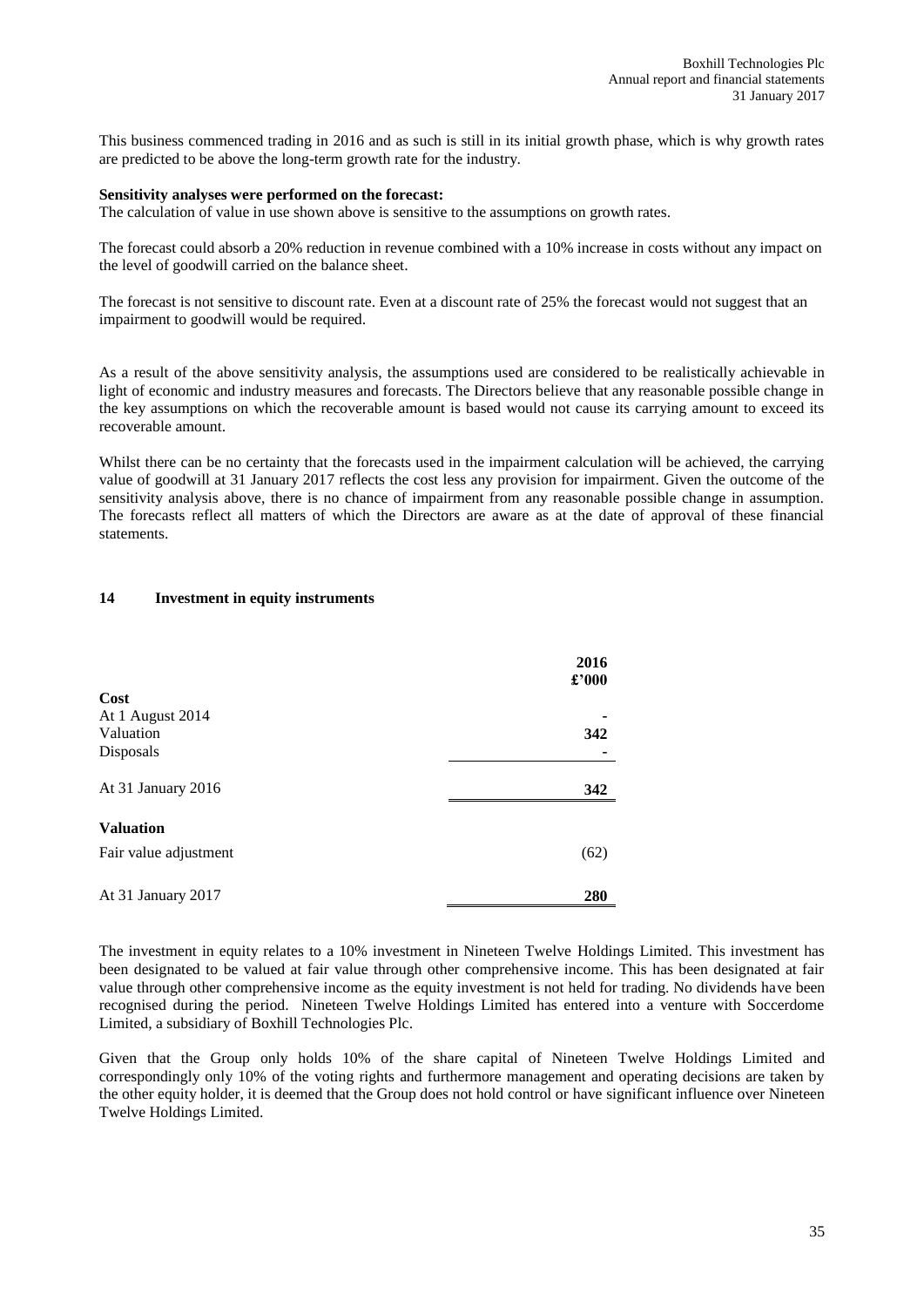The principal assumptions made in 2017 in determining fair value were as follows:

The fair value was calculated using a discounted cash flow model. The following key assumptions were used in this calculation.

- The period covered by management plans used in calculation is 9 years.
- The annualised long term-growth rate takes the business, to a year 9 pitch utilisation rate of 21% (Prime/evening pitch time utilisation rate of 57% and Non-prime/daytime utilisation rate of 12%). This reflects the phase of rapid growth that the business is in following its refurbishment in May 2016.
- The pre-tax discount rate applied to cash flow projection 10%;

The period covered by this forecast reflects the specific terms in the articles of association of Nineteen Twelve Holdings Limited, which entitles Boxhill Technologies Plc to the first £250,000 of post tax profits over that period.

#### **Sensitivity analyses were performed on the forecast:**

The fair value calculation above is sensitive to the assumptions on growth rates and discount rates.

A 5% increase in revenues over the course of the time period covered, would result in an additional increase in fair value of £15,000 and the same for an equivalent decrease.

A 5% decrease in the discount rate used would result in an increase in fair value of £16,000 and a 5% decrease would decrease the fair value by £15,000.

#### **15 Investments in subsidiaries**

Details of the Company's subsidiaries at 31 January 2017 are as follows:

|                                                                 |                       | <b>Place of</b><br>incorporation<br>(or registration) | <b>Proportion of</b><br>ownership<br>interest & |                           |                                        |
|-----------------------------------------------------------------|-----------------------|-------------------------------------------------------|-------------------------------------------------|---------------------------|----------------------------------------|
| Name of                                                         | <b>Company number</b> | and operation                                         | voting power                                    | <b>Holding</b>            | <b>Principal activity</b>              |
| <b>Subsidiary</b><br>Prize Provision<br>Services Limited        | 03152966              | England and<br>Wales                                  | held<br>100%                                    | Ordinary<br>shares        | Lottery provider                       |
| Soccerdome Limited                                              | 02948017              | England and<br>Wales                                  | 100%                                            | Ordinary<br>shares        | Investment Holding<br>Company          |
| <b>Barrington Lewis</b><br>Limited                              | 07190212              | England and<br>Wales                                  | 100%                                            | Ordinary<br>shares        | Dormant                                |
| Emex Technologies<br>Ltd (formerly<br>Freepaymaster<br>Limited) | 09261233              | England and<br>Wales                                  | 100%                                            | Ordinary<br>shares        | Payment processing                     |
| Emex (UK) Group<br>Limited                                      | SC518243              | Scotland                                              | 100%                                            | Ordinary<br><b>Shares</b> | Intermediary<br><b>Holding Company</b> |
| Emex Consult Ltd                                                | NI614354              | Northern Ireland                                      | $100\%$ by<br>Emex (UK)<br>Group Limited        | Ordinary<br>shares        | Payment processing                     |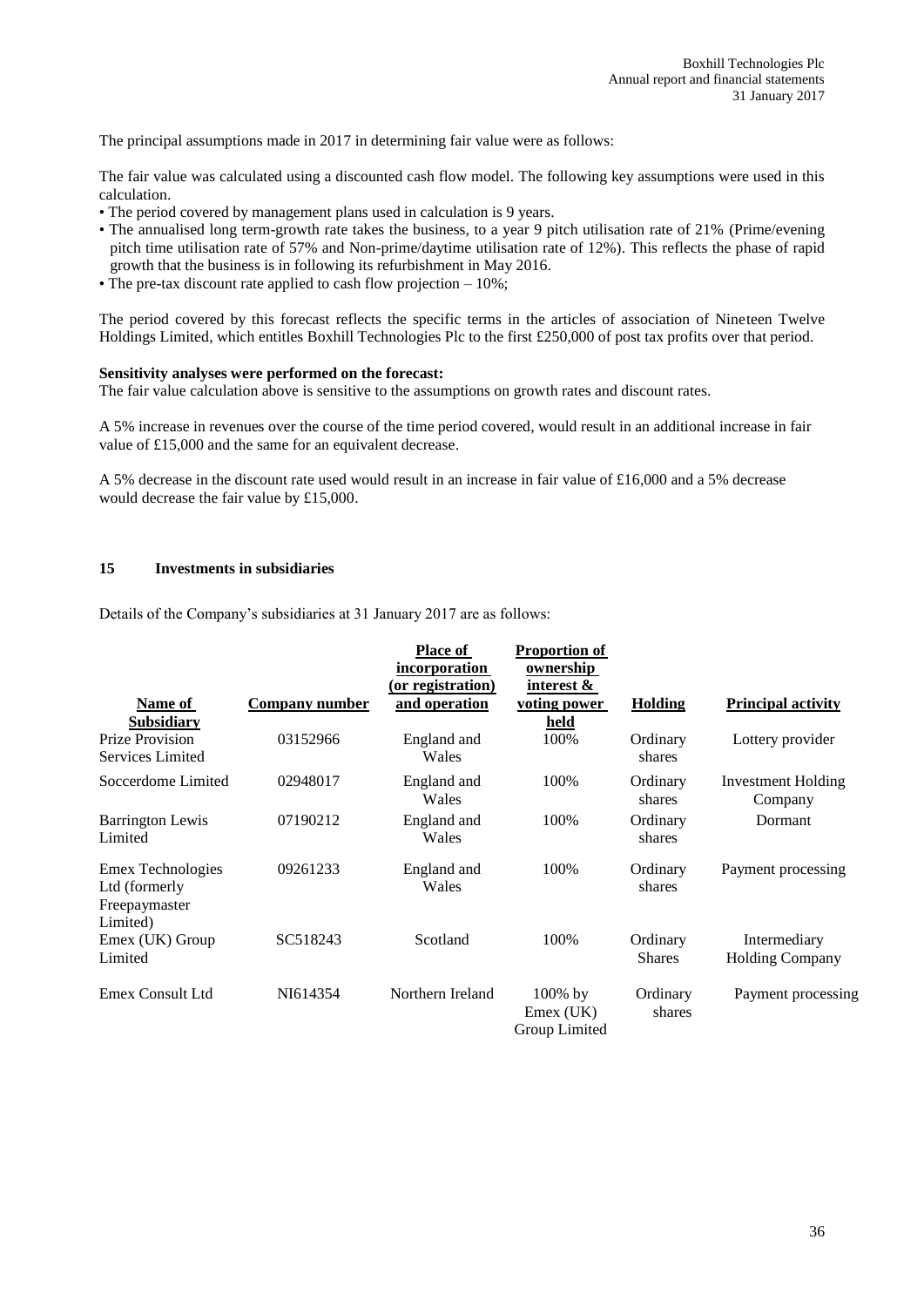The registered office address for each subsidiary is as follows:

| Name of<br><b>Subsidiary</b>                                    | <b>Registered office address</b>                                                                      |
|-----------------------------------------------------------------|-------------------------------------------------------------------------------------------------------|
| Prize Provision<br>Services Limited                             | Suite 3 20, Market Hill, Buckingham, Buckinghamshire,<br>England, MK18 1JX                            |
| Soccerdome Limited                                              | 39 St. James's Street, London,<br>$SW1A$ 1JD                                                          |
| <b>Barrington Lewis</b><br>Limited                              | 39 St. James's Street, London,<br>SW <sub>1</sub> A 1JD                                               |
| Emex Technologies<br>Ltd (formerly<br>Freepaymaster<br>Limited) | 39 St. James's Street, London,<br>$SW1A$ 1JD                                                          |
| Emex (UK) Group<br>Limited                                      | Unit 17/18 Alpha Freight, Prestwick Intl' Airport,<br>Prestwick, South Ayrshire,<br>Scotland, KA9 2PL |
| Emex Consult Ltd                                                | Forsythe House, Cromac Square,<br>Belfast, Northern Ireland,<br><b>BT2 8LA</b>                        |

#### **16 Trade and other receivables**

|                                | 2017  | 2016 |
|--------------------------------|-------|------|
|                                | £000  | £000 |
| Trade receivables              | 1,750 | 783  |
| Other receivables              | 6     | 95   |
| Prepayments and accrued income | 158   | 43   |
| VAT receivable                 | 35    |      |
|                                | 1,949 | 921  |
|                                |       |      |

Included within trade and other receivables is £nil (2016 : £nil) expected to be recovered in more than 12 months.

Included within prepayments is £138,000 legal fees that are expected to be recovered from the ongoing legal case with Eupay Group Limited.

The Group has provided fully for all receivables which are not considered recoverable. In determining the recoverability of all receivables, the Group considers any change in the credit quality of the receivable up to the reporting date.

The Directors consider that the carrying amount of the receivables approximates their fair value.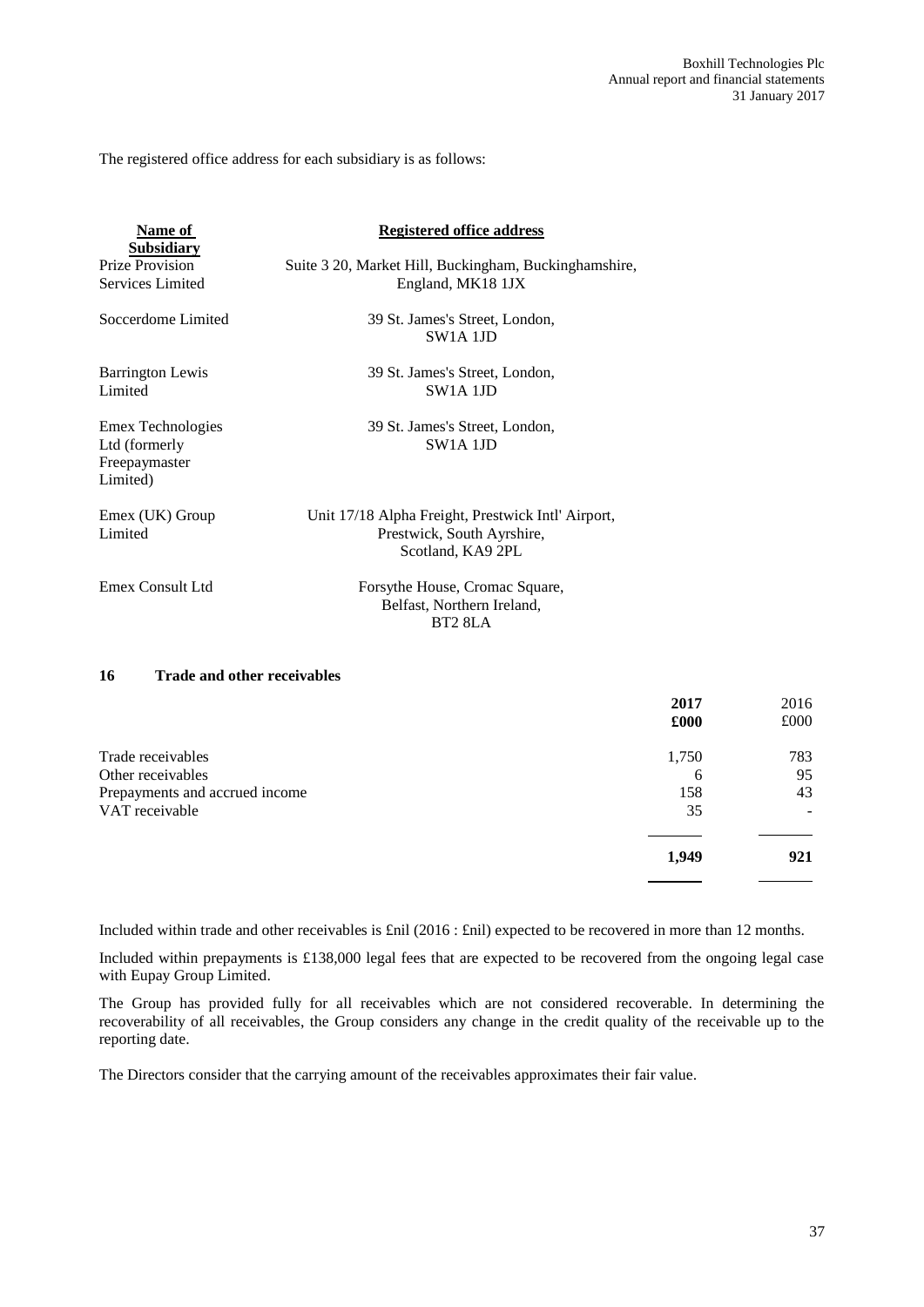#### **17 Cash and cash equivalents/ bank overdrafts**

|                                             | 2017<br>£000 | 2016<br>£000 |
|---------------------------------------------|--------------|--------------|
| Cash and cash equivalents per balance sheet | 818          | 291          |

Cash and cash equivalents comprises cash held by the Group and short-term bank deposits with an original maturity of 6 months or less. The carrying amount of these assets approximates their fair value.

Within the cash balance of £818,000 is an amount of £116,730 held in designated trust accounts for the benefit of clients of Prize Provision Services Limited (2016: £266,455).

#### **18 Other interest-bearing loans and borrowings**

*Borrowings*

Borrowings at 31 January 2017 include a loan of £6,100 (2016: £6,100). The loan is repayable on a fixed monthly repayment basis and due for settlement within 12 months.

#### **19 Trade and other payables**

|                                         | 2017  | 2016 |
|-----------------------------------------|-------|------|
|                                         | £000  | £000 |
| Trade payables                          | 450   | 290  |
| Other payables                          | 1,687 | 290  |
| Accrued liabilities and deferred income | 146   | 168  |
|                                         | 2,283 | 748  |
|                                         |       |      |
| Other payables comprise:                |       |      |
| Social security and other taxes         | 6     | (8)  |
| Amounts owing to customers              | 1,457 |      |
| Other                                   | 224   | 298  |
|                                         | 1,687 | 290  |
|                                         |       |      |
| <b>Presented as:</b>                    |       |      |
| Current                                 | 2,283 | 748  |
| Non-current                             |       |      |

Included within trade and other payables is £nil (2016 : £nil) expected to be settled in more than 12 months.

Accrued liabilities and deferred income represents miscellaneous contractual liabilities that relate to expenses that were incurred, but not paid for at the period end and income received during the period, for which the Group had not supplied the goods or services at the end of the period.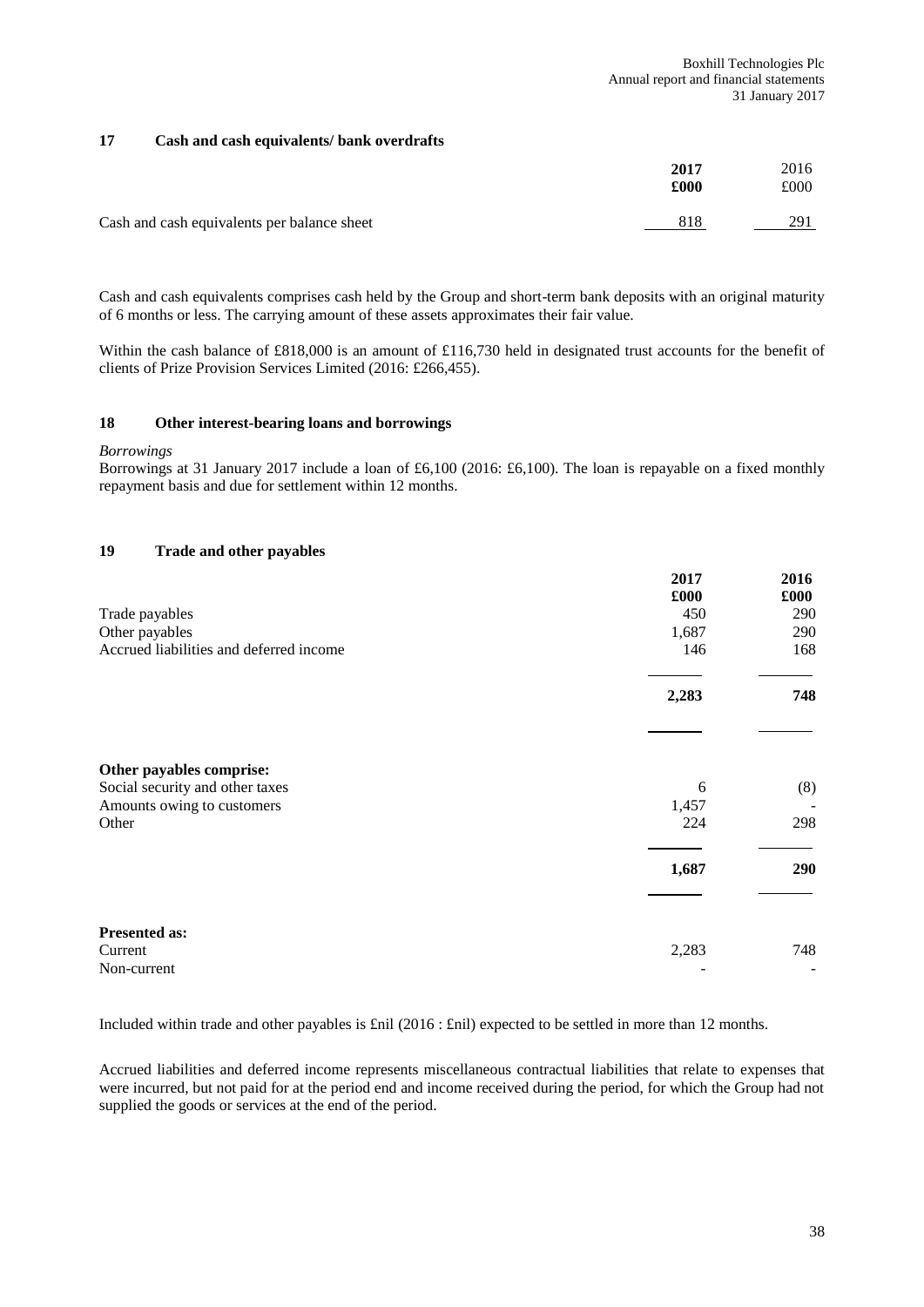The Directors consider that the book value of trade payables, accrued liabilities and deferred income approximates to their fair value at the balance sheet date.

The average credit period taken for trade purchases is 80 days (2016: 111 days).

#### **20 Deferred taxation**

A deferred tax asset has not been recognised in the year ended 31 January 2017 nor the 18 months ending 31 January 2016 in respect of taxable losses carried forward.

As at 31 January 2016, there were £782,486 of unused tax losses, of which £1,000 was utilised in the year to 31 January 2017.

There are not considered to be any material temporary differences associated with investments in subsidiaries for which deferred tax liabilities have not been recognised.

#### **21 Equity Share capital**

|                                                                  | 2017<br>£'000 | 2016<br>$\pounds'000$ |
|------------------------------------------------------------------|---------------|-----------------------|
| Allotted, called up and fully paid                               |               |                       |
| 1,855,829,770 (2016: 1,455,829,770) Ordinary Shares of 0.1p each | 1.856         | 1.456                 |

On 31 January 2016 the Company issued £1.6m of 0% unsecured, undated, convertible loan stock which converted into 400,000,000 Ordinary Shares and were allotted to loan stock holders on 7 June 2016 and were admitted to trading on AIM on 15 June 2016.

The shares were consideration for the acquisition of Emex (UK) Group Limited, and the associated company, Freepaymaster Limited (collectively, "Emex"). The assets of Emex on acquisition and calculation of goodwill are shown in Note 2.

#### **22 Capital and reserves**

#### *Dividends*

No dividends were recognised in either the period to 31 January 2017 or to 31 January 2016.

#### *Share Premium*

On 11 July 2014 the Company issued 120 million shares to a supplier which was to provide software services to the Group. The supplier was unable to deliver those services and therefore the shares issued were sold in the market and the proceeds returned to the Company. These proceeds were used by the Company and Group for general working capital purposes, including to purchase for cash similar services to those that were to be provided by the supplier. The sale of these shares is treated as a sale of treasury shares for accountancy purposes, but the shares concerned were not treasury shares for the purposes of the Companies Act 2006 or the AIM Rules for Companies.

#### **23 Share-based payments**

Certain Directors and key management were issued with share options on 8 June 2010, exercisable immediately at a price fixed at the date of issue. As at 2 June 2017 none of these options had been exercised and therefore all options expired on this date.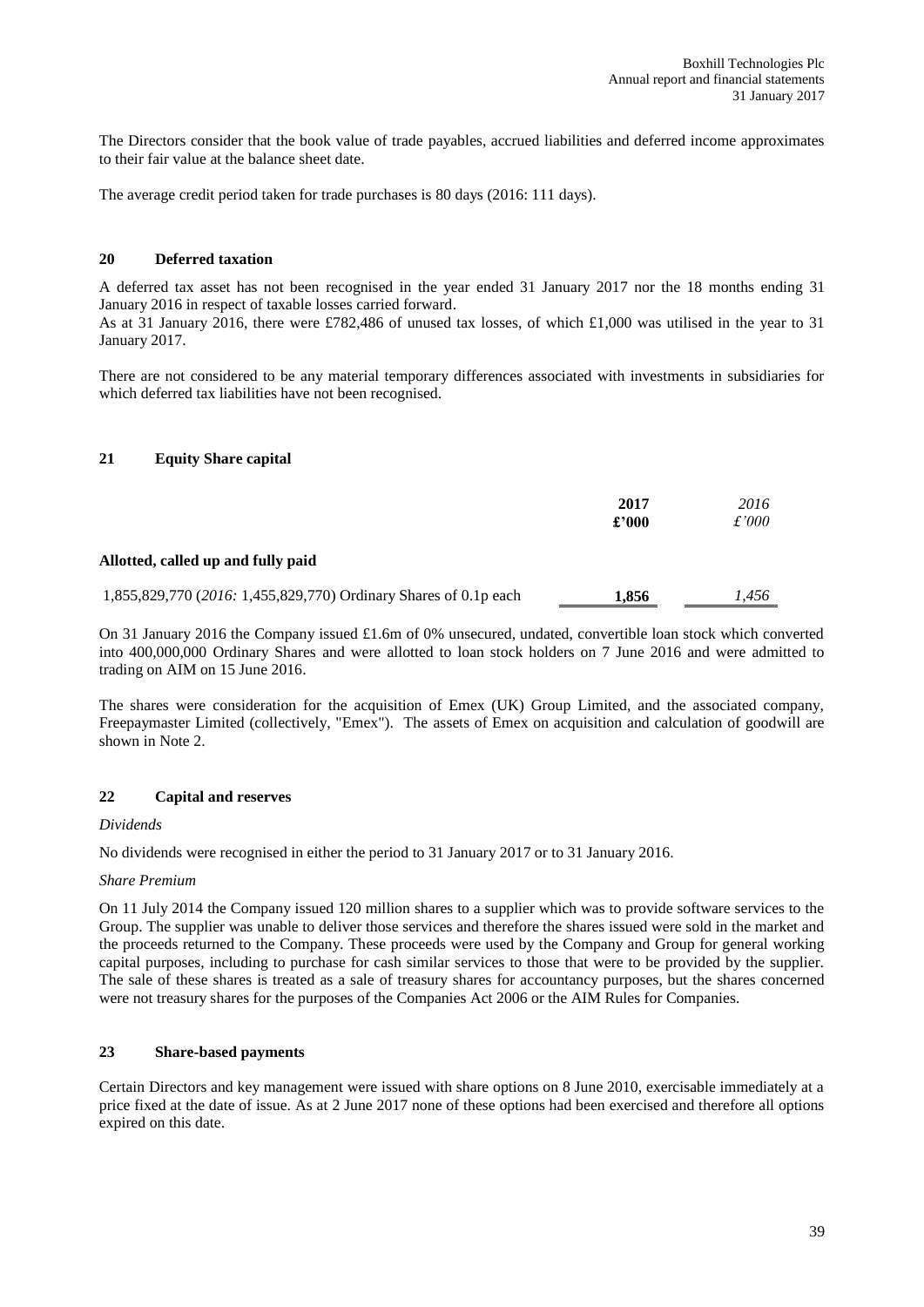Details of options granted were as follows:

| Date of Grant | No.<br>$\pounds 000$ | Exercise price   | Exercise period            |
|---------------|----------------------|------------------|----------------------------|
| 8 June 2010   | 2,700,000            | 0.75p            | 8 June 2010 to 2 June 2017 |
| 8 June 2010   | 2,700,000            | 1.0 <sub>p</sub> | 8 June 2010 to 2 June 2017 |
| 8 June 2010   | 2,700,000            | 1.25p            | 8 June 2010 to 2 June 2017 |

All of the above options were outstanding at and so lapsed on 2 June 2017.

#### **24 Financial instruments**

The key risks and uncertainties faced by the Group are managed within a risk management framework. The Group's day to day working capital is funded by its cash and cash equivalents. The key risks identified for the Group are discussed below.

The company has exposure to credit risk, market risk and liquidity risk that arises through the normal course of the Group's business.

#### *24 (a) Fair values of financial instruments*

The Directors consider that there is no material difference between the asset and liability values in the balance sheet and their fair value.

All assets and liabilities held at fair value are tier 1, with the exception of the Investment in Equity Instrument of £280k (2016: £342k) which is Tier 3. This asset has been valued using a discounted cash flow model to determine its value in use and adjusted accordingly. The key assumptions for this calculation are in note 14.

#### *24 (b) Credit risk*

#### *Financial risk management*

Credit risk is the risk of financial loss to the Group if a customer or counterparty to a financial instrument fails to meet its contractual obligations, and arises principally from the Group's receivables from customers and investment securities.

#### *Exposure to credit risk*

The maximum exposure to credit risk at the balance sheet date by class of financial instrument was;

|                                        | 2017<br>£000 | 2016<br>£000 |
|----------------------------------------|--------------|--------------|
| Trade receivables<br>Other receivables | 1,750<br>6   | 783<br>95    |
|                                        | 1,756        | 878          |

As at 31 January 2017, all trade receivables were generated from within the UK.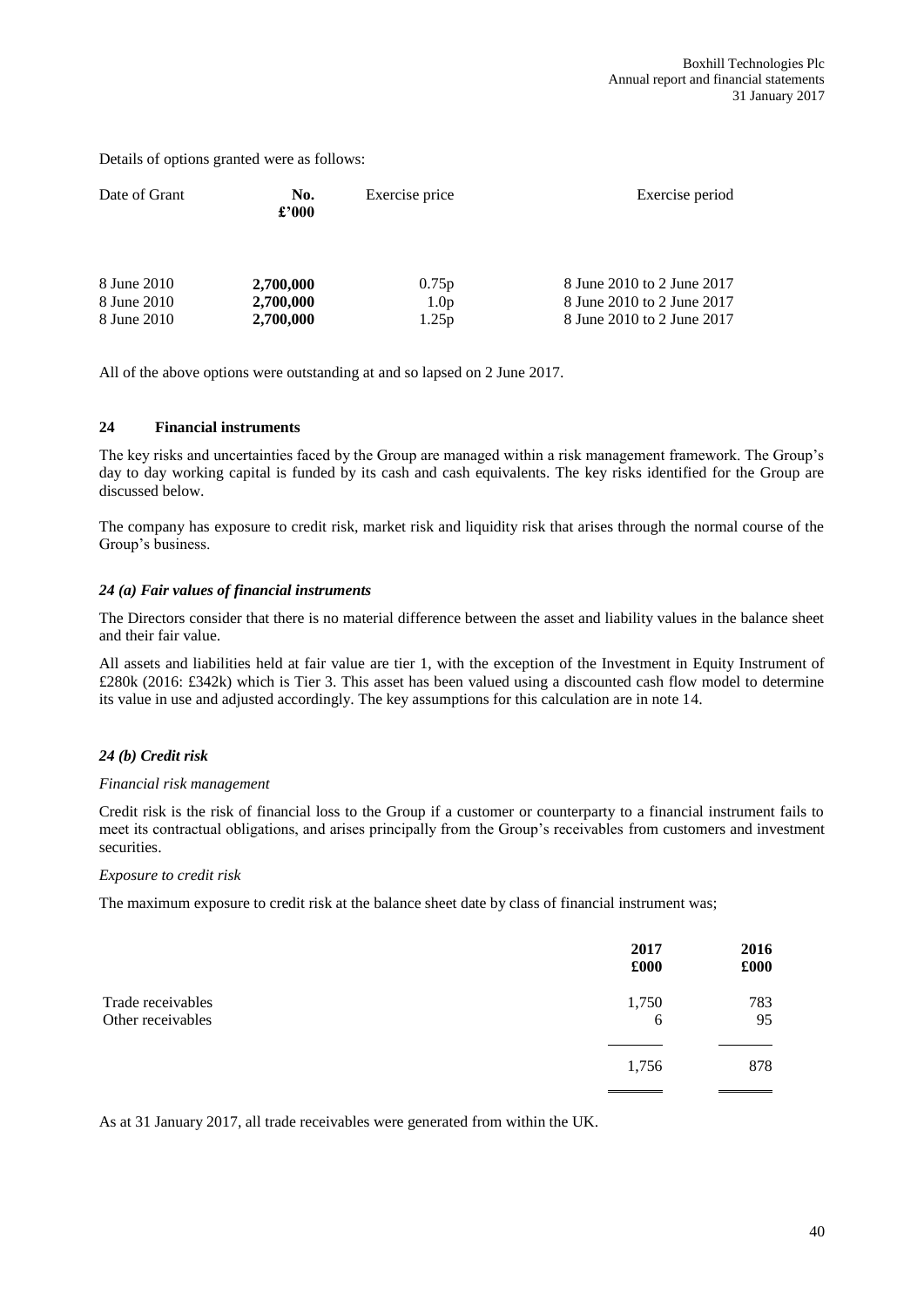#### *Credit quality of financial assets and impairment losses*

The aging of trade receivables at the balance sheet date was:

|                        | 2017<br>£000 | 2016<br>£000             |
|------------------------|--------------|--------------------------|
| Not past due           | 181          | ۰                        |
| Past due [0-30 days]   | 108          | $\overline{\phantom{0}}$ |
| Past due [31-120 days] | 514          | 55                       |
| More than 120 days     | 947          | 728                      |
|                        | 1,750        | 783                      |
|                        |              |                          |

The majority of the £947,000 that was in excess of 120 days past due as at 31 January 2017 was due from a related party (Phillite D Limited). The Directors are confident of its recovery and therefore there is no allowance for impairment.

In both the year to 31 January 2017 there were £34,000 of trade receivables that were impaired (2016: £nil).

#### *24 (c) Liquidity risk*

#### *Financial risk management*

Liquidity risk is the risk that the Group will not be able to meet its financial obligations as they fall due.

Ultimate responsibility for liquidity risk management rests with the Board of Directors, which has built an appropriate liquidity risk management framework for the management of the Group's short, medium and long-term funding and liquidity management requirements. The Group manages liquidity risk by maintaining adequate reserves, banking facilities and reserve borrowing facilities by continuously monitoring forecast and actual cash flows and matching the maturity profiles of financial assets and liabilities.

As at 31 January 2017, the Group held a £6,100 loan (2016: £6,100).

In addition, as at 31 January 2017, the Group had Trade and other payables of £,2,283,000 (2016: £748,000), of which all is due within the next 12 months.

The Directors consider that there is no material difference between the value in the balance sheet and its fair value.

#### *24 (d) Market risk*

#### *Financial risk management*

Market risk is the risk that changes in market prices, such as foreign exchange rates, interest rates and equity prices will affect the Group's income or the value of its holdings of financial instruments

The Group's exposure to interest rate risk mainly concerns financial assets and liabilities, which are subject to floating rates in the Group. At present the Group's loans are on fixed rate interest rates and hence it is not exposed to risk on these should rates move.

The Group's treasury function is responsible for managing cash flow management, interest and foreign exchange exposure to ensure adequate liquidity at all times to meet cash requirements.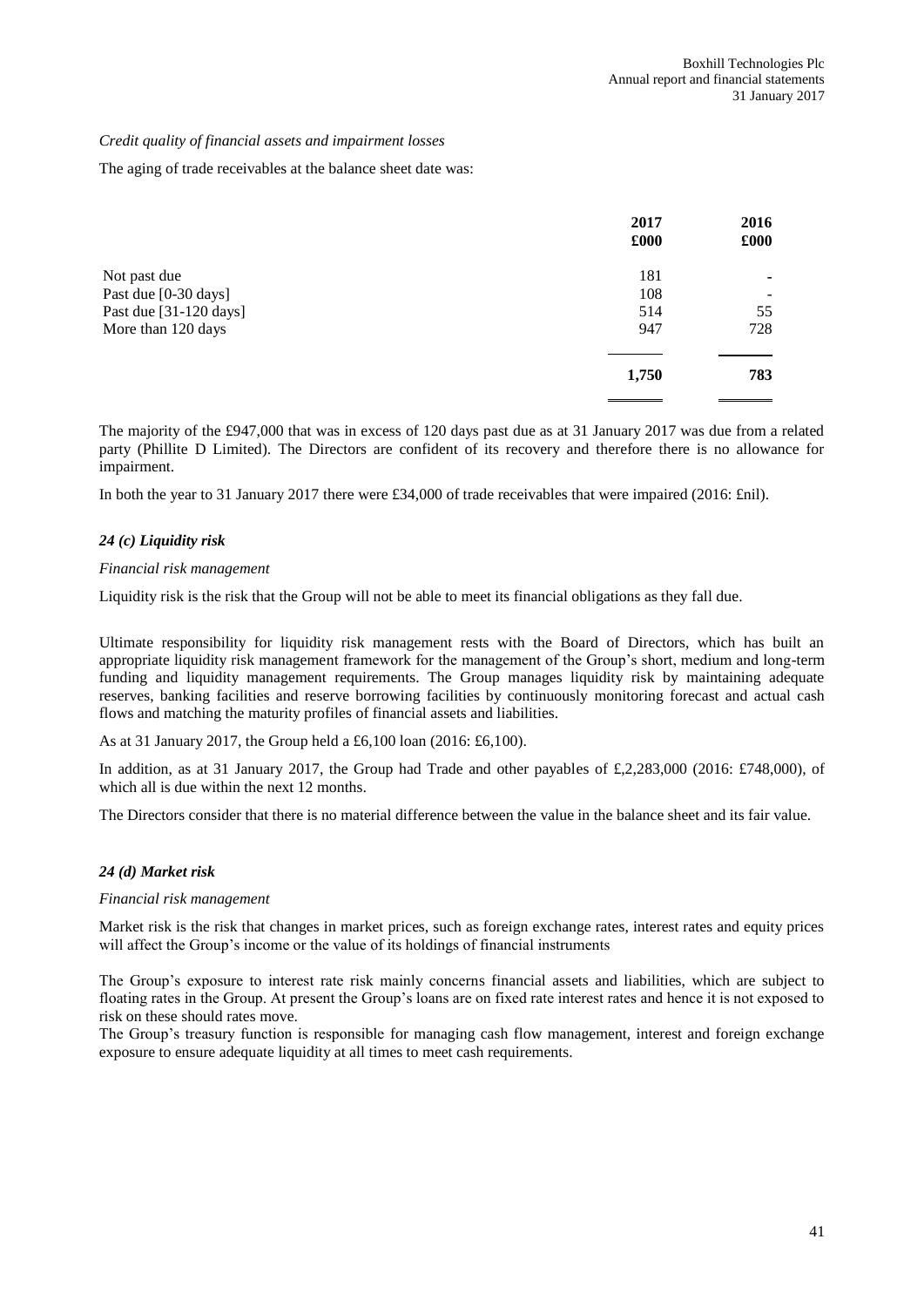#### **Market risk - Foreign currency risk**

The Group's exposure to foreign currency risk is as follows. This is based on the carrying amount for monetary financial instruments.

#### **31 January 2017**

|                             | <b>Sterling</b><br>£000 | Euro<br>£000             | <b>US Dollar</b><br>£000 | Other<br>£000                | Total<br>£000 |
|-----------------------------|-------------------------|--------------------------|--------------------------|------------------------------|---------------|
| Cash and cash equivalents   | 311                     | 69                       | 438                      | $\overline{\phantom{a}}$     | 818           |
| Trade and other receivables | 1,037                   | 640                      | 79                       | $\overline{\phantom{a}}$     | 1.756         |
| <b>Bank</b> loans           | 6                       | $\overline{\phantom{a}}$ | $\overline{\phantom{a}}$ | $\overline{\phantom{0}}$     | 6             |
| Trade and other payables    | 683                     | 725                      | 728                      | $\qquad \qquad \blacksquare$ | 2,136         |
| Net exposure                |                         | 1.434                    | 1.245                    |                              | 4.716         |

#### *Sensitivity analysis*

A 1% percent weakening of the following currencies against the pound sterling at 31 January 2017 would have increased profit before tax by the amounts shown below. This calculation assumes that the change occurred at the balance sheet date and had been applied to risk exposures existing at that date.

This analysis assumes that all other variables, in particular other exchange rates and interest rates, remain constant. The analysis is performed on the same basis for the 18 months to 31 January 2016.

|                           | <b>Equity</b><br>2017 | <b>Equity</b><br>2016 |
|---------------------------|-----------------------|-----------------------|
|                           | £000                  | £000                  |
| €                         | 14                    |                       |
| $\boldsymbol{\mathsf{S}}$ | 12                    |                       |

A 1% percent strengthening of the above currencies against the pound sterling at 31 January 2017 would have had the equal but opposite effect on the above currencies to the amounts shown above, on the basis that all other variables remain constant.

#### **Market risk – Interest rate risk**

During both the year to 31 January 2017 and 18 months to 31 January 2016, the Company's surplus funds were placed in deposits at floating rates. At present the Group's loans are on fixed rate interest rates and hence it is not exposed to risk on these should rates move.

#### **Market risk - Equity price risk**

The Group does not currently have any exposure to equity price risk. As at 31 January 2017, the Group did not have any investments in quoted equity securities

#### *24 (e) Capital management*

The objective of the Company's capital management is to ensure that there is sufficient liquidity within the Company to carry out the committed and forecast investment and expenditure. The Company monitors the longterm cash flow requirements of the business in order to assess the requirement for changes to the capital structure to meet that objective and to maintain flexibility. The capital structure of the Group consists of debt, which includes the borrowings disclosed in note 18, cash and cash equivalents and equity attributable to equity holders of the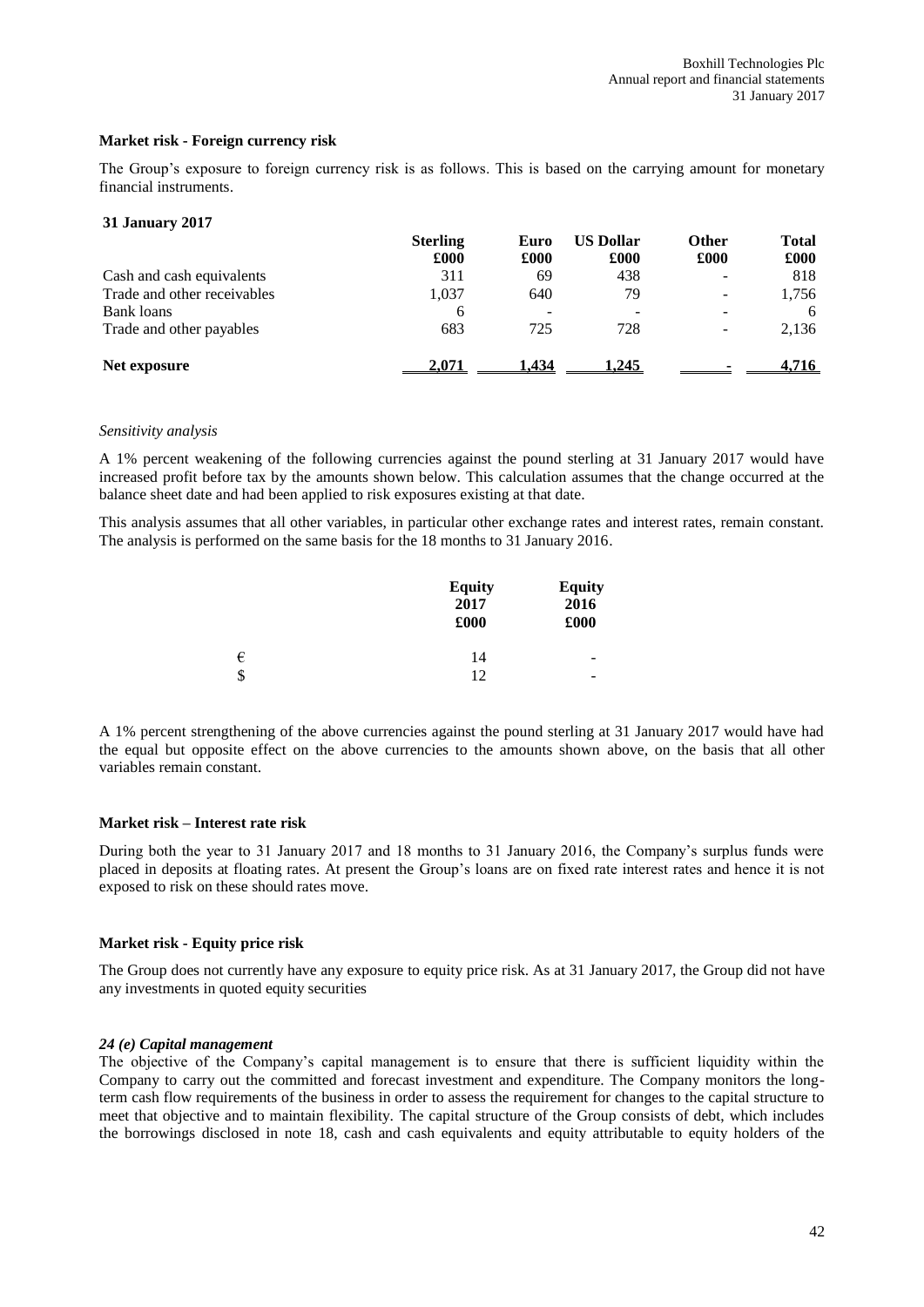parent, comprising issued capital, reserves and retained earnings as disclosed in the consolidated statement of changes in equity. The Board manages the structure of its capital and makes necessary adjustments to accommodate the changes in the economic conditions. To maintain or adjust the capital structure, the Board may issue new shares for cash. No significant changes were made in the objectives, policies or processes during the period ended 31 January 2017.

#### **25 Operating leases**

Non-cancellable operating lease rentals are payable as follows:

|                            | 2017<br>£000 | 2016<br>£000    |
|----------------------------|--------------|-----------------|
| Less than one year         | 19           |                 |
| Between one and five years | -            | $\qquad \qquad$ |
| More than five years       | -            | -               |
|                            |              |                 |
|                            | 19           |                 |
|                            |              |                 |

Operating lease payments represent rentals payable by the Group for office premises. Leases are negotiated over the term considered most relevant to the individual subsidiary and rentals are fixed where possible for that term.

During the year to 31 January 2017 £33,000 was recognised as an expense in the income statement in respect of operating leases (2016: £44,000).

#### **26 Related parties**

The transactions set out below took place between the Group and certain related parties.

#### *Lord E T Razzall*

Lord E T Razzall, a director, charged the Group £24,000 (2016: £36,000) in the period, for directorship services provided, via an entity trading as R T Associates. At the period end R T Associates was owed £35,400 (2016: £16,200).

#### *Andrew J A Flitcroft*

Andrew Flitcroft, a director, charged the Group £33,000 (2016: £49,500) in the period, for directorship and company secretarial services provided, via an entity FS Business Limited. At the period end FS Business Limited was owed £59,550 (2016: £52,650).

Mr Flitcroft is a director of SVS Securities PLC, during the period the Group earned £nil (2016: £9,228) from SVS Securities PLC.

#### **Philip I Jackson**

During the period Philip Jackson was a director of Phillite D UK Limited (and also EuPay Group Limited during the 18 months to 31 January 2016). During the year to 31 January 2017 the Group earned net fees from the provision of services to Group clients by Phillite D UK Limited of £626,723 (2016: £1,155,466).

Phillite D UK Limited performed regulated services on behalf of the Group between December 2014 and November 2016, which gave the Group the regulatory authorisation to perform payment processing. The revenue recognised and costs associated with this processing was reflected within the parent company (Boxhill Technologies Plc). Since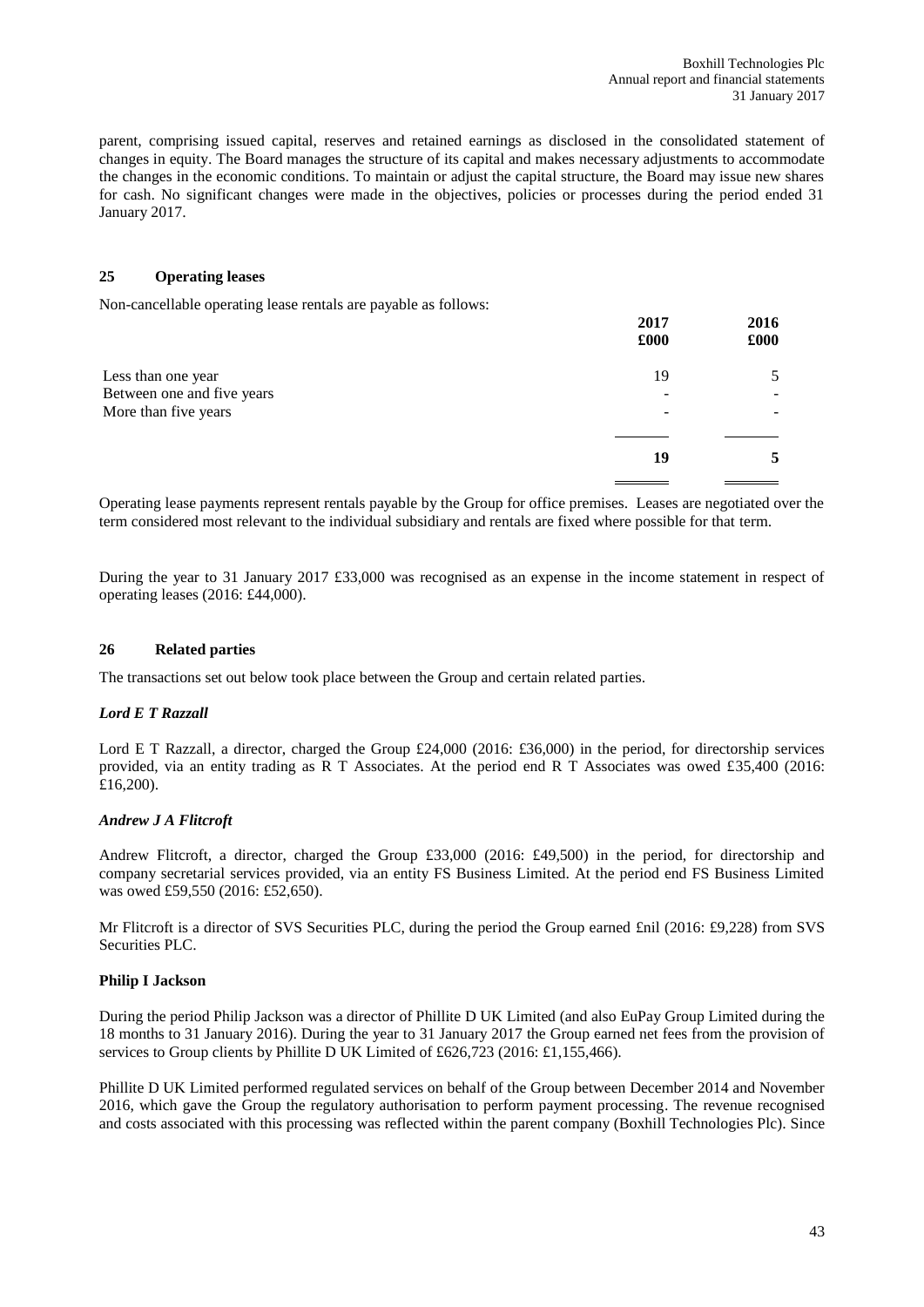November 2016, Phillite D UK Limited's services have been undertaken within the Group by Emex Technologies Limited which obtained the necessary Financial Conduct Authority licences in May 2016.

During the 18 months to 31 January 2016 the Group earned net fees from the provision of services to Group clients by EuPay Group Limited of £1,025,497.

At the period end the Group was owed £nil and £1,767,536 from EuPay Group Limited and Phillite D UK Limited respectively (2016: £225,235 and £727,833). The services provided to the Group's clients by EuPay Group Limited and Phillite D UK Limited were at cost to the Group with no profit or uplift being made by either of EuPay Group Limited or Phillite D UK Limited.

#### **James Rose**

James Rose is a director of Prize Provision Services Limited ("PPSL") a wholly owned subsidiary of Boxhill Technologies PLC. During the period James Rose charged PPSL £60,000 for consultancy services via an entity 1912 Management Limited (2016: £90,000). At the period end 1912 Management Limited was owed £134,450 (2016: £95,458).

Mr Rose is a director of House of V Ltd, during the period the Group was charged £2,112 (2016: £nil) from House of V Limited.

#### **Remuneration of key management personnel**

The remuneration of the Directors and Phil Jackson, who are the key management personnel of the Group, is as referred to above, and on page 6 within the Directors' Report and in Note 7.

#### **Issue of Equity**

As referred to in Note 23, share options were granted in 2010 to Directors and key management, all of which were outstanding at the period end. The following options were held by the Directors and key management at the period end:

|                  | <b>Options No.</b> | <b>Option details</b> |
|------------------|--------------------|-----------------------|
| Lord E T Razzall | 3,300,000          | See A below           |
| J M Botros       | 4.800.000          | See B below           |

A – 1,100,000 at 0.75p, 1,100,000 at 1p and 1,100,000 at 1.25p

B – 1,600,000 at 0.75p, 1,600,000 at 1p and 1,600,000 at 1.25p

All of the options lapsed on 2 June 2017.

John Botros is a Director of Barrington Lewis Limited and Soccerdome Limited.

#### *Transactions with key management personnel*

Directors of the Company and their immediate relatives control 18.43% of the voting shares of the Company. The compensation of key management personnel is as follows: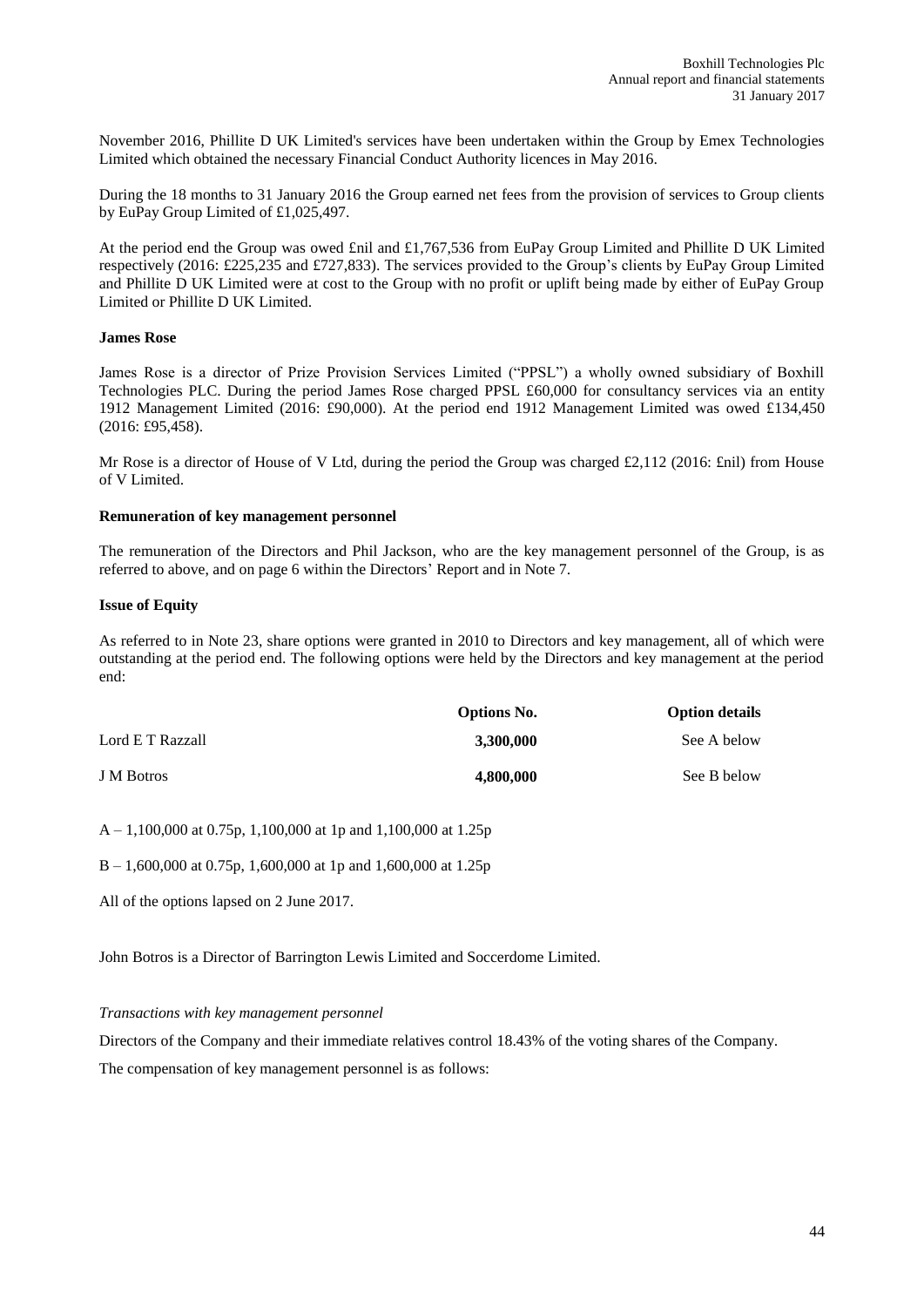|                                                             | 2017<br>£000 | 2016<br>£000 |
|-------------------------------------------------------------|--------------|--------------|
| Key management remuneration including social security costs | 175          | 219          |
|                                                             | 175          | 219          |
|                                                             |              |              |

#### **27 Subsequent events**

Subsequent to the balance sheet date, the purchase of Timegrand Ltd was completed on 10 April 2017.

Details of which can be found in section 2.7.

#### **28 Accounting estimates and judgements**

In application of the Group's accounting policies above, the Directors are required to make judgements, estimates and assumptions about the carrying amount of assets and liabilities. These estimates and assumptions are based on historical experience and other factors considered relevant. Actual results may differ from estimates.

The estimates and underlying assumptions are reviewed on an ongoing basis. Revisions to accounting estimates are recognised in the period which the estimate is revised if the revision affects only that period or in the period of the revision and future payments if the revision affects both current and future periods.

#### *Key sources of estimation uncertainty*

The key assumptions concerning the future, and other key sources of estimation uncertainty at the balance sheet date, that have a significant risk of causing a material adjustment to the carrying amounts of assets and liabilities within the next financial year, are discussed below.

#### *Impairment of goodwill*

Determining whether goodwill is impaired requires an estimation of the value in use of cash generating units to which goodwill has been allocated. The value in use calculation requires the entity to estimate the future cash flows expected to arise from the cash-generating unit and a suitable discount rate in order to calculate present value. Further detail of the key assumptions and sensitivities are included in note 13.

#### *Valuation of investment in equity instrument carried at fair value*

Determining fair value requires the entity to estimate the future cash flow expected to arise from the investment and a suitable discount rate in order to calculate present value. Further details of the key assumptions an sensitivities are included in note 14.

#### **29 Controlling Party**

No single individual has sole control of the company.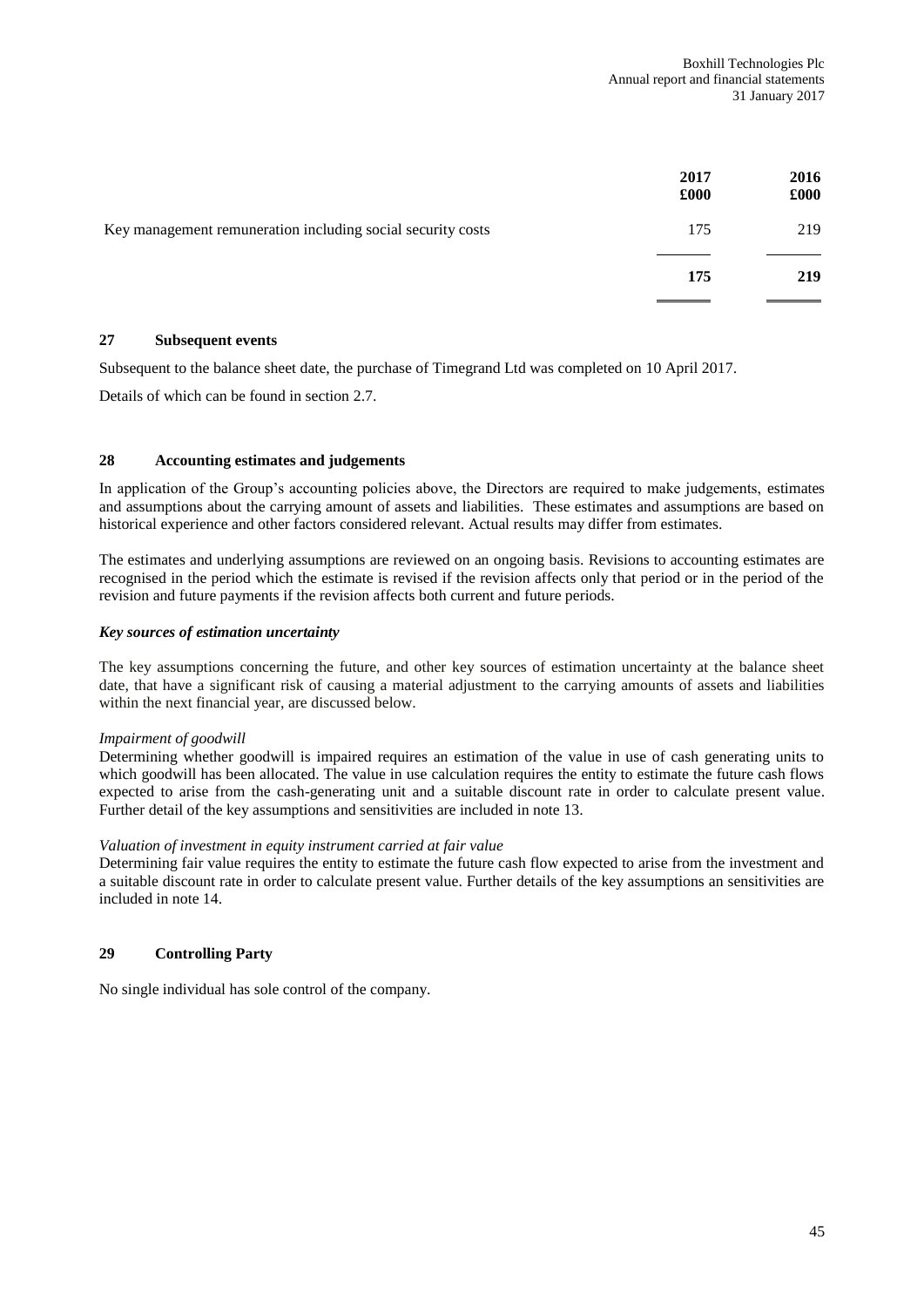# **Company Balance Sheet**

| At 31 January 2017                |                |                          |              |
|-----------------------------------|----------------|--------------------------|--------------|
|                                   | Note           | 2017<br>£000             | 2016<br>£000 |
| Non-current assets                |                |                          |              |
| Property, plant and equipment     | 4              | $\mathbf{1}$             |              |
| Intangible assets                 | 3              | $\overline{\phantom{a}}$ | 18           |
| Investments                       | $\sqrt{6}$     | 1,902                    | 2,003        |
| <b>Total non-current assets</b>   |                | 1,903                    | 2,021        |
| <b>Current assets</b>             |                |                          |              |
| Trade and other debtors           | $\sqrt{6}$     | 945                      | 896          |
| Cash and cash equivalents         | 7              | 11                       | 14           |
| <b>Total current assets</b>       |                | 956                      | 910          |
| <b>Total assets</b>               |                | 2,859                    | 2,931        |
| <b>Current liabilities</b>        |                |                          |              |
| Trade and other payables          | $\,$ 8 $\,$    | 497                      | 427          |
| Convertible loan stock            | 8              |                          | 1,600        |
| <b>Total current liabilities</b>  |                | 497                      | 2,027        |
| <b>Total liabilities</b>          |                | 497                      | 2,027        |
| Net assets                        |                | 2,362                    | 904          |
| <b>Capital and reserves</b>       |                |                          |              |
| Share capital                     | $\overline{9}$ | 1,856                    | 1,456        |
| Share premium                     | $\overline{9}$ | 3,020                    | 1,820        |
| Retained earnings                 | 9              | (2,514)                  | (2,372)      |
| <b>Equity shareholders' funds</b> |                | 2.362                    | 904          |
|                                   |                |                          |              |

The accompanying notes form an integral part of these financial statements.

These financial statements were approved by the board of directors on 7 July 2017.

and were signed on its behalf by:

**A J A Flitcroft** *Director*

Company registered number: 04458947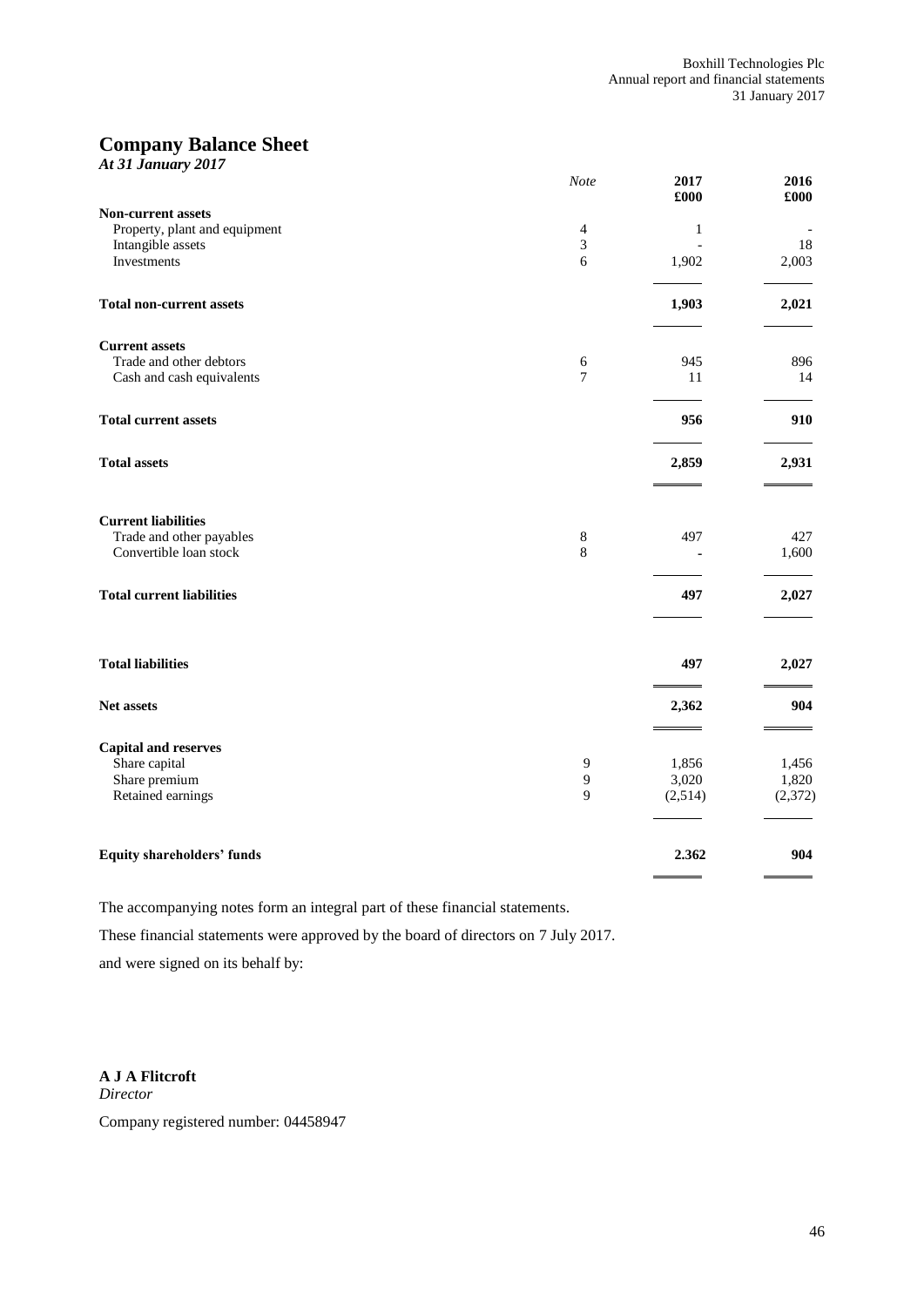# **Company Statement of Changes in Equity**

|                                    | <b>Share</b><br>capital<br>£000 | <b>Share</b><br>premium<br>£000 | <b>Retained</b><br>earnings<br>£000 | <b>Total</b><br>equity<br>£000 |
|------------------------------------|---------------------------------|---------------------------------|-------------------------------------|--------------------------------|
| <b>Balance at 31 July 2014</b>     | 1,427                           | 1,723                           | (3,019)                             | 131                            |
| Shares issued in period less costs | 29                              | 15                              |                                     | 44                             |
| Profit on treasury shares          |                                 | 82                              |                                     | 82                             |
| Gain for the period                |                                 |                                 | 647                                 | 647                            |
| <b>Balance at 31 January 2016</b>  | 1,456                           | 1,820                           | (2,372)                             | 904                            |
| Shares issued in period less costs | 400                             | 1,200                           |                                     | 1,600                          |
| Profit for the period              |                                 |                                 | (142)                               | (142)                          |
| <b>Balance at 31 January 2017</b>  | 1,856                           | 3,020                           | (2,514)                             | 2,362                          |

The accompanying notes form an integral part of these financial statements.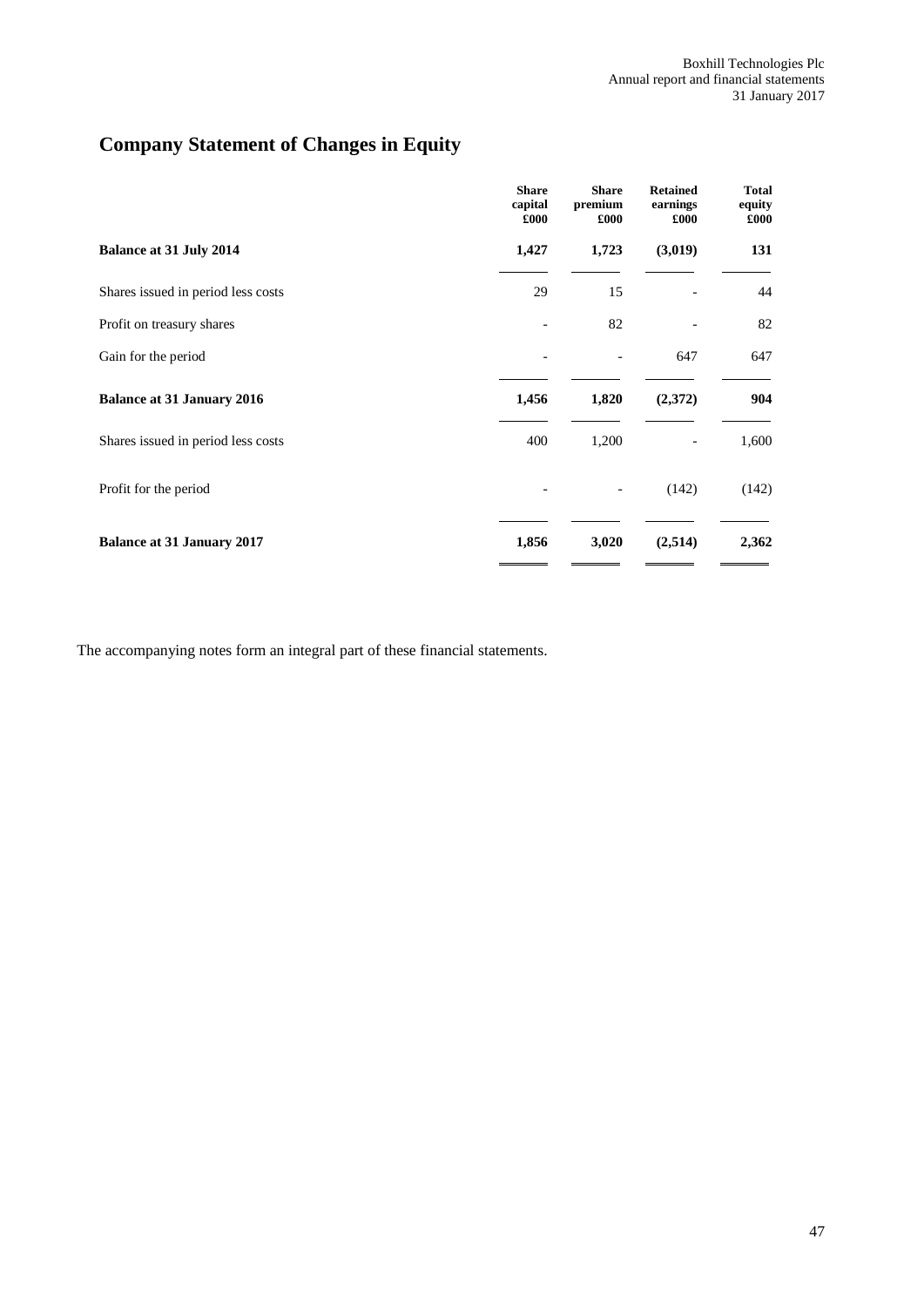## **Notes**

*(forming part of the financial statements)*

## **1 Accounting policies**

There are no material differences between the accounting policies of the Group except as detailed below:

Investments in subsidiaries are stated at cost less, where appropriate, provisions for impairment.

The Company's financial risk management policies are disclosed in the consolidated financial statements.

The following accounting policies have been applied consistently in dealing with items which are considered material in relation to the financial statements.

#### **2 Basis of preparation**

These financial statements were prepared in accordance with Financial Reporting Standard 102 *The Financial Reporting Standard* applicable in the UK and Republic of Ireland (*"FRS 102"*) as issued in August 2014. The amendments to FRS 102 issued in July 2015 have been applied. The presentation currency of these financial statements is sterling. All amounts in the financial statements have been rounded to the nearest  $£1,000$ .

Under section s408 of the Companies Act 2006 the company is exempt from the requirement to present its own profit and loss account.

In the transition to FRS 102 from old UK GAAP, the Company has made no measurement and recognition adjustments.

In these financial statements, the company is considered to be a qualifying entity (for the purposes of this FRS) and has applied the exemptions available under FRS 102 in respect of the following disclosures:

- Reconciliation of the number of shares outstanding from the beginning to end of the period;
- Cash Flow Statement and related notes; and
- Key Management Personnel compensation.

As the consolidated financial statements of the Company include the equivalent disclosures, the Company has also taken the exemptions under FRS 102 available in respect of the following disclosures:

- Certain disclosures required by FRS 102.26 *Share Based Payments;* and,
- Certain disclosures required by FRS 102.11 Basic Financial Instruments and FRS 102.12 Other Financial Instrument Issues in respect of financial instruments not falling within the fair value accounting rules of Paragraph 36(4) of Schedule 1.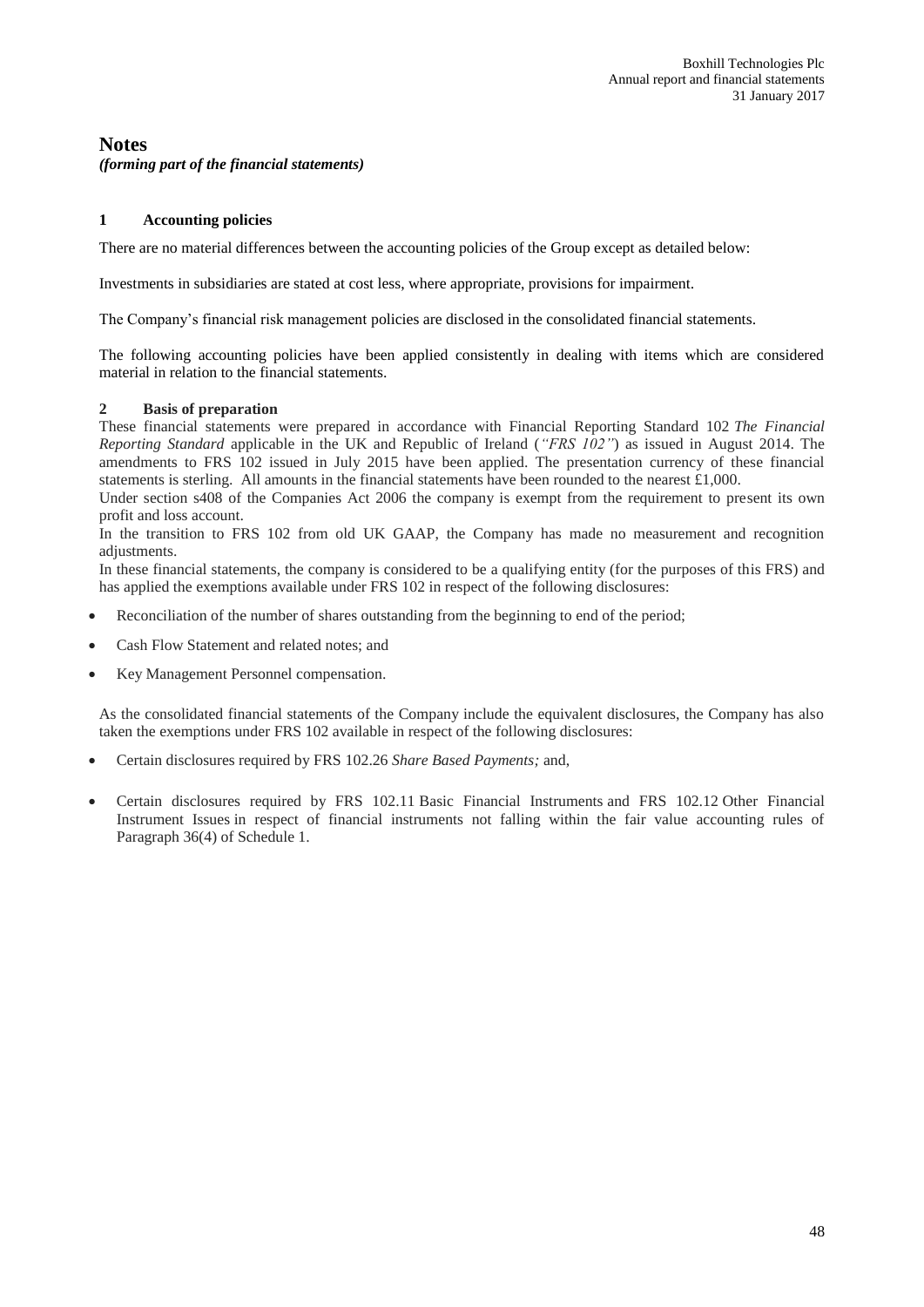#### **3 Intangible assets and goodwill**

The Company's intangible assets consist of research and development costs as detailed in note 12 of the consolidated financial statements. This was written-off during the year to 31 January 2017 as current technology supersedes the research work undertaken at the time. **Research &** 

| development<br>Cost<br><b>Balance at 1 August 20014</b><br>Acquisitions                                                                   | £000<br>18 |
|-------------------------------------------------------------------------------------------------------------------------------------------|------------|
|                                                                                                                                           |            |
|                                                                                                                                           |            |
|                                                                                                                                           |            |
|                                                                                                                                           |            |
|                                                                                                                                           |            |
| Disposals                                                                                                                                 |            |
| <b>Balance at 31 January 2016</b>                                                                                                         | 18         |
| Acquisitions                                                                                                                              |            |
| Disposals                                                                                                                                 |            |
| <b>Balance at 31 January 2017</b>                                                                                                         | 18         |
| <b>Amortisation and impairment</b><br><b>Balance at 1 August 2014</b><br>Amortisation for the 18 months<br>Impairment charge<br>Disposals |            |
| <b>Balance at 31 January 2016</b>                                                                                                         |            |
| Amortisation for the year<br>Impairment charge<br>Disposals                                                                               | 18         |
| <b>Balance at 31 January 2017</b>                                                                                                         | 18         |
| Net book value<br>At 1 August 2014                                                                                                        | 18         |
| At 31 January 2016 and 1 February 2016                                                                                                    | 18         |
| At 31 January 2017                                                                                                                        |            |

#### *Amortisation and impairment charge*

The amortisation, impairment charge and impairment reversals are recognised in the following line items in the profit and loss account:

|                         | 2017<br>£000 | 2016<br>£000             |
|-------------------------|--------------|--------------------------|
| Administrative expenses | 18           | $\blacksquare$           |
|                         | 18           | $\overline{\phantom{0}}$ |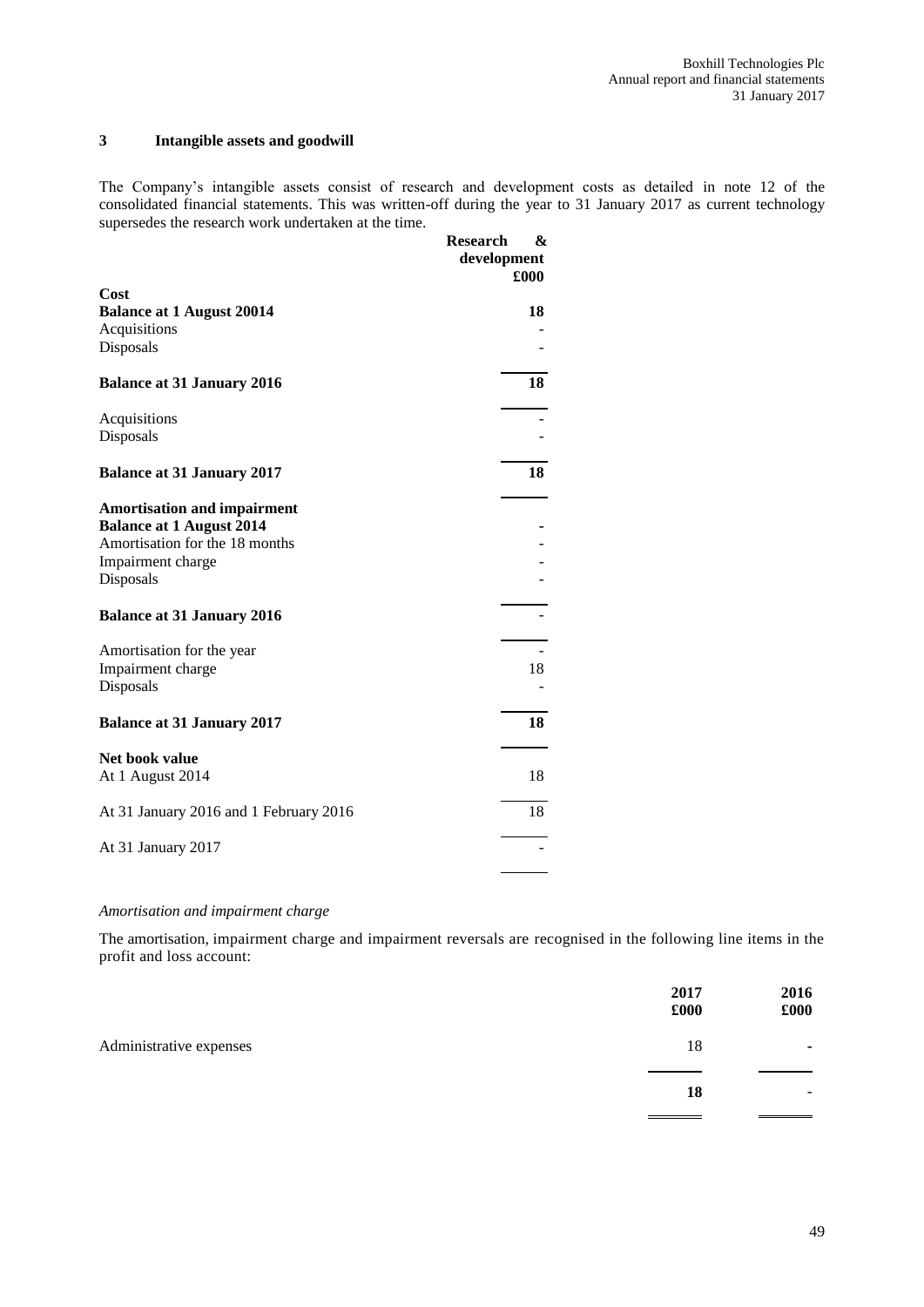#### **4 Tangible fixed assets**

The Company's tangible fixed assets consist of equipment with a net book value of £1,000 (2016: £nil) when rounded to £'000s.

|                                                                                                                | Office equipment<br>£000 |
|----------------------------------------------------------------------------------------------------------------|--------------------------|
| Cost                                                                                                           |                          |
| <b>Balance at 1 August 2014</b>                                                                                |                          |
| Acquisitions                                                                                                   |                          |
| Disposals                                                                                                      |                          |
|                                                                                                                |                          |
| <b>Balance at 31 January 2016</b>                                                                              |                          |
| Acquisitions                                                                                                   | 1                        |
| Disposals                                                                                                      |                          |
|                                                                                                                |                          |
| <b>Balance at 31 January 2017</b>                                                                              | 1                        |
| <b>Depreciation and impairment</b><br><b>Balance at 1 August 2014</b><br>Depreciation charge for the 18 months |                          |
| <b>Impairment</b> losses<br>Disposals                                                                          |                          |
| <b>Balance at 31 January 2016</b>                                                                              |                          |
| Depreciation charge for the year<br><b>Impairment</b> losses                                                   |                          |
| Disposals                                                                                                      |                          |
| <b>Balance at 31 January 2017</b>                                                                              |                          |
| Net book value<br>At 1 August 2014                                                                             |                          |
| At 31 January 2016 and 1 February 2016                                                                         |                          |
| At 31 January 2017                                                                                             | 1                        |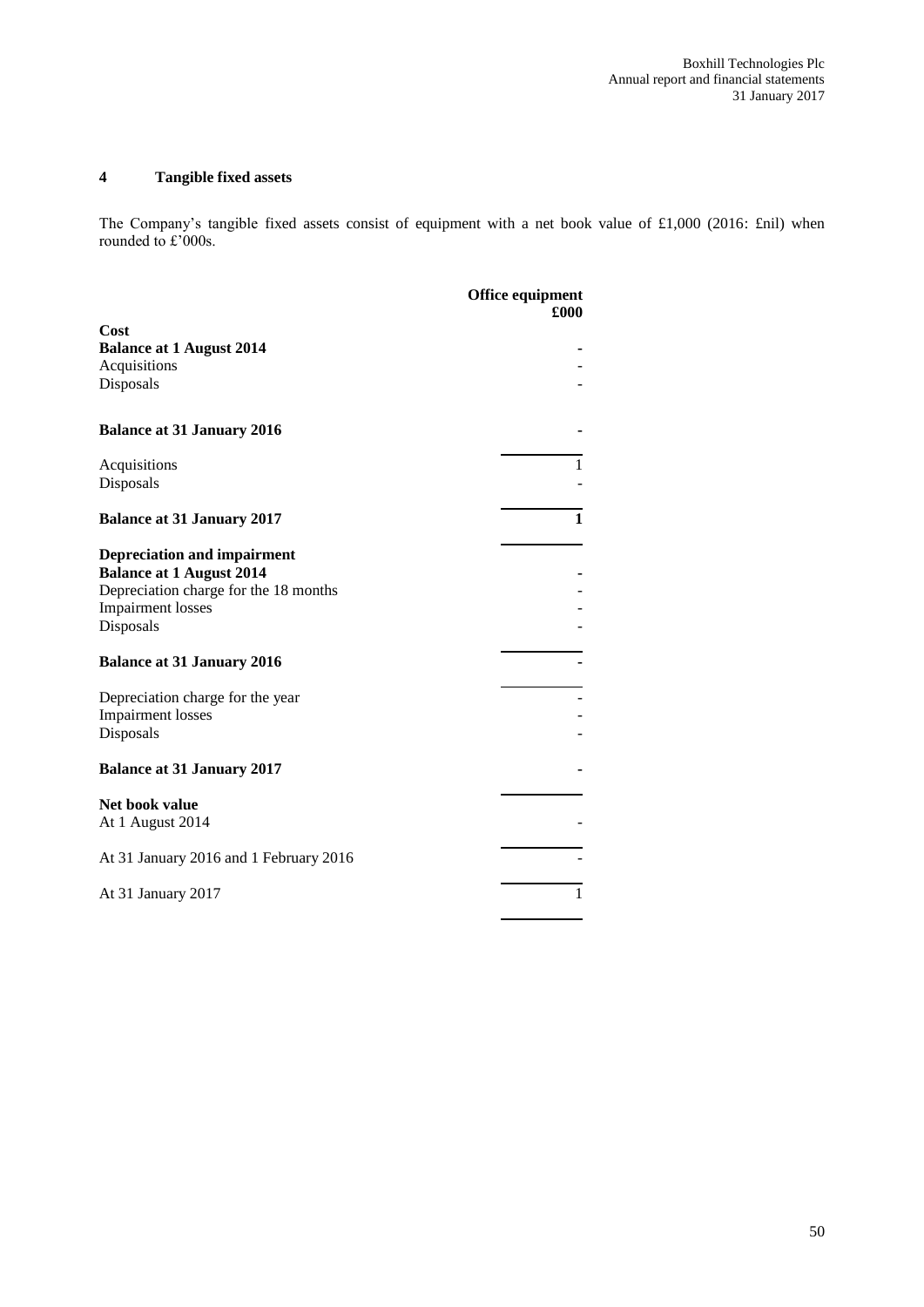#### **5 Fixed asset investments**

|  |  |  |  | The Company's investments consist of investments in subsidiaries of £1,902,000 (2016: £2,003,000). |  |  |  |  |  |  |
|--|--|--|--|----------------------------------------------------------------------------------------------------|--|--|--|--|--|--|
|--|--|--|--|----------------------------------------------------------------------------------------------------|--|--|--|--|--|--|

| <b>Subsidiary</b>                                         | <b>Investment</b><br>held<br>2017<br>$\pounds$ '000 | <b>Investment</b><br>held<br>2016<br>$\pmb{\pounds}^{\pmb{\cdot}} 000$ |
|-----------------------------------------------------------|-----------------------------------------------------|------------------------------------------------------------------------|
| <b>Prize Provision Services Limited</b>                   | 14                                                  | 14                                                                     |
| Soccerdome Limited                                        | 280                                                 | 381                                                                    |
| Barrington Lewis Limited                                  |                                                     |                                                                        |
| Emex Technologies Ltd (formerly<br>Freepaymaster Limited) | 1,005                                               | 1,005                                                                  |
| Emex (UK) Group Limited<br>Emex Consult Ltd               | 603                                                 | 603                                                                    |
|                                                           | 1,902                                               | 2,003                                                                  |

Details of the Company's subsidiaries at 31 January 2017 can be found in note 15 of the consolidated financial statements.

#### **6 Debtors**

| 2017<br>£000 | 2016<br>£000 |
|--------------|--------------|
| 3            | 3            |
| 582          |              |
| 208          | 874          |
| 152          | 19           |
| 945          | 896          |
|              |              |

Included within trade and other receivables is £nil (2016: £nil) expected to be recovered in more than 12 months.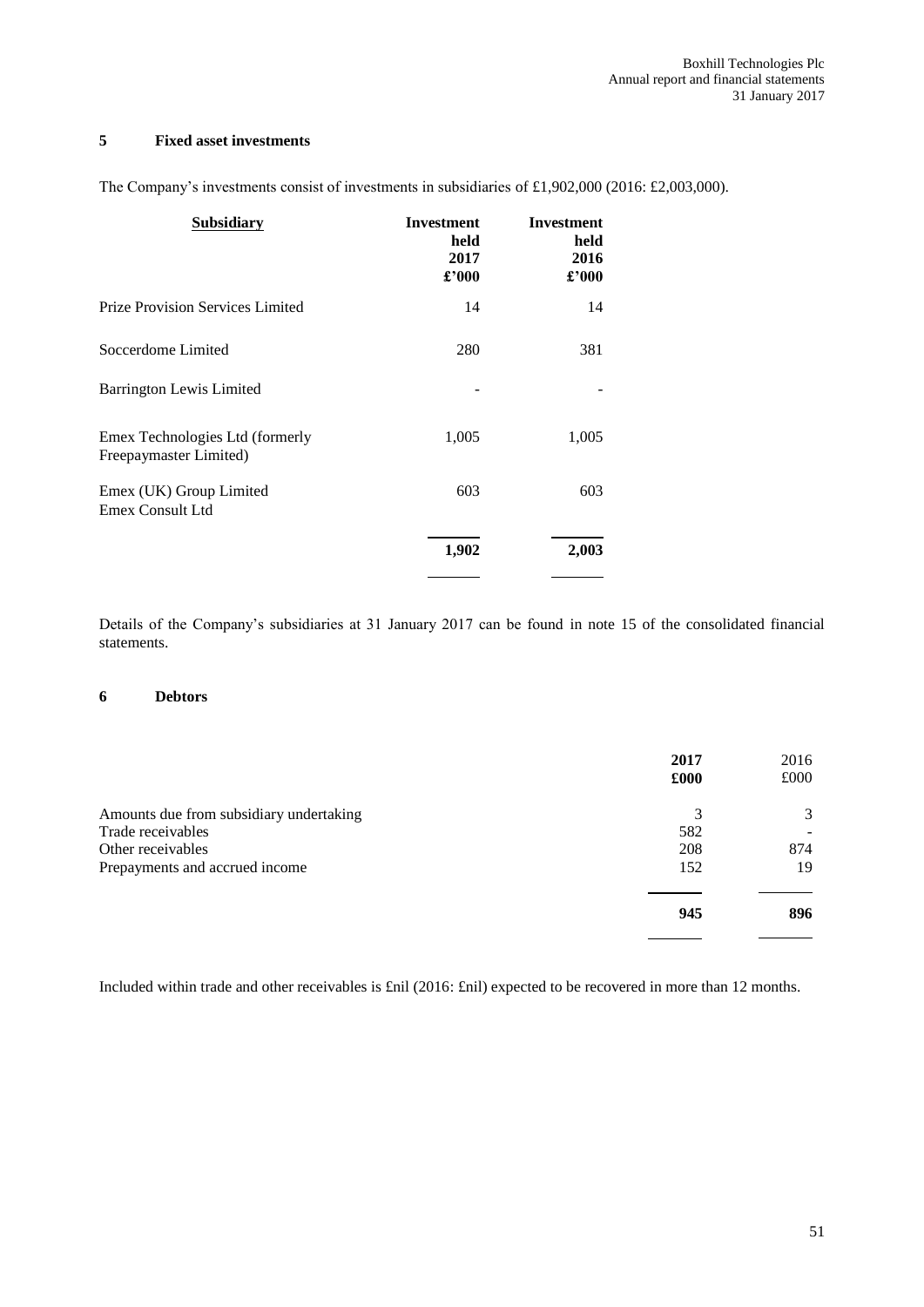#### **7 Cash and cash equivalents/ bank overdrafts**

|                                         | 2017<br>£000 | 2016<br>£000 |
|-----------------------------------------|--------------|--------------|
| Cash at bank and in hand                | 11           | 14           |
| Cash and cash equivalents               | 11           | 14           |
| <b>Current liabilities</b><br>8         |              |              |
|                                         | 2017<br>£000 | 2016<br>£000 |
| Amounts due to subsidiary undertakings  | 37           | 43           |
| Trade payables                          | 300          | 162          |
| Other payables                          | 21           | 61           |
| Accrued liabilities and deferred income | 139          | 161          |
| Convertible loan notes                  |              | 1,600        |
|                                         | 497          | 2,027        |
|                                         |              |              |
| <b>Presented as:</b>                    |              |              |

Included within trade and other payables is £nil (2016: £nil) expected to be settled in more than 12 months.

Accrued liabilities and deferred income represents miscellaneous contractual liabilities that relate to expenses that were incurred, but not paid for at the period end and income received during the period, for which the company had not supplied the goods or services at the end of the period.

 $Current$   $2,027$   $2,027$ Non-current  $\sim$ 

The Directors consider that the book value of trade payables, accrued liabilities and deferred income approximates to their fair value at the balance sheet date.

#### **9 Capital and reserves**

The movements on share capital are disclosed in notes 21 and the movements in share premium in the Consolidated statement of changes in equity to the consolidated financial statements.

#### **10 Operating leases**

All operating leases have been included in note 25 in the Consolidated financial statements.

### **11 Commitments**

#### *Capital commitments*

The Company had no contractual commitments to purchase tangible fixed assets as at 31 January 2017. (2016: £nil)